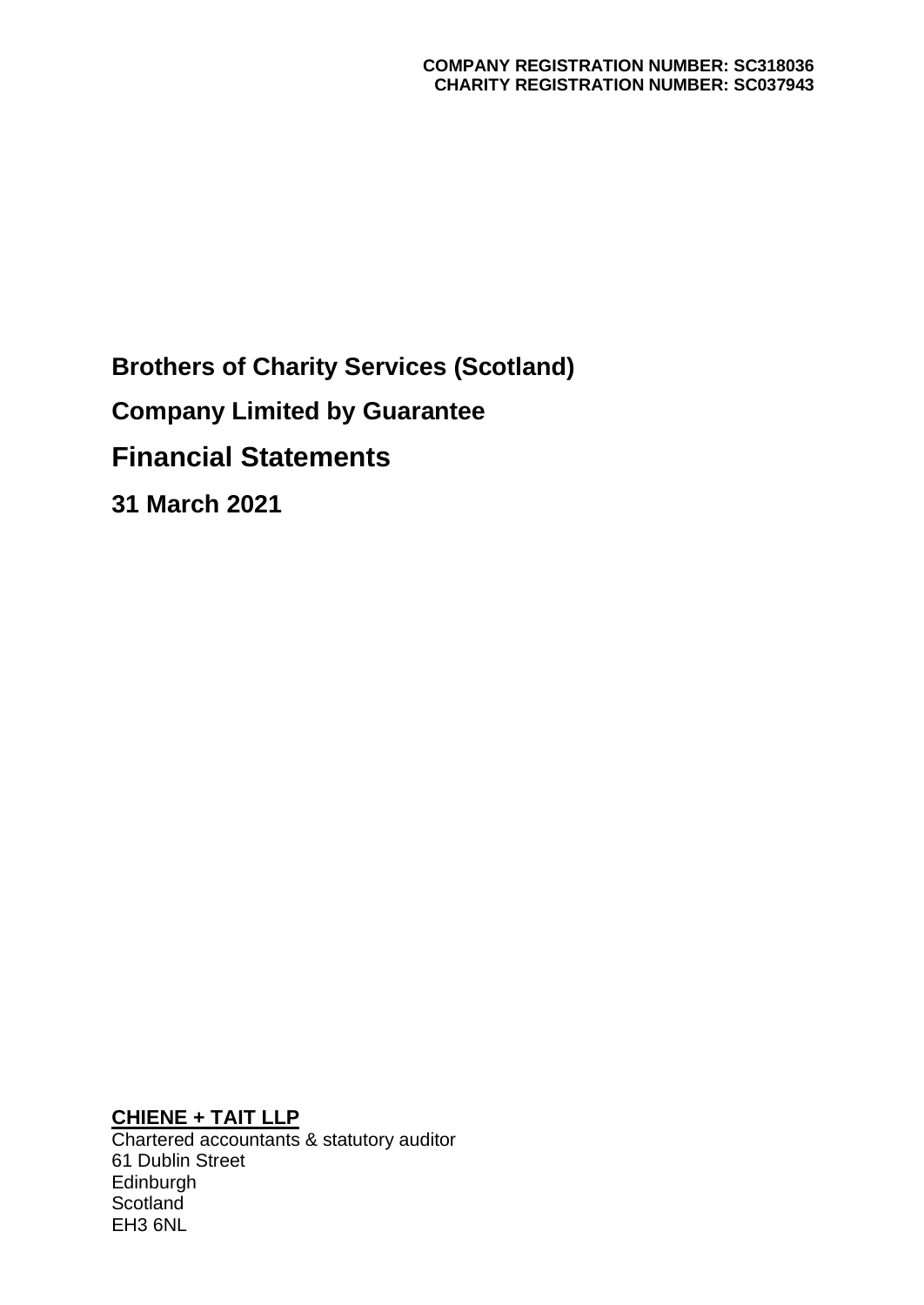# **Company Limited by Guarantee**

# **Financial Statements**

# **Year ended 31 March 2021**

|                                                                              | Page     |
|------------------------------------------------------------------------------|----------|
| Charity information                                                          | $1 - 2$  |
| Trustees' annual report (incorporating the director's report)                | $3 - 14$ |
| Independent auditor's report to the members                                  | 15-17    |
| Statement of financial activities (including income and expenditure account) | 18       |
| Statement of financial position                                              | 19       |
| Statement of cash flows                                                      | 20       |
| Notes to the financial statements                                            | 21-37    |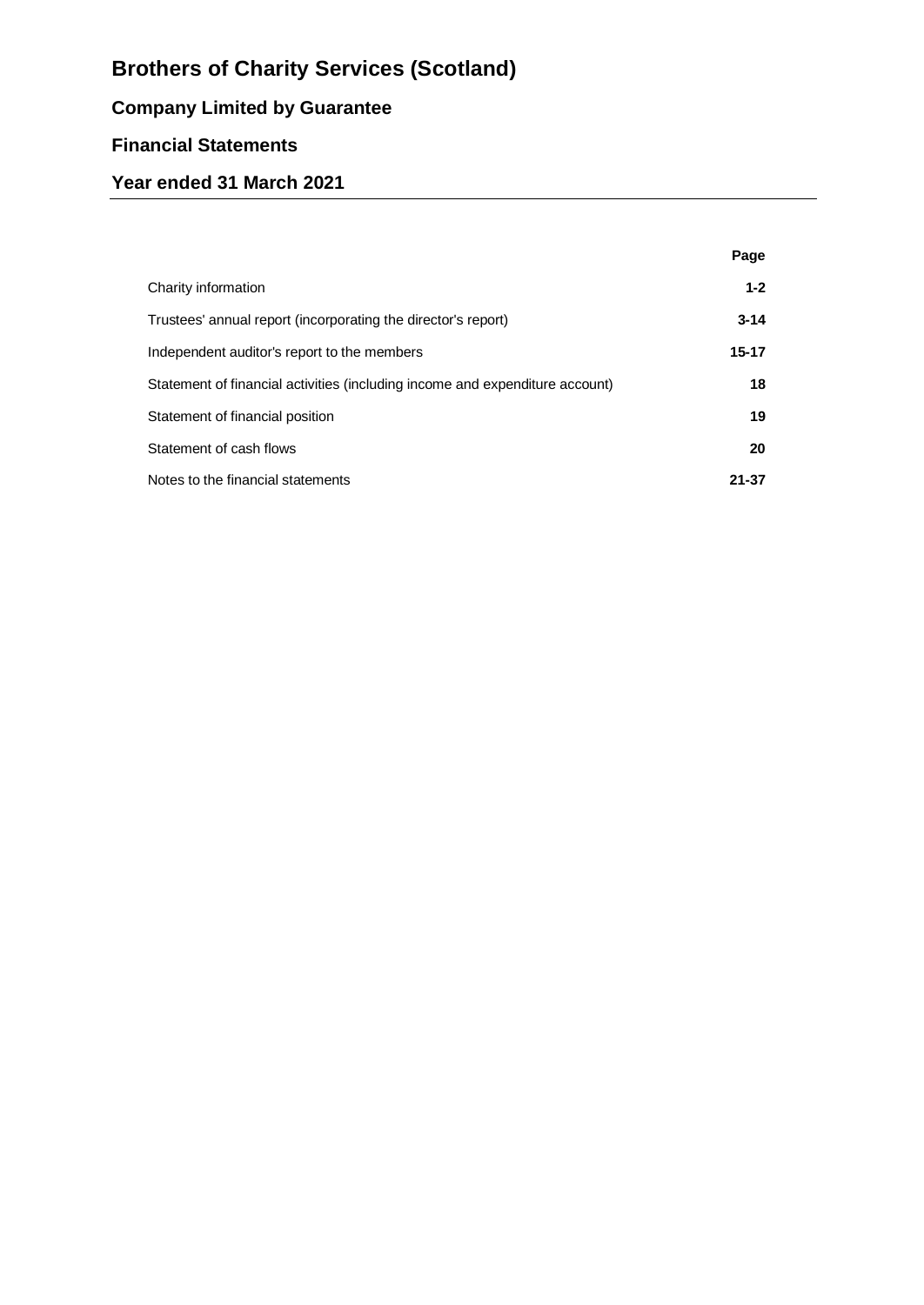# **Company Limited by Guarantee**

# **Charity Information**

# **Year ended 31 March 2021**

#### **Reference and administrative details**

| <b>Registered charity name</b>            | <b>Brothers of Charity Services (Scotland)</b>                                                                                 |                           |
|-------------------------------------------|--------------------------------------------------------------------------------------------------------------------------------|---------------------------|
| <b>Charity registration number</b>        | SC037943                                                                                                                       |                           |
| <b>Company registration number</b>        | SC318036                                                                                                                       |                           |
| Principal office and registered<br>office | <b>Triest House</b><br><b>Bridge Street</b><br>Galashiels<br>TD1 1SW<br>Scotland                                               |                           |
| Directors/Trustees                        |                                                                                                                                |                           |
|                                           | Bro JF O'Shea<br><b>Bro RN Corcoran</b><br><b>Bro PJ Killoran</b><br>Mr W Byrne<br>Mr TD Lynch<br>Mr CA Heggie<br>Mrs SA Govan | (Resigned 7 October 2021) |
| <b>Chief Executive</b>                    | Charmian Ledsham Director of Care and Support (to 21/01/2021)<br>Jane Moore Director of Services (from 01/07/2021)             |                           |
| <b>Company secretary</b>                  | Jane Moore                                                                                                                     |                           |
| <b>Auditor</b>                            | Chiene + Tait LLP<br>Chartered accountants & statutory auditor<br>61 Dublin Street<br>Edinburgh<br>Scotland<br>EH3 6NL         |                           |
| <b>Bankers</b>                            | <b>Principal Bankers</b><br>Royal Bank of Scotland<br>36 St Andrew Square<br>Edinburgh<br>Scotland<br>EH <sub>2</sub> 2AD      |                           |
| <b>Bankers</b>                            | Allied Irish Bank (GB)<br>19 Charlotte Square<br>Edinburgh<br>EH <sub>2</sub> 4DE                                              |                           |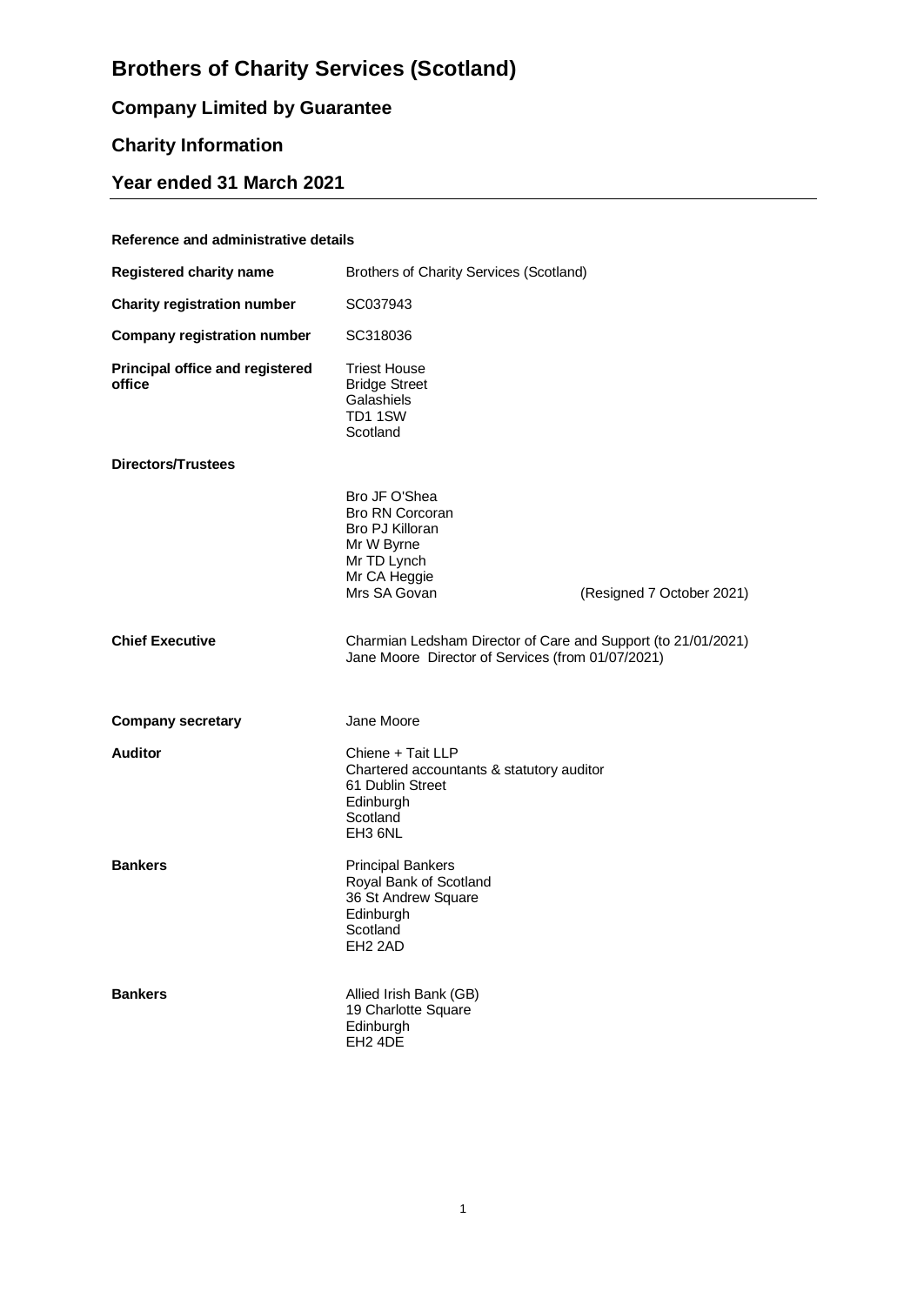# **Company Limited by Guarantee**

# **Charity Information** *(continued)*

# **Year ended 31 March 2021**

**Solicitors** 

Lindsays<br>1 Royal Bank Place Buchanan Street Glasgow **Scotland** G1 3AA

**Investment Managers** Rathbones Investment Management The Stables Levens Hall Kendal Cumbria LA8 0PB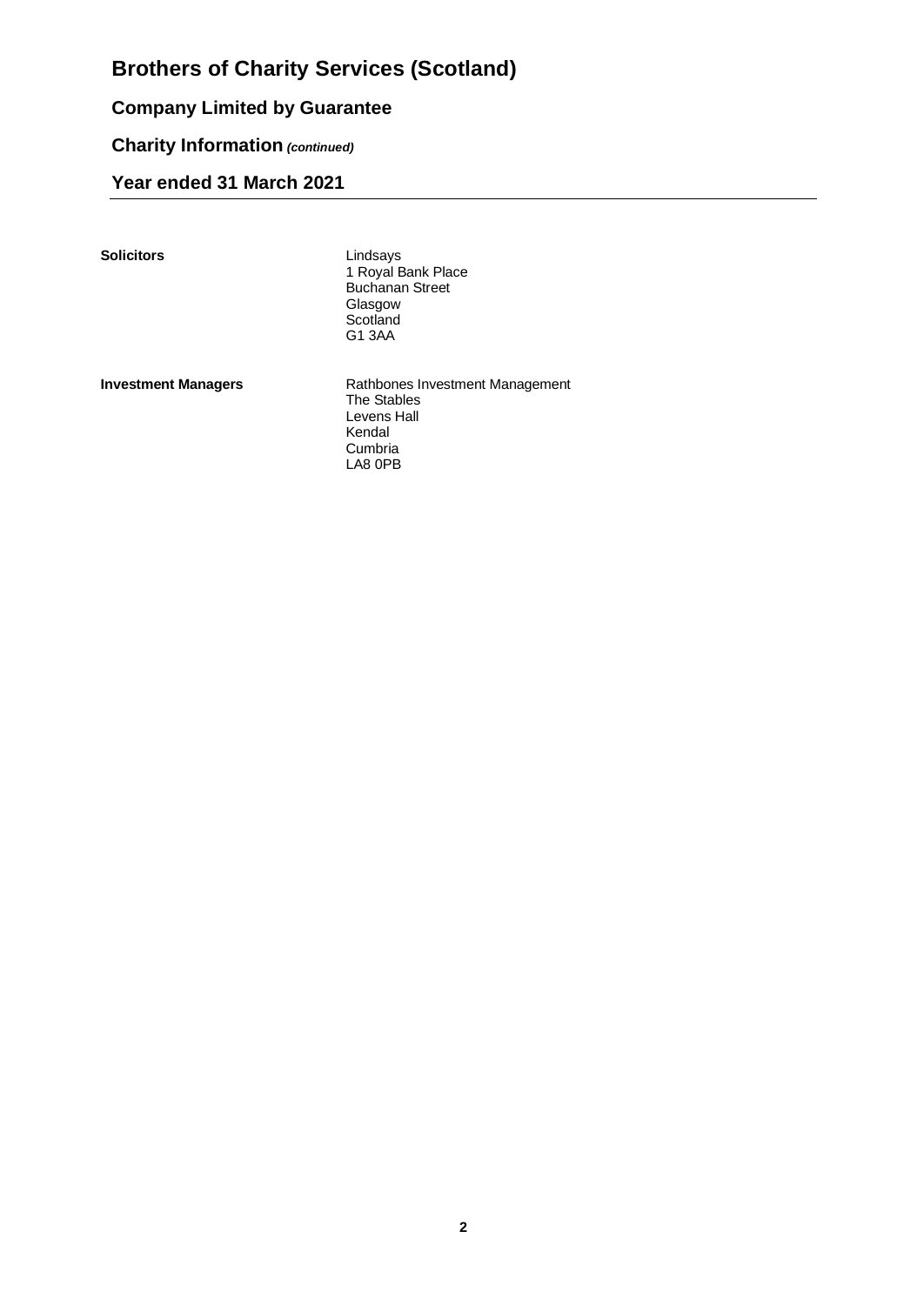# **Company Limited by Guarantee**

# **Trustees' Annual Report (Incorporating the Director's Report)** *(continued)*

## **Year ended 31 March 2021**

The Board, who are the trustees of the charity for the purposes of charity law and directors for the purposes of company law, are pleased to present their report and financial statements for the year ended 31 March 2021.

The financial statements have been prepared in accordance with Accounting and Reporting by Charities: Statement of Recommended Practice applicable to charities preparing their accounts in accordance with the Financial Reporting Standard applicable in the UK and Republic of Ireland (FRS 102), (Charities SORP- FRS 102), the Charity and Investment (Scotland) Act 2005, the Charities Accounts (Scotland) Regulations 2006 (as amended), and the Companies Act 2006.

#### **Structure, governance and management**

Brothers of Charity Services (Scotland) was incorporated as a company limited by guarantee on 7 March 2007 and was registered as a Scottish Charity on 12 March 2007. The organisation was setup to provide relief and support to those experiencing disability, to promote the interests of those in need of such relief and support, and to develop new ways of providing this relief and support to those in need. All of the above will be done in fidelity to the spiritual heritage of the Brothers of Charity and to the inspiration and example of their founder Canon Peter Joseph Triest.

Brothers of Charity Services (Scotland) is governed by its Memorandum and Articles of Association which were lodged with Companies House on incorporation and reviewed by OSCR on registration as a charity. A review of the Articles of Association was carried out in June 2019 and a further review is scheduled for March 2022 to ensure governance remains effective and flexible to adapt to future developments.

Membership of the organisation is restricted to someone who is a member of The Congregation of the Brothers of Charity. The maximum liability of each member is limited to £1. The members of the organisation are the Directors and as such have the power at any time to co-opt new directors. New Directors are recruited through nomination by existing Directors or members of the executive team with consideration of the skills and experience individuals may bring to complement those existing, following which they meet with the executive team in order to find out more about the organisation and the role. If the individual, then wishes to continue with the process they will meet with the Chairperson who can recommend to the Board that the individual becomes a Director. Once appointed Directors will receive induction individually or as a group, and all Directors are offered places on relevant external training courses that become available. The maximum number of Directors is twelve and a Director must retire after serving for nine years and cannot be re-elected until a further year has elapsed.

The Board is comprised of its Directors who meet at least four times a year; it approves the operating plan and budget for the forthcoming year and at each meeting monitors services and financial performance and outcomes along with progress towards strategic objectives. The Board operates with an audit sub-committee who meet at least twice a year to scrutinise the areas of risk management, (including a detailed review of the high profile risks of the organisation, and health and safety annual report), financial reporting, external audit recommendations and progress and quality monitoring, the sub-committee then prepare reports as required on their areas of responsibility. As a result of the COVID-19 pandemic, all Board and Committee meetings were held online.

#### **The Board**

The Directors of the charitable organisation are its Trustees for the purpose of Charity Law and throughout the remainder of this report are referred to as the Trustees.

The Trustees who held office since 1 April 2020 are listed on page 1.

In January 2021 we were all deeply shocked and saddened by the tragic news of the sudden death of Charmian Ledsham our Director of Care and Support Services, (Chief Executive). Charmian had been a key part of our organisation for 24 years leading it since 2014, a role that she carried out with an energy and drive that assisted our development and progression. Charmian was a keen advocate for the needs of all involved in social care and someone who inspired so many of her colleagues, as well as being a highly respected and regarded profession who had a true passion for the mission and values of our organisation. We extend our heartfelt condolences to Charmian's family and to all who knew and worked with her.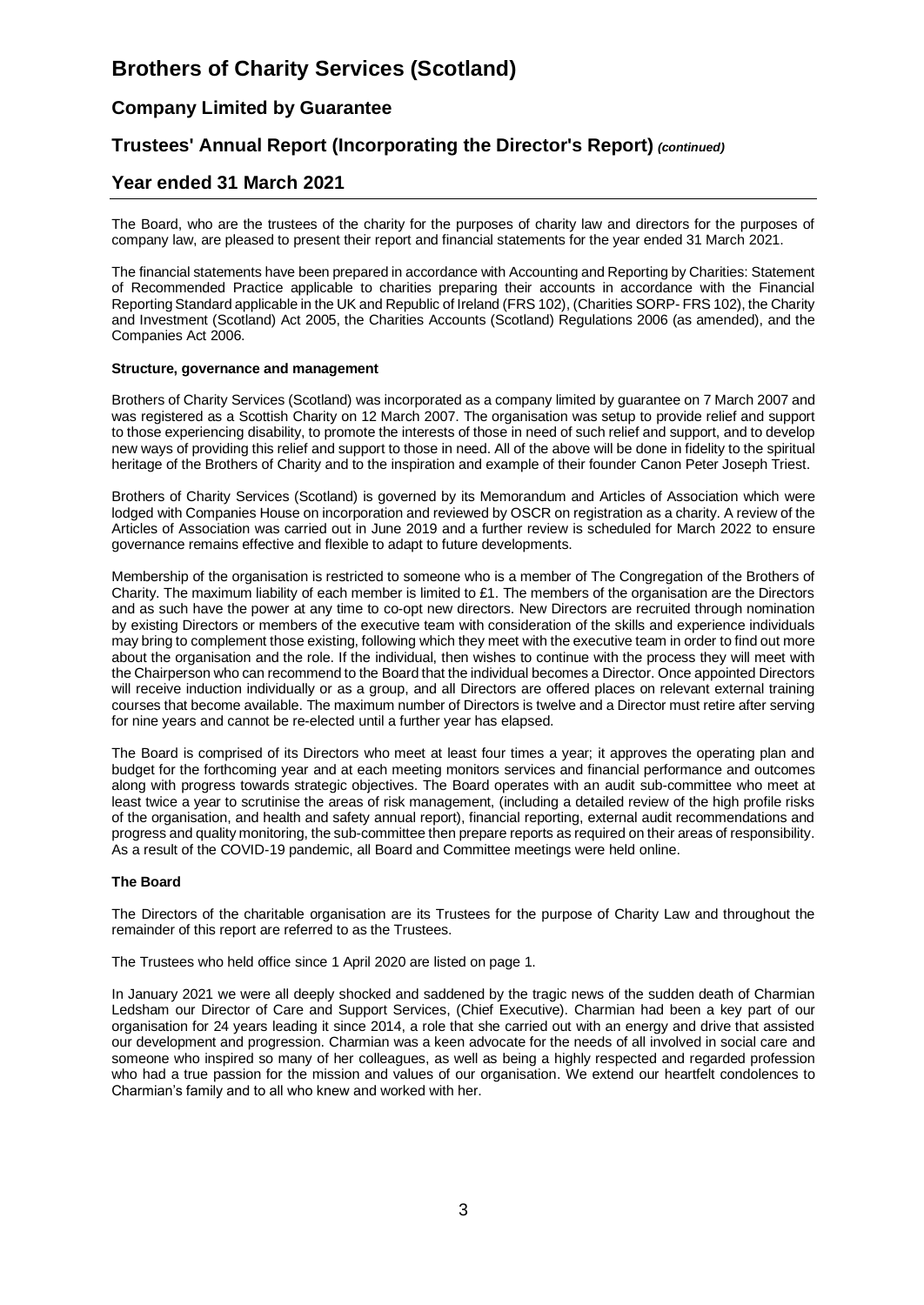# **Company Limited by Guarantee**

# **Trustees' Annual Report (Incorporating the Director's Report)** *(continued)*

### **Year ended 31 March 2021**

#### **The Board (***continued***)**

Key management of the of the organisation was until January 2021 carried out by an executive team consisting of the Director of Care and Support Services, (Chief Executive), and the Director of Finance and Central Services, (Deputy Chief Executive), and supported by a Senior Management Team. Following the sudden death of the organisation's Director of Care and Support Services in January 2021 the Board delegated temporarily the key management of the organisation to the Director of Finance and Central Services who carried out this function assisted by the Senior Management Team.

In May the Board reviewed the organisation's structure and with a view to having in place key management that would assist the strategic direction and development of the organisation, its services, quality and financial resilience implement a revised structure. The new structure sees the key management of the organisation being carried out by a new Director of Services, formerly Director of Finance and Central Services, who also performs the roles of Chief Executive and Company Secretary assisted by a Senior Management Team comprising Senior Manager of Development and Quality, Senior Manager of Care Services, Central Services Managers.

#### **Remuneration policy & employees**

The organisation ensures that all staff involved in the delivery of care and support services receive no less than the Living Wage. There are agreed pay scales in operation cover all staffing posts and any changes to remuneration out with the annual pay award must be assessed and justified using set evaluation criteria.

The pay award is considered and determined by the Board of Trustees on an annual basis. Decisions are based after consideration of affordability, sustainability and competitiveness within the third sector employment trends.

#### **Related parties and co-operating organisations**

The Congregation of The Brothers of Charity UK, is considered to be a related party as it shares three common trustees however, it is not considered to be a controlling party of Brothers of Charity Services (Scotland). Details of transactions between the two organisations is included in note 32 to the financial statements.

There are no other formal links or associations with other charitable bodies or organisations however the organisation will collaborate with like mind organisations to advance and improve care and support services in our communities.

#### **Objectives and activities**

#### **Our purpose**

Is to provide care and support to individuals that makes a real and meaningful difference to their lives, by enabling them to live, better more independent lives. We passionately believe that for care to be truly meaningful it must be focused on listening to the individual we support and led by them, always active, responsive.

#### **Our vision**

A society where everyone belongs and is valued for who they are.

#### **Our mission**

To support people to lead their own life and achieve their dreams and goals.

#### **Our values**

At the core of all we do at Brothers of Charity Services (Scotland) are our values:

**CARE** – respect and dignity at all times for the people we support, the people we work with and for the nature and the environment.

**COMPASSION** – through relationships based on empathy, respect and dignity.

**COMMITMENT** – dedication and passion to improve skills, knowledge and care.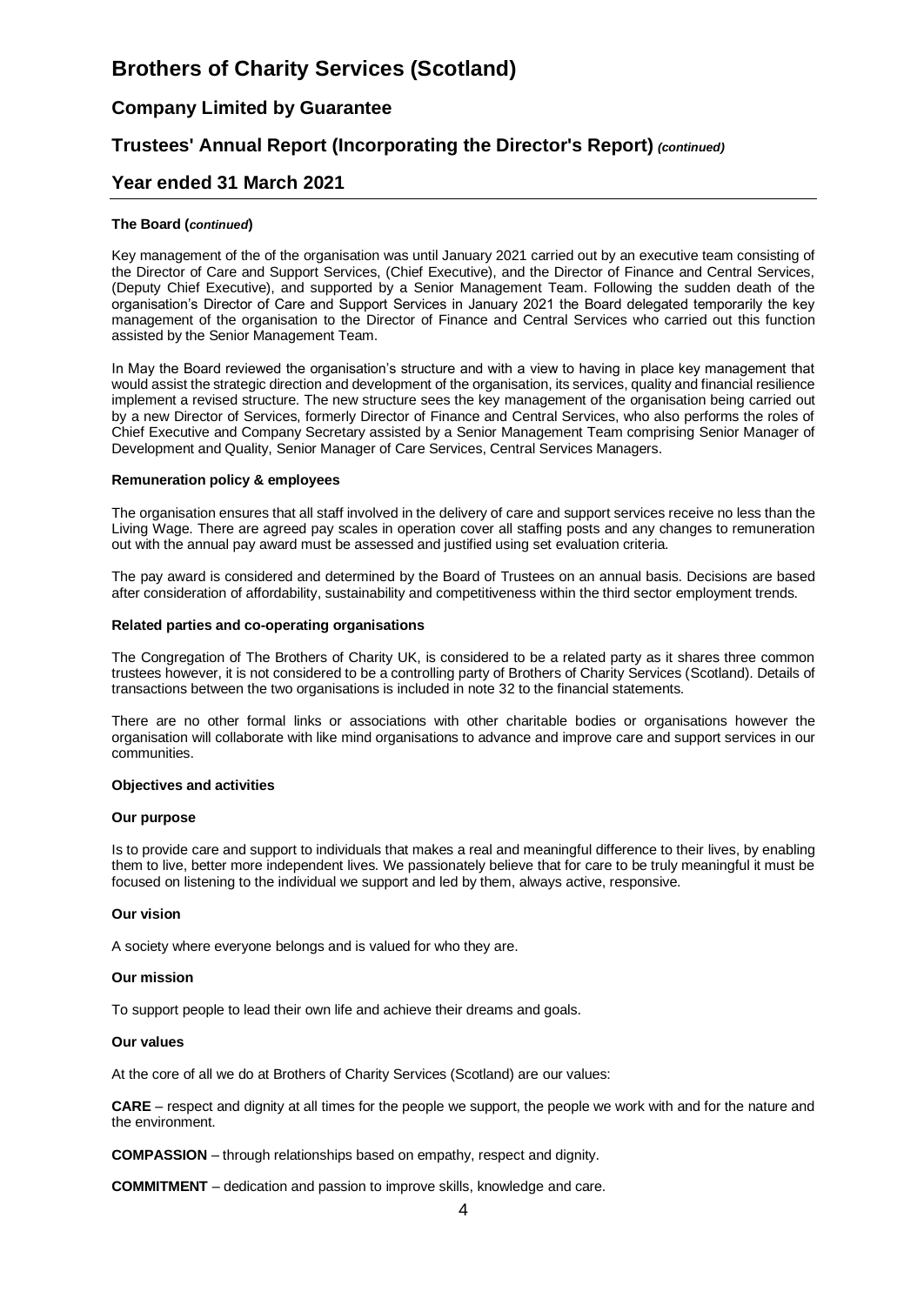# **Company Limited by Guarantee**

# **Trustees' Annual Report (Incorporating the Director's Report)** *(continued)*

### **Year ended 31 March 2021**

#### **Objectives and activities** *(continued)*

#### **Our values**

**COURAGE** – to do the right thing and speak up when we have concerns and to have ability and vision to innovate and embrace new ways of working.

#### **COMMUNICATION** – listening 'No decision about me without me'.

Services and activities we deliver

- Supported living in our Together Borders Services we support individuals flexibly in their own homes and daily lives to experience maximum independence, health and wellbeing and inclusion in their local community. Each person is assisted to achieve the particular outcomes that are important to them. Support arrangements vary according to the person's needs, ranging from short periods of daily support or at particular times across the week to a 24hr service with overnight support on a sleepover or waking basis.
- Care at home our Together Borders Services also have a designated service team to individuals with a range of age and health related needs, helping people to manage and maintain their wellbeing through daily practical and personal care assistance.
- Care home service Garden Villa is the location of our Care Home which provides accommodation with twenty-four-hour support and day time nursing care to individuals who have a learning disability and significant health needs. The Service also provides short breaks. The support offered aims to enable individuals to experience a safe and fulfilling lifestyle, which maximises their health and wellbeing through skilled support.
- Training for employment Working Together Social Enterprises (WTSE) provides training for employment, accredited skills and work related experience for individuals with a learning disability.

#### **Strategic direction – aims, objectives and goals**

This year has been a mix of old and new as we conclude and evaluate where we are as an organisation in 2020 against where we envisaged we would be in our 2016 – 2020 strategic plan and the new, developing our key aims, objectives and goals for 2021 – 2025.

Our 2016 – 2020 plan had five areas of focus, development, quality, workforce, impact and contribution and, governance. During the first half of the financial year the management team met bi-monthly to monitor progress against the plan and to look to identify potential projects that are of continuing relevance to our future activities. The management overall summary results indicate some forms of progress in most areas and some areas where further action will be necessary in our new plan:

#### Development

- Expansion in service deliver through award of contract for care at home services.
- External funding received to support range of social enterprise activities.
- Acceptance on to the National Flexible Framework for care and support services.

#### **Quality**

- Healthy working lives gold standard award achieved and retained.
- Investors in People accreditation maintained throughout period.
- ISO 9001 standard accreditation.

#### **Workforce**

- Steady increase in staff holding relevant Scottish Vocational Qualifications.
- Staff turnover has increased and is out with performance indicators.
- Primary staff engagement platform 'Our voice' is operational with changes being made to extend its effectiveness.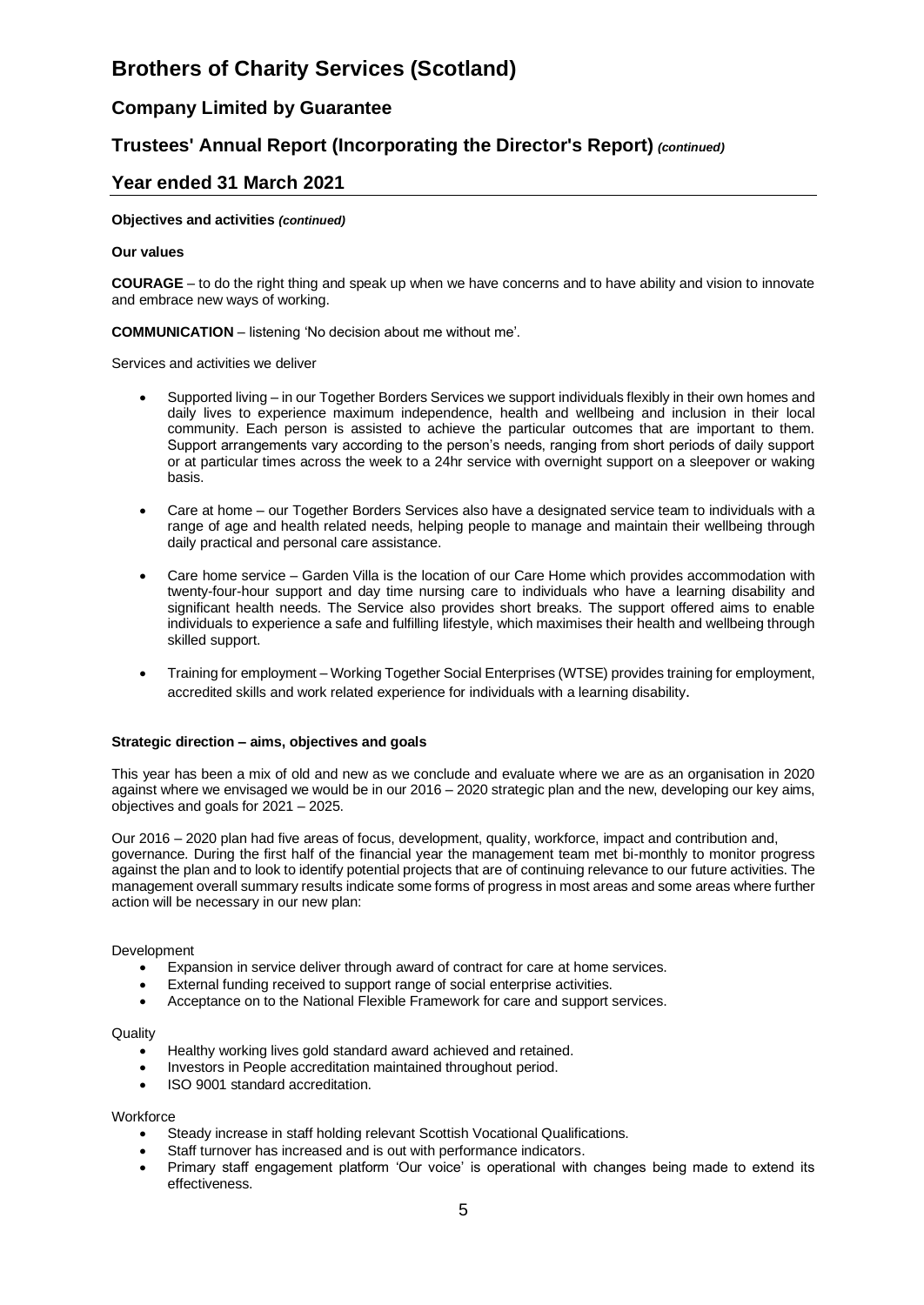# **Company Limited by Guarantee**

# **Trustees' Annual Report (Incorporating the Director's Report)** *(continued)*

## **Year ended 31 March 2021**

#### **Strategic direction – aims, objectives and goals** *(continued)*

Impact and Contribution

- Individual services reviews reflect that support delivery is considered effective in enabling progress towards personal outcomes.
- Initiatives are in place to promote and support healthy lifestyles and opportunities for social connection.
- We have maintained an active involvement in local partnership groups.

Governance

- Financial systems are in operation to support effect scrutiny and decision making.
- Skills audits reflect an effective range of skills of Trustees and senior management.
- Areas of responsibility and delegation have been implemented and are scrutinised at senior level to maintain effectiveness.

Developing our new strategic action plan whilst continuing to adapt to the impact of the Covid-19 pandemic has proved to be both a challenge and an opportunity to reflect on what we have learned and how we can take this forward to improve our effectiveness. The other key drivers we have consider are:

- Wellbeing and resilience Covid-19 has made an impact on all aspects of our life and exhaustion, frustration and anxiety are a reality. We need to ensure that as we go forward we do so in a way that recognises the impact and supports recovery and resilience.
- Social Care reform status, recognition, pay and conditions, and resources have been highlighted by independent review as areas of action and we will do what we can to see a better deal for social care.
- Communication the ability to listen and share feedback on what we do and how we do it is key to making the positive difference we are striving for and we will implement methods that enable open and honest communication for the people we support and our team.
- Technology to drive change to improve what we do and how we do it.
- Sustainability ensuring we working differently to protect and respect, our environment and support our communities

| <b>Our Focus</b>                    | What we will do                                                                                               | Why we will do it                                                                                                                                                    | How we will do it                                                                                                                                                                                                                                                                                |
|-------------------------------------|---------------------------------------------------------------------------------------------------------------|----------------------------------------------------------------------------------------------------------------------------------------------------------------------|--------------------------------------------------------------------------------------------------------------------------------------------------------------------------------------------------------------------------------------------------------------------------------------------------|
| People we<br><b>Support</b>         | Working in partnership<br>we will deliver care<br>and support services<br>that make a positive<br>difference. | We are passionate<br>about helping and<br>supporting others to<br>live their best life.                                                                              | 1. We will build relationships that<br>have the people we support at<br>the centre.<br>2. Working together we will develop<br>services that are responsive and<br>flexible.<br>3. Establish a range of methods to<br>ensure you can tell us quickly<br>and easily if we are getting it<br>right. |
| <b>People</b><br><b>Development</b> | Develop and retain the<br>next generation of<br>social care<br>professionals.                                 | Our Organisation's<br>future is heavily<br>dependent on our<br>people and it is<br>essential that we have<br>teams that feel<br>listened to supported<br>and valued. | 1. Create an engaging culture and<br>career opportunities that make<br>people want to work here.<br>2. Develop skills, knowledge and<br>abilities that will expand the<br>potential of our teams and<br>organisation.<br>3. Establish a tangible culture that<br>motivates our teams.            |

Our strategic journey now focuses on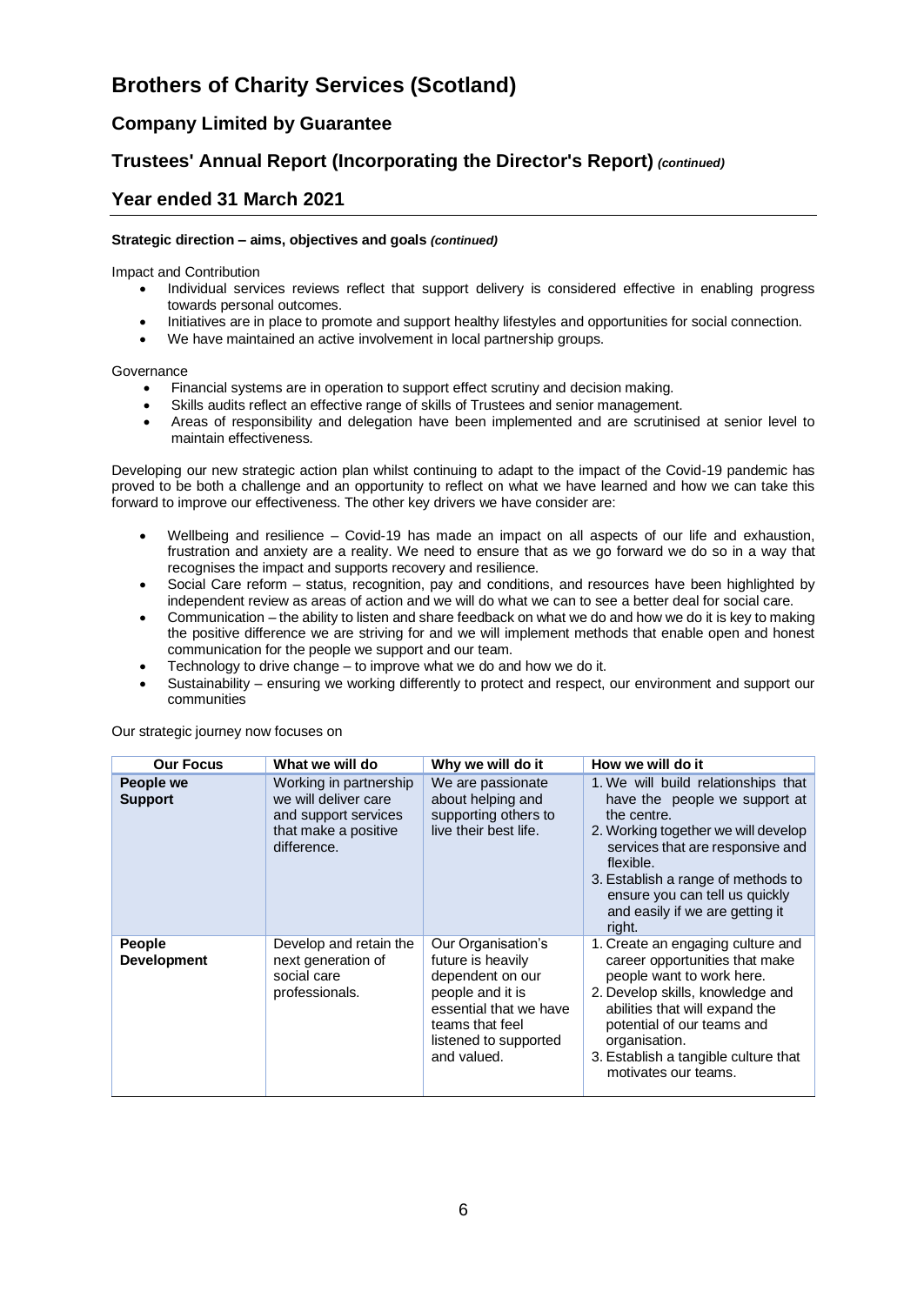# **Company Limited by Guarantee**

# **Trustees' Annual Report (Incorporating the Director's Report)** *(continued)*

## Year ended 31 March 2021

#### **Strategic direction – aims, objectives and goals** *(continued)*

| <b>Our Focus</b>                    | What we will do                                                                                                                                                                            | Why we will do it                                                                                                             | How we will do it                                                                                                                                                                                                                                                                                                                                                                                                                                                                                                          |
|-------------------------------------|--------------------------------------------------------------------------------------------------------------------------------------------------------------------------------------------|-------------------------------------------------------------------------------------------------------------------------------|----------------------------------------------------------------------------------------------------------------------------------------------------------------------------------------------------------------------------------------------------------------------------------------------------------------------------------------------------------------------------------------------------------------------------------------------------------------------------------------------------------------------------|
| <b>Service</b><br><b>Excellence</b> | Develop, implement<br>and maintain systems<br>to continuously<br>monitor what we do<br>and how we do it to<br>ensure we are<br>delivering quality,<br>compliant and<br>effective services. | To make a positive<br>difference we must<br>have systems will<br>ensure we<br>can succeed.                                    | 1. Invest time and resources in<br>quality management.<br>2. Ensure our team have the<br>resources and equipment<br>they need to carry out their<br>role.<br>3. Streamline our processes and<br>transition to a paperless<br>organisation.                                                                                                                                                                                                                                                                                 |
| <b>Sustainability</b>               | Adopt new ways of<br>working, that protect<br>our environment,<br>support our<br>communities and<br>strengthen our ability<br>to continue what we<br>do and reach people<br>in need.       | To be able to continue<br>our Mission to help,<br>support and care we<br>must be able to be a<br>sustainable<br>organisation. | 1. We will adopt methods of<br>operating that will achieve a<br>reduction in our carbon footprint<br>and cultivate a culture of green<br>thinking.<br>2. We will partner with our<br>communities to develop<br>projects that can bring us<br>together and promote fair<br>working practices and diversity<br>throughout the organisation.<br>3. Maximise opportunities to<br>develop and grow<br>sustainable services and by<br>improving the efficiency of<br>the organisation generate<br>more funds to facilitate this. |

The projects that will flow from our strategic plan have been constructed to ensure they are specific, measurable using key performance indicators, (e.g. service users' responses, staff turnover, absence rates, services range expansion, reduction in energy usage and carbon footprint) are achievable with focused work, relevant to what we do, and are time bound. Progress will be monitored quarterly by senior management team and results scrutinised at Board meetings.

#### **Achievements and performance**

#### Service activities

Supported living services have provided a range of individually tailored support throughout the year covering smaller packages of support (often with additional flexible help or guidance), support to people living with families and 24 hour support in single, shared or collocated accommodation. The service hours delivered have increased this year due to health changes of services users and as a result of the closure of adult day care services. Overall the service has supported 84 service users throughout the Borders and this is in line with the previous year.

Care at home services have supported an average of 38 individuals this year compared with 40 in the previous year. The service hours delivered have decreased due initially to temporary service cancellation at the start of the pandemic as families elected to cover care services personally followed by staffing capacity difficulties and slowdown in new packages being made available.

Care home service provided 24-hour support and day time nursing support to 6 permanent residents and when Covid-19 restrictions allowed made available a respite option which could support an individual for a short break.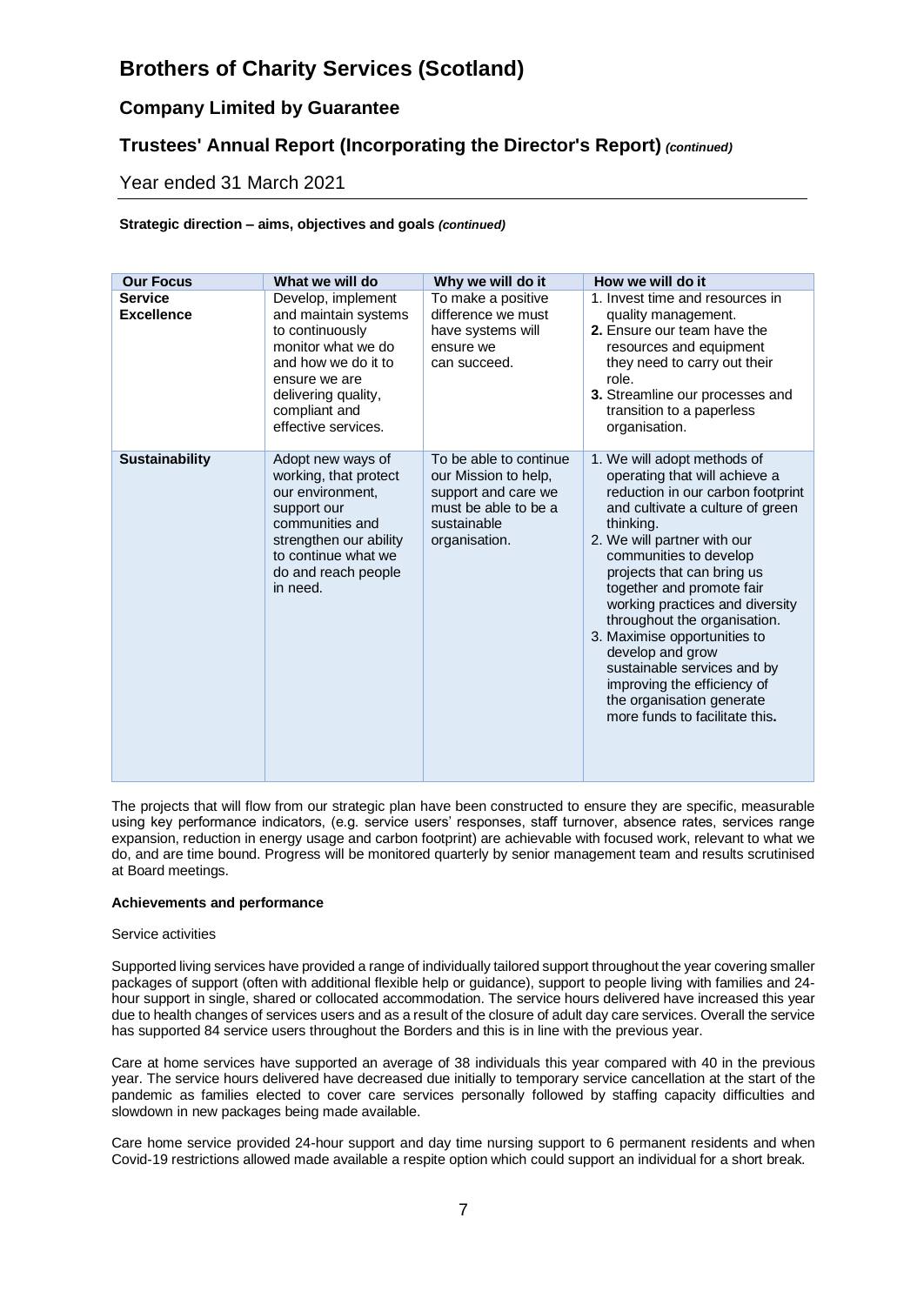# **Company Limited by Guarantee**

# **Trustees' Annual Report (Incorporating the Director's Report)** *(continued)*

### **Year ended 31 March 2021**

#### **Achievements and performance** *(continued)*

#### Service activities

Our supported living service, care at home service and care home service are all registered with the Care Inspectorate and following the last in person inspection in February have taken time to assess the recommendations received and looked at effective ways to ensure we continue to strengthen and improve. Our new strategic plan will have projects specifically aimed at embedding continuous improvement and internal evaluations processes to ensure we deliver the best possible service we can.

Social enterprises have been closed for periods in the year in accordance with Scottish Government Covid-19 restrictions. When operational the enterprises provided structured vocational training and work experience to individuals through our Green Works gardening and maintenance enterprise and also in catering to support our Whistlestop café. The numbers of individuals able to attend at any one time was limited and a rotational attendance schedule was developed to ensure that the enterprises could support as many of the trainees as possible. The enterprises continued throughout the year to provide employment for all of the staff in the enterprises with some of the staff stepping in to assist our supported living services and undertaking shopping and PPE deliveries. Funding applications were placed on hold during the year due to the ongoing pandemic however the time was used to look at how we can improve our enterprises and extend our reach and future projects with a focus on community partnerships, and conservation alongside an extended café will be taken forward.

#### Employee engagement

As an organisation we recognise the importance of our staff and their huge contribution. We participate in Investors in People, (IiP), award scheme and have in the year again been recognised with Silver level grade. The IiP consolidation review offered the following feedback and staff comments:

*Your culture is one of striving to reach high performance and members of staff are motivated and dedicated to ensuring you continue to meet your vision of A society where everyone belongs and is valued for who they are. Your six core values run very deep and are embedded, and I was struck by how everyone I interviewed*  talked about the values being so important to them, how they live by these values and that they are at the heart of *everything they do in their daily work.*

*You are very strong in the way you communicate and apply your core values, and you work hard to ensure these values are embedded in everything you do. I was impressed that all members of staff I interviewed were able to articulate your values. Your values are at the heart of what you do as an organisation and shape the way you operate. Values are discussed at the recruitment stage and you recruit to your values. New members of staff talked about being asked about your values at their interview and realised that they were being assessed as to whether they would fit in with them. Your Induction programme has a strong emphasis on your values. Your values run through all your training courses, which is best practice. Comments included:* 

*"All our training courses are linked to our values."* 

*"Our values are embedded in everything we do."* 

*"They are very strict on how we behave in line with our values."* 

#### *"Our standards and values have to be high."*

We have a dedicated in house learning and development team and support and encourage a culture of learning and development. In the current year staff obtaining a Scottish Vocational Qualification increased although progress was hampered by COVID-19. We are committed to expanding knowledge sharing and introducing career pathways to ensure our staff teams have the skills and knowledge to fulfil their roles.

The effects on staff of working through the pandemic has impacted on to sickness absence and it has exceeded our key performance target ending the year at 7.79%. Similarly, we have seen an increase in staff turnover which exceed key performance targets ending the year at 18.20%. During the year we have increased occupational health support and in times of extreme challenge offered direct contact to an occupational health helpline. Going forward we aim to introduced a tailored wellbeing app and wellbeing check ins to support our staff physical and mental wellbeing.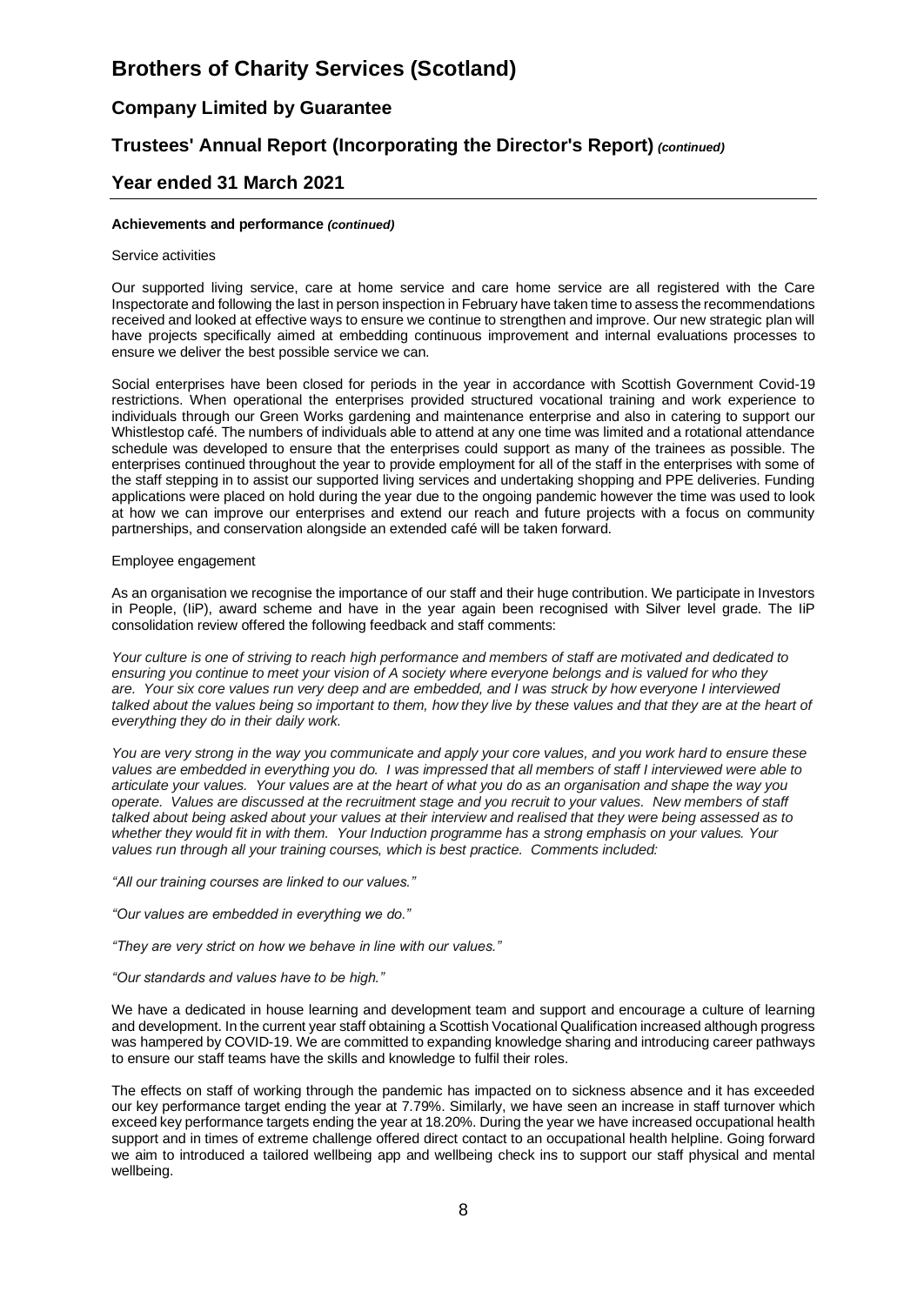# **Company Limited by Guarantee**

# **Trustees' Annual Report (Incorporating the Director's Report)** *(continued)*

### **Year ended 31 March 2021**

#### **Achievements and performance** *(continued)*

#### Employee Engagement

How we work has changed significantly over the year and we have implemented a flexible working option for staff with roles that offer this, we also plan to review working patterns and engage with staff to ensure that working patterns are the best fit for all.

The organisation operates with fair and lawful practices and is focused on increasing opportunities for staff engagement and diversity at all levels.

#### **COVID-19 pandemic**

As the financial year started along with businesses, individuals and governments throughout the world we at Brothers of Charity had to quickly learn to continuously adapt and cope with the impact of an unprecedented global pandemic.

Our overriding priority was to keep all the individuals we support, our staff and our local community as safe as possible. In the first few days and weeks how best to do this became a daily challenge as the government and NHS guidelines updated to reflect the growing impact of COVID-19. Our staff pushed aside their own concerns and anxieties and responded with the upmost care, compassion and professionalism to ensure the organisation remained able to provide the much needed care to the individuals we support.

COVID-19 has had a profound impact for each of us but it has been exceptionally difficult for the people we support. For individuals with a learning disability, it was hard to take in COVID-19 and make sense out of what was happening. Being able to see and visit families and friends wasn't possible, outdoor activities restricted or stopped and wearing a face mask and maintaining a social distance were now normal. The changes enforced feels of exclusion, isolation and anxiety and our staff worked hard to reassure and support, rearranging shift patterns and staff teams to maintain close knit support and a sense of stability in the midst of turmoil. A mix of social media platforms were used by staff to enable contact between families and friends and their loved ones and this provided a much needed comfort to all.

For the organisation COVID-19 has and continues to make its mark, in the last year every aspect of how we operate internally and externally has experienced change. There was a level of anxiety and uncertainty among our staff and we realised that we needed to respond with accurate and concise guidance and relevant information. From the early days of the pandemic daily meetings were held with care services service managers, front line managers, senior practioners and Directors to ensure a coordinated response and to provide an opportunity to support each other. Weekly in April and May senior management met to review organisational impact and action urgent changes to operations and communications to our staff.

During April 2020 all with many other social care organisations we encountered difficult at times sourcing much needed Personal Protective Equipment (PPE). At times of difficulty we were supported by Scottish Borders Council (SBC) and NHS Borders through their local hub network. As we moved into May we were able to link with local PPE suppliers and secure a regular supply. Our central services team quickly implemented a register and supply and distributing system to ensure that our front line staff had a constant supply of PPE. The costs of PPE where not a normal spend in our supported living service and the volumes required for our care home and care at home services again were not in our financial plans and we are extremely grateful for the financial assistance that has been made available at a national and local level to support these costs.

In our supported living services deliver between April and June was focused on making sure all of the individuals we support were kept safe with all new support packages placed on hold and staff picking up the gaps left by the closure of day services. Gradually service delivery returned to normally levels and by the year end through a mix of additional services hours to cover gaps in day services and support reviews our supported hours have increased.

Our care home service maintained services to its permanent residents and made extra efforts to ensure regular contact with families and friends was established and as soon as restrictions allowed quickly implemented safe visiting.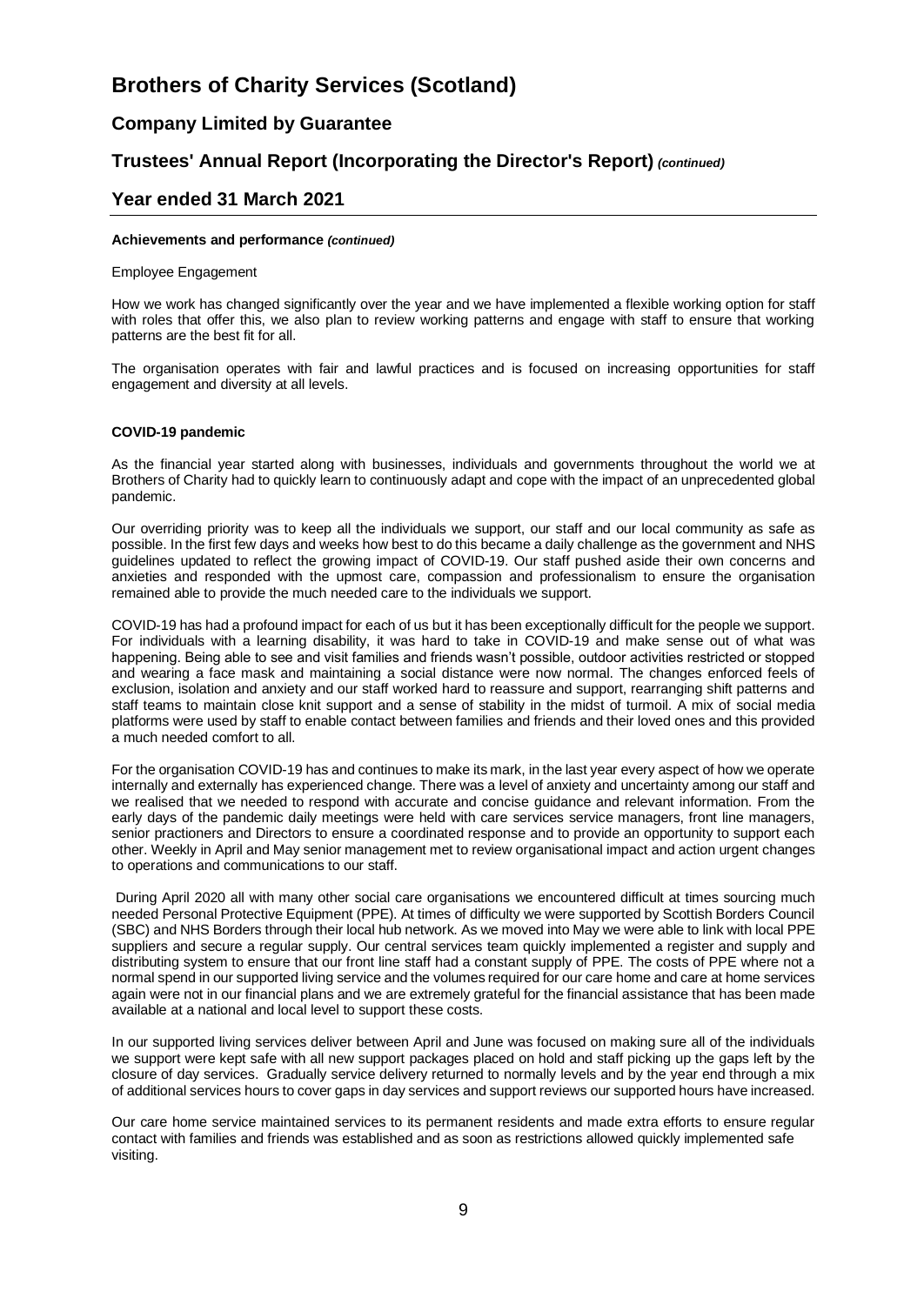# **Company Limited by Guarantee**

# **Trustees' Annual Report (incorporating the Director's Report)** *(continued)*

## **Year ended 31 March 2021**

#### **Achievements and performance** *(continued)*

#### **COVID-19 pandemic**

Our care at home services initially received a number of cancellation of services and whilst the number of individuals supported has slightly dropped there has been a significant overall drop in support hours. The services have been placed under considerable strain throughout the year and at one point in January with a localised outbreak half the staff team were isolating or testing positive for COVID-19.

In total the organisation lost 5,273 hours to COVID-19 related absence and the ongoing impact for all of our staffs' physical and mental wellbeing of working through the pandemic is hard to quantify.

In December 2020 the individuals we support and our staff began to receive vaccinations and this did bring a momentary relief to all. In line with SBC/NHS/Care Inspectorate requirements we asked our staff to voluntarily share with us their vaccination status and we shared anonymised statistics with SBC/NHS and the Care Inspectorate.

In June 2020, in line with government and NHS guidelines voluntary twice weekly Polymerase Chain Reaction (PCR) testing was introduced for staff working in our care home service with results being shared with NHS. In January 2021, in line with government and NHS guidelines voluntary twice weekly Lateral Flow Tests (LFT) were introduced across all care services and staff asked to share results with the NHS. A voluntary twice weekly LFT option was at the same time introduced to all of our central services team.

The pandemic has and continues to throw up challenge after challenge and we take this opportunity to say a huge thank you to our amazing staff for all they have done, and to SBC, NHS Borders and the Care Inspectorate for their support throughout the year.

#### **Financial review**

The organisation's income from charitable activities for the year was £6,630,386 an increase of £387,430 on the previous year figure of £6,242,956. The increase stems from an uplift in contract rates received from local authorities to ensure payment of the Scottish living wage to staff, an increase in our supported living service hours and refunds of additional COVID-19 costs from Scottish Borders Council (SBC). Donations, legacies and grant income fell by £36,455 to £123,661, the main factor in the drop was due to lack of suitable funding to support our social enterprises which were required to close temporarily during the year in line with government lockdowns, efforts have restarted post year end to source external financial support to this service. Trading activities were also impacted by COVID-19 with income dropping to 42% of previous year level and again we are actively engaged at stabilising and growing this area post year end. Overall income boost by our supported living service stood at £6,700,832 up by £362,974, 5.7% on the 2020 position.

Expenditure on our charitable activities including support costs rose to £6,442,880 an increase of £306,799 on the 2020 figure of £6,136,081. The increase is directly linked to the factors increasing income levels, payment of Scottish Living wage, COVD-19 costs relating mainly to purchasing of PPE and additional cleaning and hygiene services, and an increase in wages and salaries through additional hours worked. Overall expenditure levels stood at £6,664,922 at the end of the year an increase of £198,971 on the previous year.

The organisation recorded an operating surplus of £35,910 before allowing for net gains/(losses) on investments, 2020 – operating deficit (£18,851). Once allowing for investment gains/(losses) the net income for the year and net movement in funds was £160,320, 2020 – net expenditure and movement in funds (£76,109).

#### **Financial reserves**

To able to continue our activities in line with our mission we need to be sustainable and must have in place a policy for retaining reserves designed to enable this. The current policy set by the Board of Trustees is a short term aim of four months' expenditure rising to six months' longer term for unrestricted reserves, having reviewed the potential risks which may need to be met by reserves during the year the Board recognise that four months will prove to be a challenge however the policy should remain.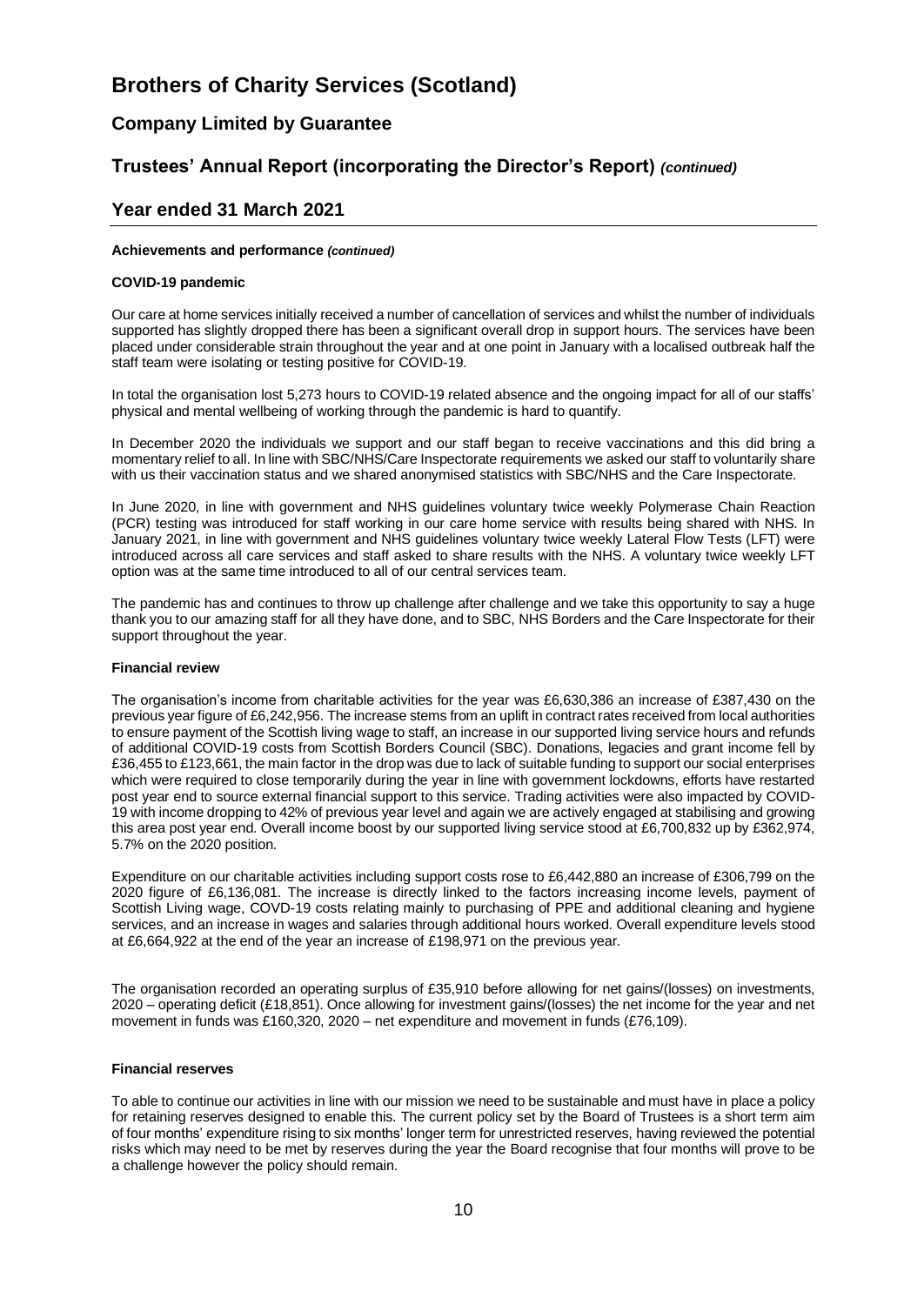# **Company Limited by Guarantee**

# **Trustees' Annual Report (Incorporating the Director's Report)** *(continued)*

### **Year ended 31 March 2021**

#### **Financial reserves** *(continued)*

At the year end the general reserves of the organisation were £1,057,866 up 13.22% on the previous year (2020 - £934,358) and this equates to 47.62% of our 4-month target and 31.47% towards our 6-month target, work is ongoing to move closer to our target. In 2020 the Board of Trustees in response to the COVID-19 pandemic decided that a level of unrestricted reserves be ring fenced to cover contingencies and that this fund be reassessed annually, at the end of the year a further transfer of £18,722 was added to this fund resulting in a total fund balance of £519,357. The organisation also holds a further ring fenced fund built-up over the years from unrestricted donations and legacies and this fund received a most generous donation of £20,000 taking the fund balance to £183,314 at the yearend. Overall the organisation holds £1,760,537 in general and designated funds at the yearend, (79.2% of 4-month running costs). Currently the main reserve is the cash held on deposit with the organisation's bankers. At the year end the total held was £1,143,780 (2020 - £1,071,648).

Restricted funds are held for a specific purpose as determined by the donor and are decreasing in line with this purpose and end the year at £35,077.

#### **Principal risks and uncertainties**

The Board recognises the necessity for effective management of risk. A risk register is maintained that is subject to review every 6 months by senior management team with a report being submitted to the Audit Committee to assist in their evaluation.

The risk register has five areas of risk classification:

- Governance and management
- Operational
- Financial
- **Environmental**
- Compliance and regulation

Within these classifications the principal risks identified are:

Governance and management

- 1. Trustees skills and effectiveness Board's skill range and dedication is restricted limiting development and progression. Risk assessment medium. Strategy to manage, active and ongoing recruiting of co-opted directors and regular review and skills evaluation to identify gaps and direct recruitment.
- 2. Key staff retention potential impact of vacancies at senior level compromising operational and strategic management. Risk assessment medium. Strategy to manage, in house talent spotting and career and development pathways, attractive

#### Financial

- 1. Funding uncertainty and lack of future dated contracts and service level agreement income level fluctuations and ability to meet expenditure. Risk assessment high. Strategy to manage ensure that we operate high quality, compliant and responsive care services, that we continually look to be innovative in our approach and build strong working partnerships.
- 2. Pricing policy failure to price effectively to cover full cost of service delivery. Risk assessment medium. Strategy to manage, apply full cost recovery to contact tenders and continually review and streamline spend.

#### **Operational**

- 1. Sector competition increased competition and tendering system based on low price preferences resulting in failure to secure new contracts. Risk assessment high. Strategy to manage ensure we deliver services that are high quality and receive positive feedback from individuals we support and commissioners by having embedded quality and feedback platforms to ensure we remain on track.
- 2. Service provision failure to deliver compliant services resulting in complaints, regulatory downgrading and restricting ability to tender for services. Risk assessment medium. Strategy to manage ensure we have a trained and professional staff teams that are supported by robust compliance monitoring systems and regular self-evaluation reviews.
- 3. Staffing levels impact of ability to deliver services. Risk assessment high. Monitor sickness absence levels and ensure backup support through regular keep in touch conversations for long term absence, return to work discussions and sign posting for wellbeing support, maintain active scrutiny of recruitment trends and campaigns, offer competitive remuneration packages, and look to strength internal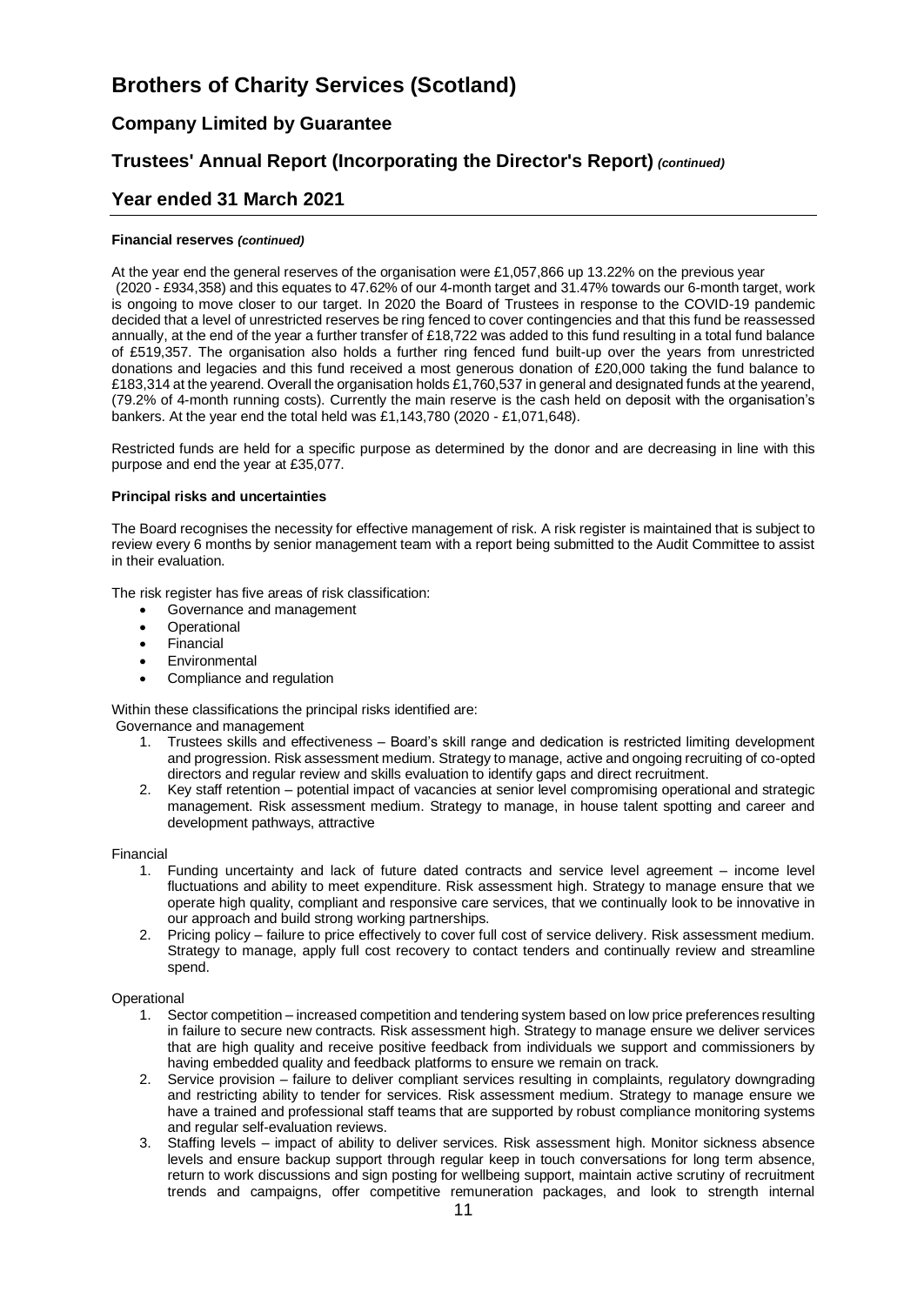# **Company Limited by Guarantee**

# **Trustees' Annual Report (Incorporating the Director's Report)** *(continued)*

# **Year ended 31 March 2021**

#### **Principal risks and uncertainties** *(continued)*

#### **Operational**

- 4. Health and safety and environment weaknesses leading to injury and complaints. Risk assessment medium. Strategy to manage, proactive health and safety committee, continuous review of policies and practices and ensuring staff had training to enable an understanding of related health and safety relating to post and general environment and recruitment of in house health and safety manager to reinforce importance and strengthen compliance and risk reduction.
- 5. Information technology systems inadequate systems that delay and slow down operations and fail to meet the needs of the individuals we support and our staff teams. Risk assessment medium. Strategy to manage, continuously monitor system and current trends and maintain regular reviews with external consultants to ensure systems are effective. Assess options to improve linkage between software systems and streamline processing.

#### **Environmental**

- 1. Demographic related issues reduction in service demand. Risk assessment medium. Strategy to manage, look to expand range of services through review of potential gaps and knowledge sharing and development of innovative service options, expand service deliver out with existing locations dependent on viability and monitor Public Contacts Scotland notifications for potential tender options.
- 2. National and local government policy- impact on service delivery and costs of provision. Risk assessment high. Strategy to manage, monitor trends, attend discussion events and maintain an active participation in discussions about social care reform.

#### **Compliance**

- 1. Failure in compliance with legislation and regulation registration implications, reputational damage and financial penalties. Risk assessment medium. Strategy to manage, proactive policy group supported by designated staff to monitor relevant operation, financial and employment areas, external professional reviews and inspections of organisation and implementation of any areas of improvement identified.
- 2. Failure in regulatory reporting requirements lack of ability to respond to information request, knowledge gaps resulting in missing deadlines and regulatory penalties and reputational damage. Risk assessment medium. Strategy to manage, clear organisational structure and areas of responsibility, internal compliance framework supported by culture of continuous improvement, and external inspections.

#### **Investment policy and performance**

The organisation engages Rathbones Investment Management to manage investments. This year as a result of COVID-19 meetings with Rathbones were restricted and an online review and survey was completed supplemented by quarterly portfolio reports and analysis. The Trustees have instructed Rathbones to operate an ethical investment policy which excludes investment in any activity that conflicts with the values, and ethos of the organisation. The investment strategy agreed with Rathbones is one of medium risk with an emphasis on longer term growth over income.

At the start of the COVID-19 pandemic in early 2020 the global economy suffered an unprecedented shock resulting in a drastic reduction in investment values and income levels. Along with many others the value of the organisation's investments fell at the end of the 2019/20 financial year. The current 2020/21 year has seen a recovery in financial markets and investment values and income streams have benefited from this.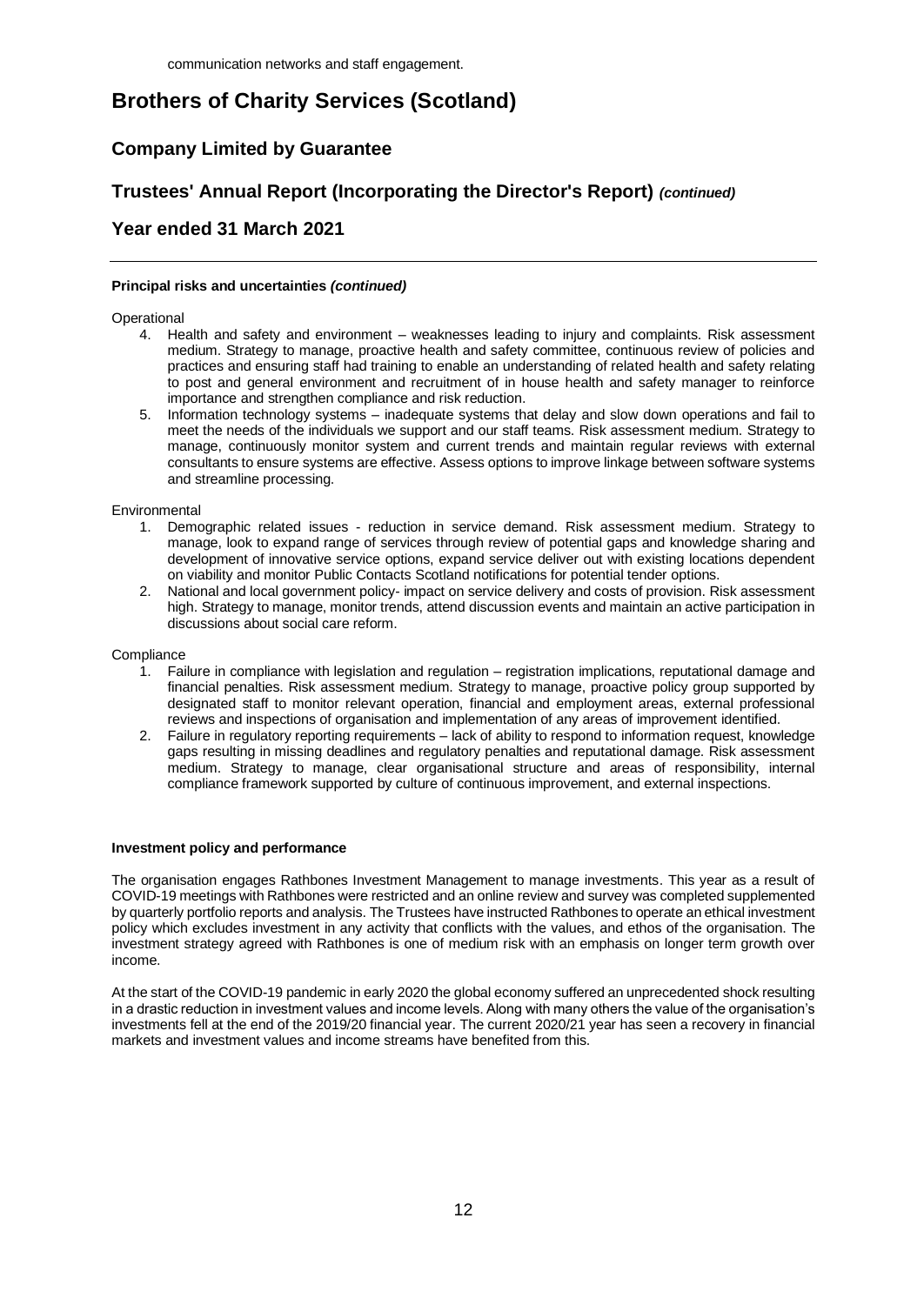# **Company Limited by Guarantee**

# **Trustees' Annual Report (Incorporating the Director's Report)** *(continued)*

## **Year ended 31 March 2021**

#### **Financial review** *(continued)*

#### **Investment policy and performance**

Based on the agreed investment strategy Rathbones have applied a risk level profile compatible with this strategy. The risk profile aims to generate a return over the long term of 3% above the rate of inflation and a portfolio range which includes a substantial exposure to shares.

Income from our investments this year was £17,526 up 18% on the 2019/20 position and investment values recovered from the previous year drop and finished the year at £858,482 (2020 - £721,087). The recovery of the organisation's investment values and income in the current year has been very positive and highlights the effectiveness and high quality service received from our investment advisors Rathbones.

#### **Plans for the future**

Adult social care now finds itself in the spotlight with the media sharing the extreme challenges for all involved in the sector. Government intervention, the Feely Report recommendations and current discussions are encouraging steps to address the difficulties. For us as an organisation the focus is on a resilient recovery, our new strategic plan has working streams which ensure our energies and activities will take us closer to our mission to offer care and support that makes a difference so that we can all live our best lives.

As noted earlier in the report we have 4 areas of focus which will see us implement improved methods of communication for the individuals we support to share with us if we are getting it right and to be at the centre of service development. For our staff teams we will take forward our career pathway plans, expand learning and development opportunities improve internal communications and implement further wellbeing support by the introduction of a tailored wellbeing app. We will commit time and resources to embed stronger quality management, streamline our processes and look to transition to a paperless organisation. To improve sustainability, we move to suppliers that adopt green thinking and partner with our local communities to develop projects that can break down barriers and bring us all closer together.

Change and uncertainty are all around and we will look to be an active participant in discussions involving the future of adult social care. We will promote a career in care through information courses and improving our profile. Building relationships and partnership working with commissioners and fellow providers will be actively take forward.

The effects of COVID-19 remain with us and we will face further challenges as we go forward however we do so knowing that the organisation is held together by the overwhelming desire to help and support anyone who is in need.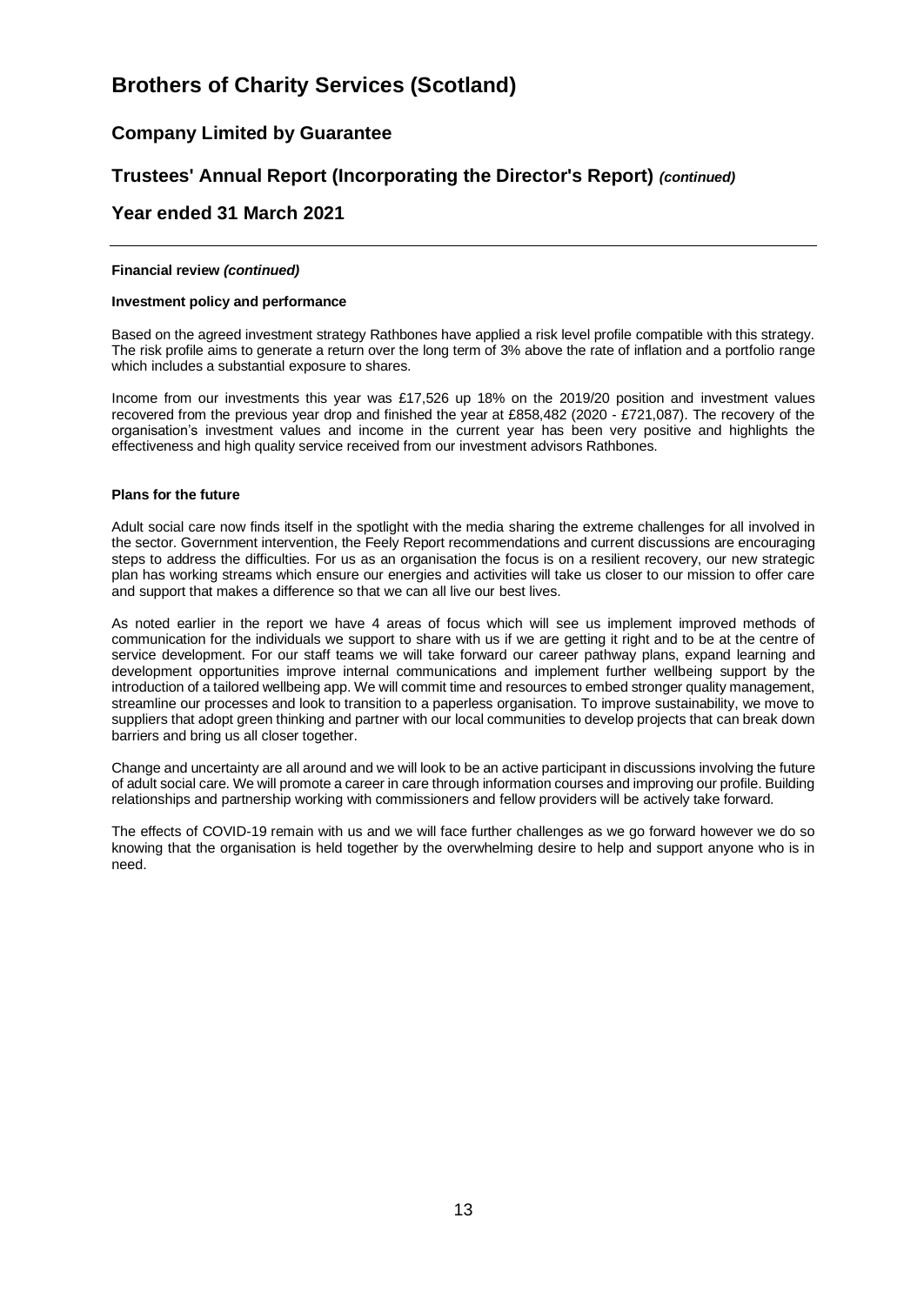# **Company Limited by Guarantee**

# **Trustees' Annual Report (Incorporating the Director's Report)** *(continued)*

### **Year ended 31 March 2021**

#### **Trustees' responsibilities statement**

The Trustees, who are also Directors for the purposes of company law, are responsible for preparing the Trustees' Report and the financial statements in accordance with applicable law and United Kingdom Accounting Standards (United Kingdom Generally Accepted Accounting Practice).

Company law requires the charity trustees to prepare financial statements for each year which give a true and fair view of the state of affairs of the charitable company and the incoming resources and application of resources, including the income and expenditure, for that period.

In preparing these financial statements, the trustees are required to:

- select suitable accounting policies and then apply them consistently;
- observe the methods and principles in the applicable Charities SORP;
- make judgments and accounting estimates that are reasonable and prudent;
- prepare the financial statements on the going concern basis unless it is inappropriate to presume that the charity will continue in business.

The trustees are responsible for keeping adequate accounting records that are sufficient to show and explain the charity's transactions and disclose with reasonable accuracy at any time the financial position of the charity and enable them to ensure that the financial statements comply with the Companies Act 2006. They are also responsible for safeguarding the assets of the charity and hence for taking reasonable steps for the prevention and detection of fraud and other irregularities.

The trustees are responsible for the maintenance and integrity of the corporate and financial information included on the charitable company's website. Legislation in the United Kingdom governing the preparation and dissemination of financial statements may differ from legislation in other jurisdictions

#### **Disclosure of information to Auditor**

Each of the persons who is a trustee at the date of approval of this report confirms that:

- so far as they are aware, there is no relevant audit information of which the charity's auditor is unaware; and
- they have taken all steps that they ought to have taken as a trustee to make themselves aware of any relevant audit information and to establish that the charity's auditor is aware of that information.

The trustees' annual report and the strategic report were approved on 9 December 2021 and signed on behalf of the board of trustees by:

John O'Slea

Bro JF O'Shea **Trustee**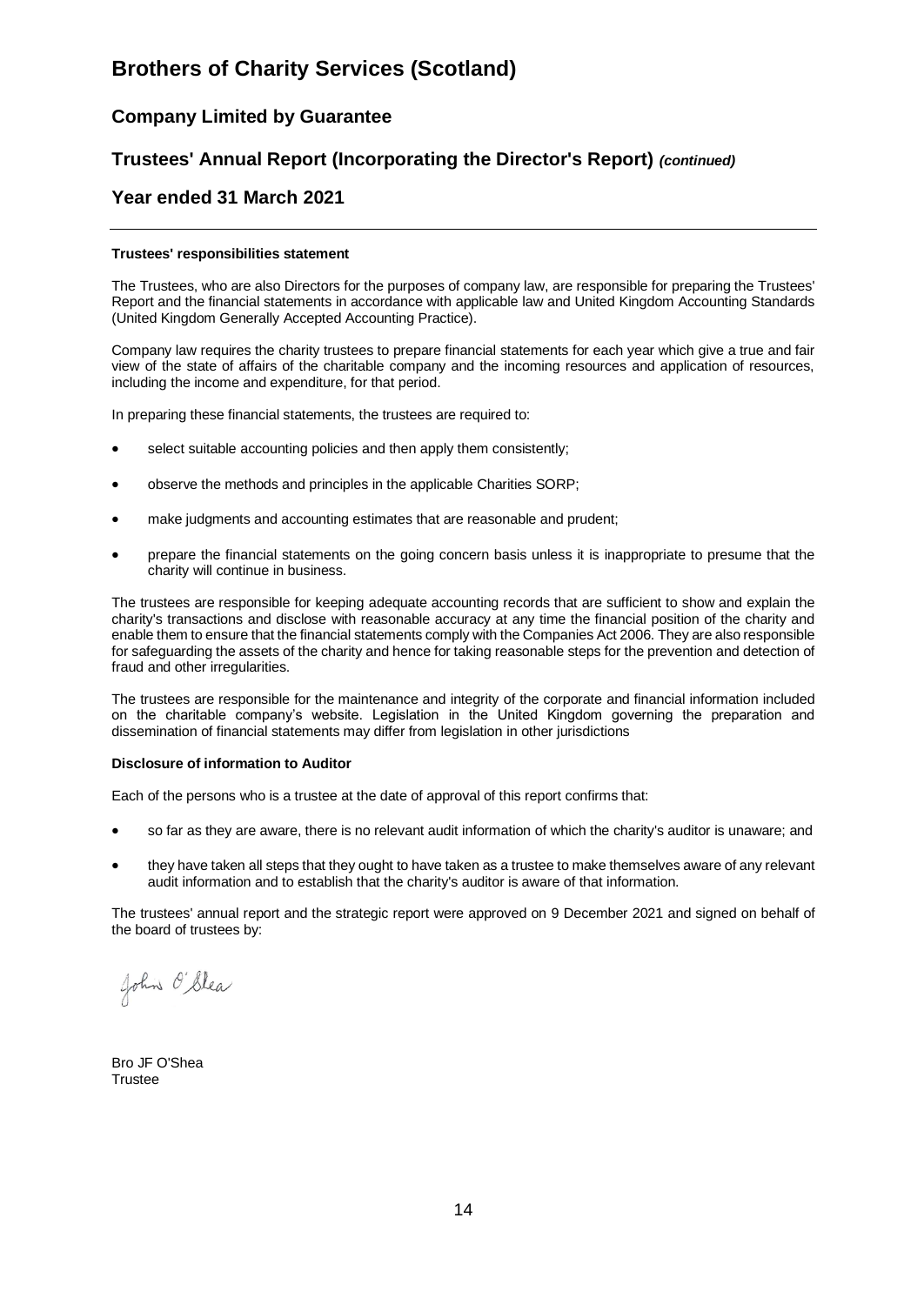#### **INDEPENDENT AUDITOR'S REPORT TO THE TRUSTEES AND MEMBERS OF BROTHERS OF CHARITY SERVICES (SCOTLAND)**

#### **Opinion on financial statements**

We have audited the financial statements of Brothers of Charity Services (Scotland) for the year ended 31 March 2021 which comprise the Statement of Financial Activities, the Balance Sheet, the Statement of Cash Flows and notes to the financial statements, including a summary of significant accounting policies. The financial reporting framework that has been applied in their preparation is applicable law and United Kingdom Accounting Standards, including Financial Reporting Standard 102 The Financial Reporting Standard applicable in the UK and Republic of Ireland (United Kingdom Generally Accepted Accounting Practice).

In our opinion the financial statements:

- give a true and fair view of the state of the charitable company's affairs as at 31 March 2021. and of its incoming resources and application of resources, including its income and expenditure, for the year then ended;
- have been properly prepared in accordance with United Kingdom Generally Accepted Accounting Practice; and
- have been prepared in accordance with the Companies Act 2006, the Charities and Trustee Investment (Scotland) Act 2005 and regulation 8 of the Charities Accounts (Scotland) Regulations 2006 (as amended).

#### **Basis for opinion**

We conducted our audit in accordance with International Standards on Auditing (UK) (ISAs (UK)) and applicable law. Our responsibilities under those standards are further described in the Auditor's responsibilities for the audit of the financial statements section of our report. We are independent of the charity in accordance with the ethical requirements that are relevant to our audit of the financial statements in the UK, including the FRC's Ethical Standard and we have fulfilled our other ethical responsibilities in accordance with these requirements. We believe that the audit evidence we have obtained is sufficient and appropriate to provide a basis for our opinion.

#### **Conclusions relating to going concern**

In auditing the financial statements, we have concluded that the Trustees' use of the going concern basis of accounting in the preparation of the financial statements is appropriate.

Based on the work we have performed, we have not identified any material uncertainties relating to events or conditions that, individually or collectively, may cast significant doubt on the charity's ability to continue as a going concern for a period of at least 12 months from when the financial statements are authorised for issue.

Our responsibilities and the responsibilities of the Trustees with respect to going concern are described in the relevant sections of this report.

#### **Other information**

The other information comprises the information included in the Trustees' report, other than the financial statements and our auditor's report thereon. The Trustees are responsible for the other information contained within the Trustees' report. Our opinion on the financial statements does not cover the other information and, except to the extent otherwise explicitly stated in our report, we do not express any form of assurance conclusion thereon.

Our responsibility is to read the other information and, in doing so, consider whether the other information is materially inconsistent with the financial statements or our knowledge obtained in the course of the audit, or otherwise appears to be materially misstated. If we identify such material this gives rise to a material misstatement in the financial statements themselves. If, based on the work we have performed, we conclude that there is a material misstatement of this other information, we are required to report that fact.

We have nothing to report in this regard.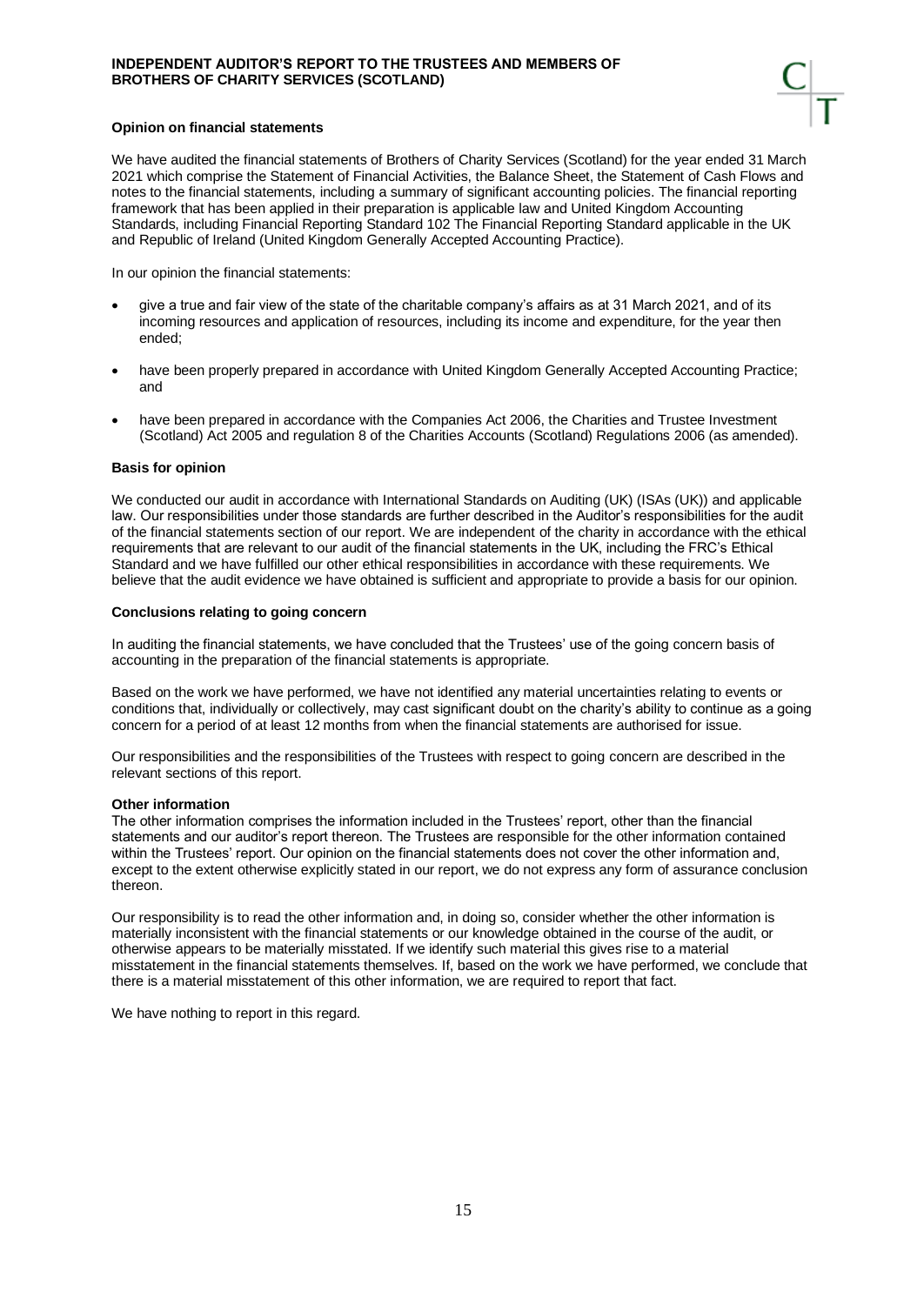#### **INDEPENDENT AUDITOR'S REPORT TO THE TRUSTEES AND MEMBERS OF BROTHERS OF CHARITY SERVICES (SCOTLAND)** *(Continued)*



#### **Opinion on other matters prescribed by the Companies Act 2006**

In our opinion, based on the work undertaken in the course of the audit:

- the information given in the Trustees' Report (incorporating the directors' report) for the financial year for which the financial statements are prepared is consistent with the financial statements; and
- the Trustees' Report has been prepared in accordance with applicable legal requirements.

#### **Matters on which we are required to report by exception**

In the light of our knowledge and understanding of the charitable company and its environment obtained in the course of the audit, we have not identified material misstatements in the Trustees' Report.

We have nothing to report in respect of the following matters where the Companies Act 2006 and the Charity Accounts (Scotland) Regulations 2006 (as amended) requires us to report to you if, in our opinion:

- the charitable company has not kept proper and adequate accounting records, or returns adequate for our audit have not been received from branches not visited by us; or
- the financial statements are not in agreement with the accounting records and returns; or
- certain disclosures of Trustees' remuneration specified by law are not made; or
- we have not received all the information and explanations we require for our audit; or
- the Trustees were not entitled to prepare the financial statements in accordance with the small companies' regime and take advantage of the small company's exemption from the requirement to prepare a strategic report.

#### **Responsibilities of Trustees**

As explained more fully in the statement of Trustees' responsibilities set out on page 14 the Trustees (who are also the Directors of the charitable company for the purposes of company law) are responsible for the preparation of the financial statements and for being satisfied that they give a true and fair view, and for such internal control as the Trustees determine is necessary to enable the preparation of financial statements that are free from material misstatement, whether due to fraud or error.

In preparing the financial statements, the Trustees are responsible for assessing the charitable company's ability to continue as a going concern, disclosing, as applicable, matters related to going concern and using the going concern basis of accounting unless the Trustees either intend to liquidate the charitable company or to cease operations, or have no realistic alternative but to do so.

#### **Auditor's responsibilities for the audit of the financial statements**

We have been appointed auditor under section 44(1)(c) of the Charities and Trustee Investment (Scotland) Act 2005 and under the Companies Act 2006 and report to you in accordance with regulations made under those Acts.

Our objectives are to obtain reasonable assurance about whether the financial statements as a whole are free from material misstatement, whether due to fraud or error, and to issue an auditor's report that includes our opinion. Reasonable assurance is a high level of assurance, but is not a guarantee that an audit conducted in accordance with ISAs (UK) will always detect a material misstatement when it exists. Misstatements can arise from fraud or error and are considered material if, individually or in the aggregate, they could reasonably be expected to influence the economic decisions of users taken on the basis of these financial statements.

Irregularities, including fraud, are instances of non-compliance with laws and regulations. We design procedures in line with our responsibilities, outlined above, to detect material misstatements in respect of irregularities, including fraud. The extent to which our procedures are capable of detecting irregularities, including fraud is detailed below:

We gained an understanding of the legal and regulatory framework applicable to the charity and the sector in which it operates and considered the risk of acts by the charity which were contrary to applicable laws and regulations, including fraud. This included but was not limited to the Companies Act 2006, the Charities and Trustee Investment (Scotland) Act 2005, and The Charities Accounts (Scotland) Regulations 2006.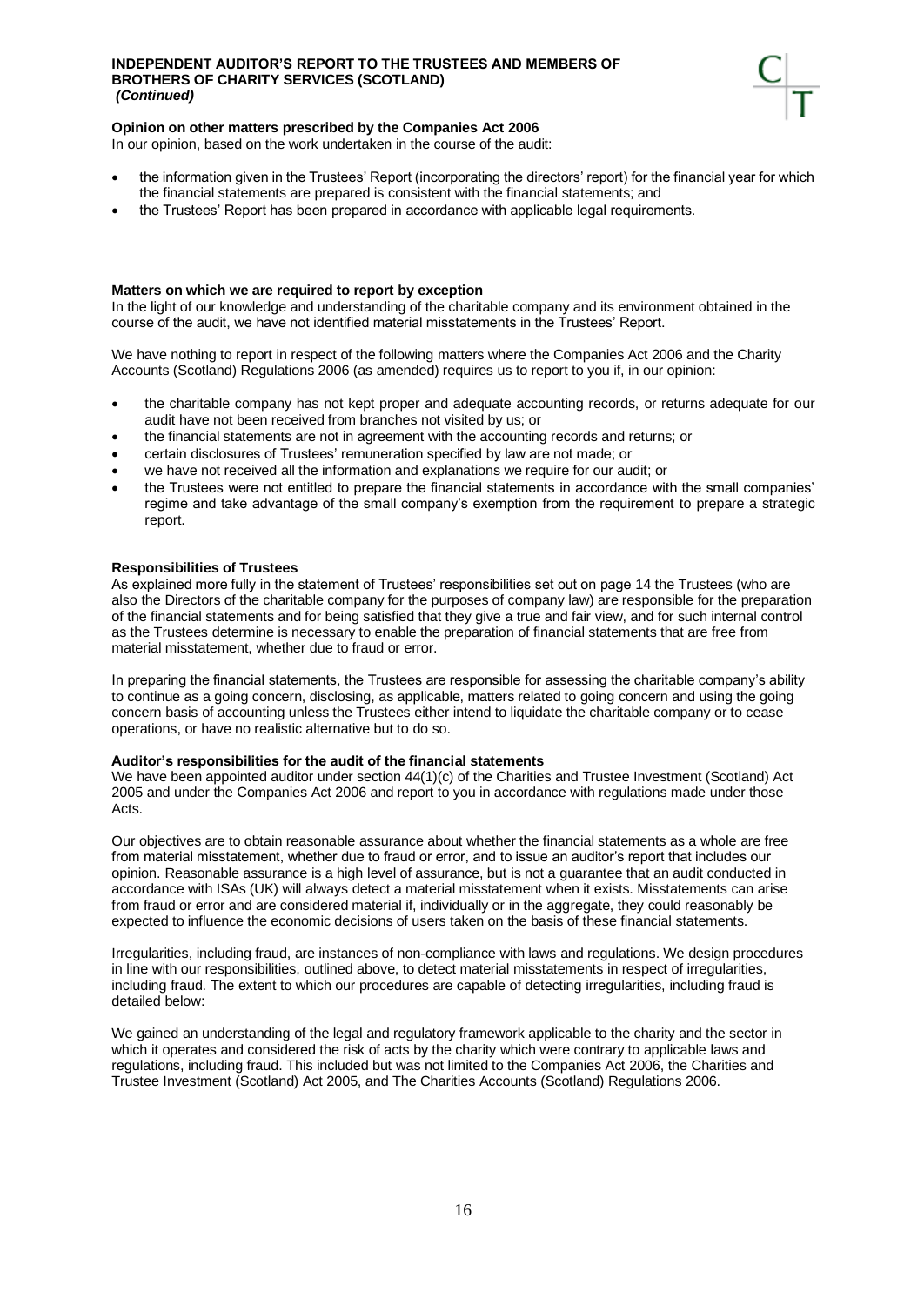#### **INDEPENDENT AUDITOR'S REPORT TO THE TRUSTEES AND MEMBERS OF BROTHERS OF CHARITY SERVICES (SCOTLAND)** *(Continued)*

We focused on laws and regulations that could give rise to a material misstatement in the charity's financial statements. Our tests included, but were not limited to:

- agreement of the financial statement disclosures to underlying supporting documentation;
- enquiries of the Trustees and key management personnel;
- review of minutes of board meetings throughout the period;
- review of legal correspondence or invoices, and
- obtaining an understanding of the control environment in monitoring compliance with laws and regulations.

#### **Auditor's responsibilities for the audit of the financial statements** *(Continued)*

Because of the inherent limitations of an audit, there is a risk that we will not detect all irregularities, including those leading to a material misstatement in the financial statements or non-compliance with regulation. This risk increases the more that compliance with a law or regulation is removed from the events and transactions reflected in the financial statements, as we will be less likely to become aware of instances of non-compliance. The risk is also greater regarding irregularities occurring due to fraud rather than error, as fraud involves intentional concealment, forgery, collusion, omission or misrepresentation.

A further description of our responsibilities for the audit of the financial statements is located on the Financial Reporting Council's website at http://www.frc.org.uk/auditorsresponsibilities. This description forms part of our auditor's report.

#### **Use of our report**

This report is made solely to the members, as a body, in accordance with Chapter 3 of Part 16 of the Companies Act 2006, and to the charitable company's Trustees, as a body, in accordance with section 44(1) (c) of the Charities and Trustee Investment (Scotland) Act 2005 and regulation 10 of the Charities Accounts (Scotland) Regulations 2006 (as amended). Our audit work has been undertaken so that we might state to the members and the charitable company's Trustees those matters we are required to state to them in an auditor's report and for no other purpose. To the fullest extent permitted by law, we do not accept or assume responsibility to anyone other than the charitable company, its members as a body, and its Trustees as a body, for our audit work, for this report, or for the opinions we have formed.

with

**Jeremy Chittleburgh BSc CA (Senior Statutory Auditor) For and on behalf of CHIENE + TAIT LLP Chartered Accountants and Statutory Auditor 61 Dublin Street Edinburgh, EH3 6NL**

#### 14 December 2021

Chiene + Tait is eligible to act as an auditor in terms of section 1212 of the Companies Act 2006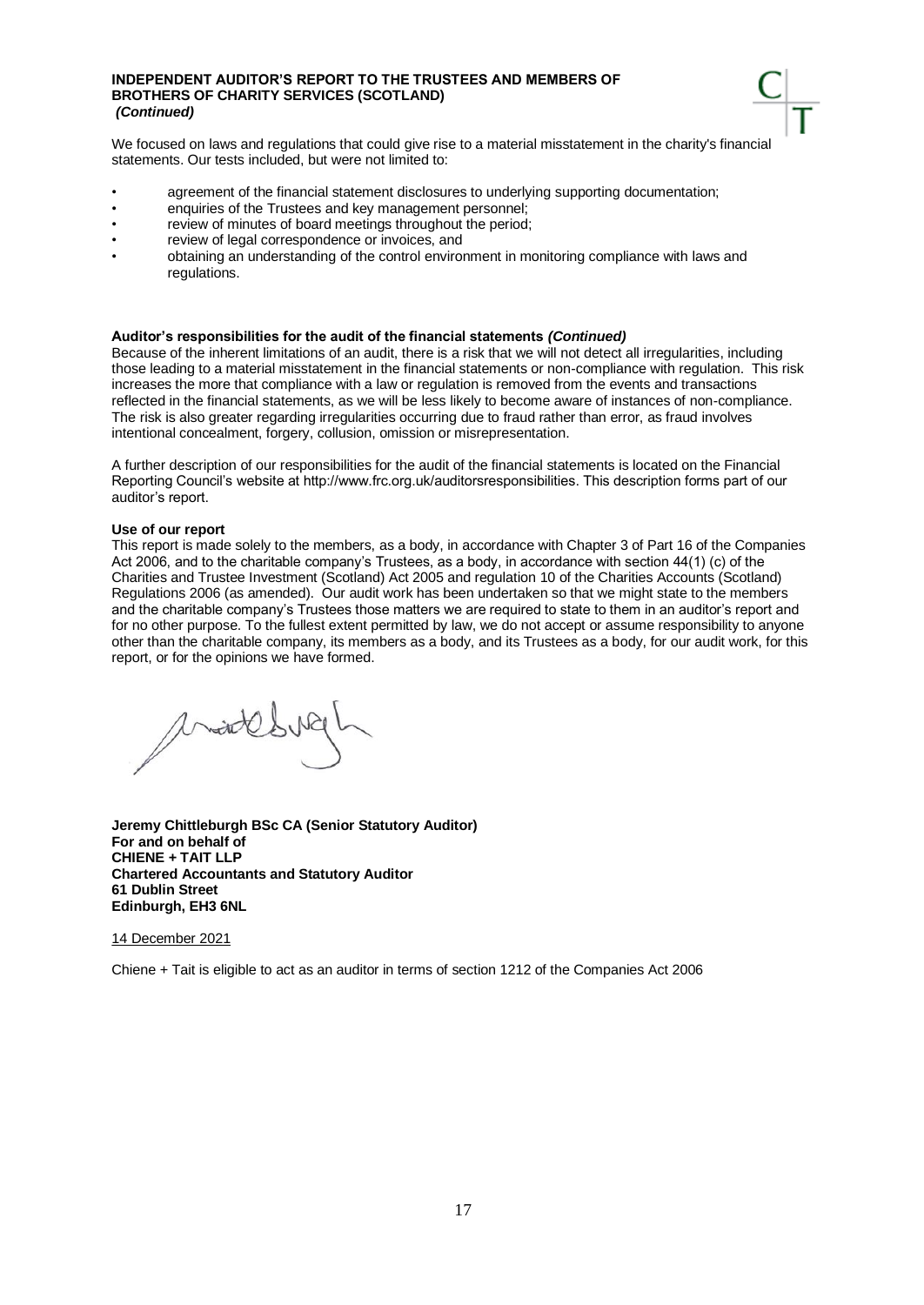# **Company Limited by Guarantee**

# **Statement of Financial Activities (including income and expenditure account)**

# **Year ended 31 March 2021**

|                                                                     |             |                            | 2021                     |                         | 2020                    |
|---------------------------------------------------------------------|-------------|----------------------------|--------------------------|-------------------------|-------------------------|
|                                                                     | <b>Note</b> | Unrestricted<br>funds<br>£ | Restricted<br>funds<br>£ | <b>Total funds</b><br>£ | <b>Total funds</b><br>£ |
| Income and endowments                                               |             |                            |                          |                         |                         |
| Donations and legacies                                              | 5           | 20,100                     | 16,835                   | 36,935                  | 43,870                  |
| Charitable activities                                               | 6           | 6,543,660                  | 86,726                   | 6,630,386               | 6,242,956               |
| Other trading activities                                            | 7           | 11,314                     |                          | 11,314                  | 26,880                  |
| Investment income                                                   | 8           | 17,526                     |                          | 17,526                  | 14,850                  |
| Other income                                                        | 9           | 576                        | 4,095                    | 4,671                   | 9,302                   |
| <b>Total income</b>                                                 |             | 6,593,176                  | 107,656                  | 6,700,832               | 6,337,858               |
| <b>Expenditure</b><br>Expenditure on raising funds:                 |             |                            |                          |                         |                         |
| Investment management costs<br>Expenditure on charitable activities | 10<br>11,12 | 4,523<br>6,550,833         | 109,566                  | 4,523<br>6,660,399      | 4,847<br>6,351,862      |
| <b>Total expenditure</b>                                            |             | 6,555,356                  | 109,566                  | 6,664,922               | 6,356,709               |
| Net gains/(losses) on investments                                   | 14          | 124,410                    |                          | 124,410                 | (57, 258)               |
|                                                                     |             |                            |                          |                         |                         |
| Net income/(expenditure) and net<br>movement in funds               |             | 162,230                    | (1, 910)                 | 160,320                 | (76, 109)               |
| <b>Reconciliation of funds</b>                                      |             |                            |                          |                         |                         |
| Total funds brought forward                                         |             | 1,598,307                  | 38,965                   | 1,637,272               | 1,713,381               |
| <b>Total funds carried forward</b>                                  |             | 1,760,537                  | 37,055                   | 1,797,592               | 1,637,272               |

The statement of financial activities includes all gains and losses recognised in the year. All income and expenditure derive from continuing activities.

**The notes on pages 21 to 37 form part of these financial statements.**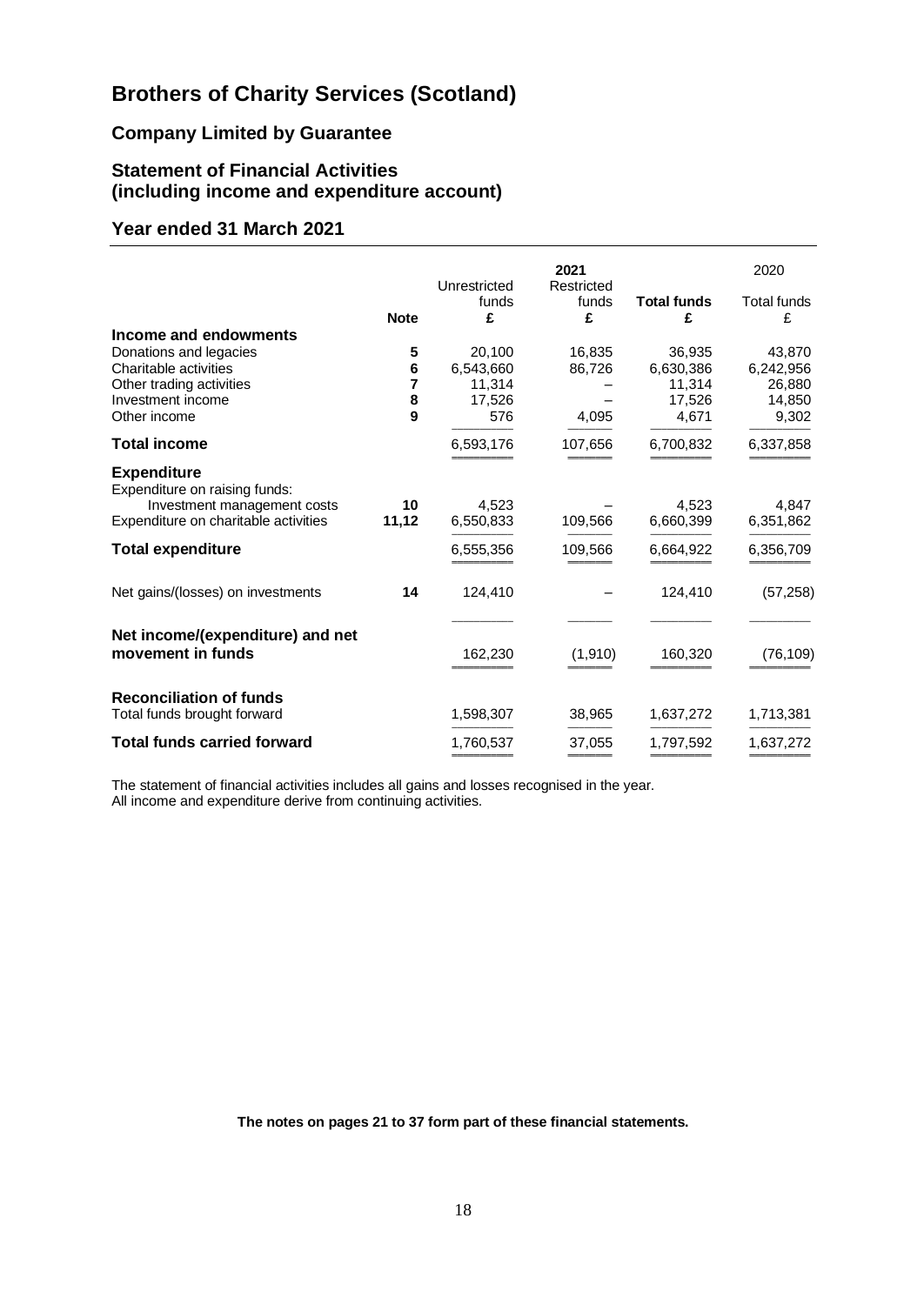# **Company Limited by Guarantee**

# **Statement of Financial Position**

# **31 March 2021**

|                                                                                      | <b>Note</b>    | 2021<br>£                                  | 2020<br>£                                |
|--------------------------------------------------------------------------------------|----------------|--------------------------------------------|------------------------------------------|
| <b>Fixed assets</b><br>Intangible assets<br>Tangible fixed assets<br>Investments     | 19<br>20<br>21 | 10.044<br>100,488<br>858,482               | 12,972<br>103,162<br>721,087             |
|                                                                                      |                | 969,014                                    | 837,221                                  |
| <b>Current assets</b><br><b>Stocks</b><br><b>Debtors</b><br>Cash at bank and in hand | 22<br>23       | 1,134<br>257,430<br>1,143,780<br>1,402,344 | 391<br>327,495<br>1,071,648<br>1,399,534 |
| Creditors: amounts falling due within one year                                       | 24             | 573,766                                    | 599,483                                  |
| Net current assets                                                                   |                | 828,578                                    | 800,051                                  |
| <b>Total assets less current liabilities</b>                                         |                | 1,797,592                                  | 1,637,272                                |
| <b>Net assets</b>                                                                    |                | 1,797,592                                  | 1,637,272                                |
| <b>Funds of the charity</b><br><b>Restricted funds</b><br>Unrestricted funds         |                | 37,055<br>1,760,537                        | 38,965<br>1,598,307                      |
| <b>Total charity funds</b>                                                           | 27             | 1,797,592                                  | 1,637,272                                |

These financial statements were approved by the board of trustees and authorised for issue on 9 December 2021, and are signed on behalf of the board by:

John O'Slea

Bro JF O'Shea Trustee

Company registration - SC318036

**The notes on pages 21 to 37 form part of these financial statements.**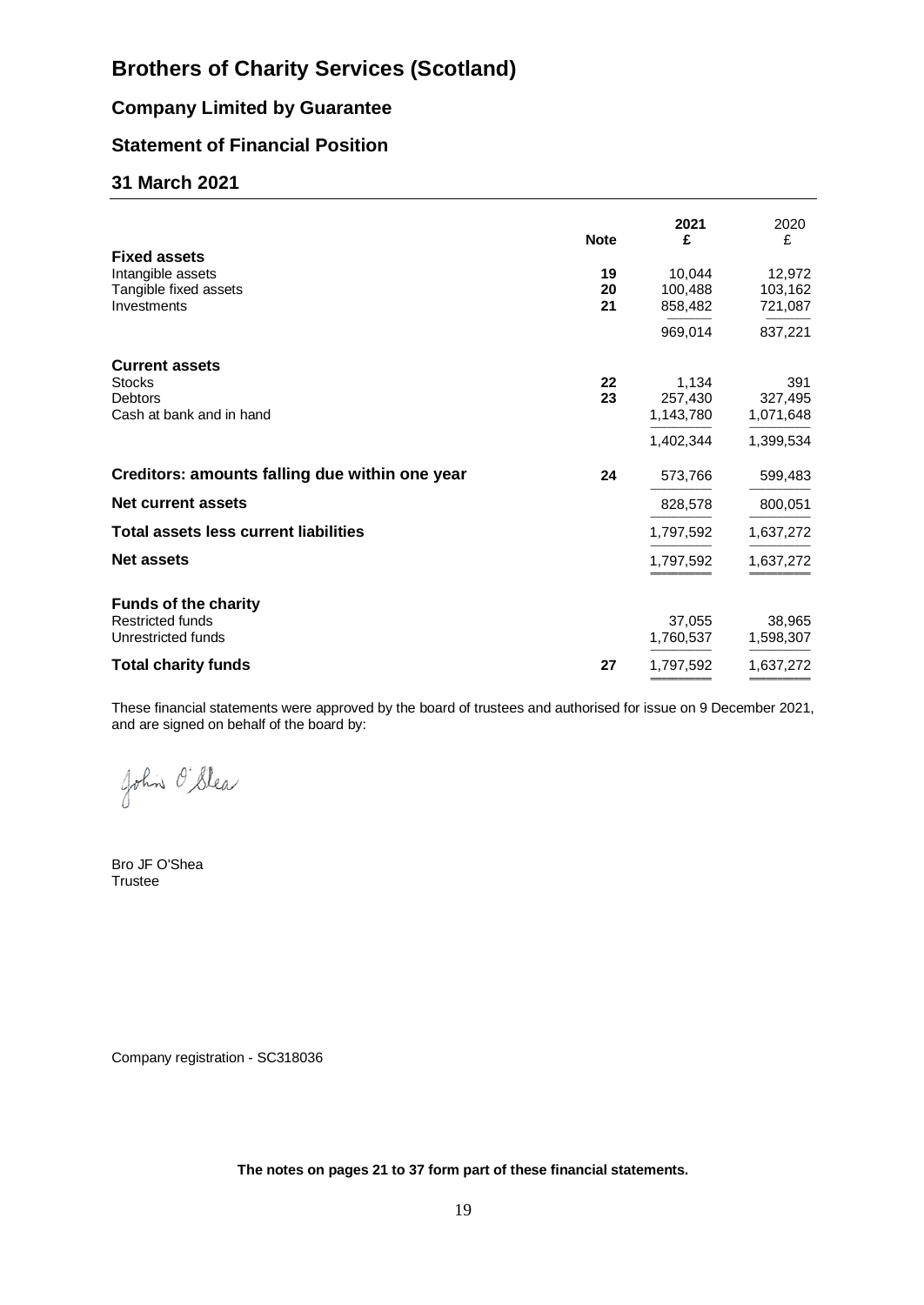# **Company Limited by Guarantee**

# **Statement of Cash Flows**

# **Year ended 31 March 2021**

|                                                | 2021<br>£  | 2020<br>£  |
|------------------------------------------------|------------|------------|
| Cash flows from operating activities           |            |            |
| Net income/(expenditure)                       | 160,320    | (76, 109)  |
| Adjustments for:                               |            |            |
| Depreciation of tangible fixed assets          | 31,404     | 25,414     |
| Amortisation of intangible assets              | 8,748      | 7,595      |
| Net gains/(losses) on investments              | (124, 410) | 57,258     |
| Dividends, interest and rents from investments | (17,516)   | (14, 815)  |
| Other interest receivable and similar income   | (10)       | (35)       |
| Accrued expenses                               | 90,453     | 185,820    |
| Changes in:                                    |            |            |
| <b>Stocks</b>                                  | (743)      | 3,009      |
| Trade and other debtors                        | 59,919     | (143, 362) |
| Trade and other creditors                      | (106, 024) | (4, 332)   |
| Cash generated from operations                 | 102,141    | 40,443     |
| Interest received                              | 10         | 35         |
| Net cash from operating activities             | 102,151    | 40,478     |
| Cash flows from investing activities           |            |            |
| Dividends, interest and rents from investments | 17,516     | 14,815     |
| Purchase of tangible assets                    | (28, 730)  | (14, 392)  |
| Purchase of intangible assets                  | (5,820)    | (9,626)    |
| Purchases of other investments                 | (377, 709) | (265, 124) |
| Proceeds from sale of other investments        | 364,724    | 255,148    |
| Net cash used in investing activities          | (30,019)   | (19, 179)  |
| Net increase in cash and cash equivalents      | 72,132     | 21,299     |
| Cash and cash equivalents at beginning of year | 1,071,648  | 1,050,349  |
| Cash and cash equivalents at end of year       | 1,143,780  | 1,071,648  |
|                                                |            |            |

**The notes on pages 21 to 37 form part of these financial statements.**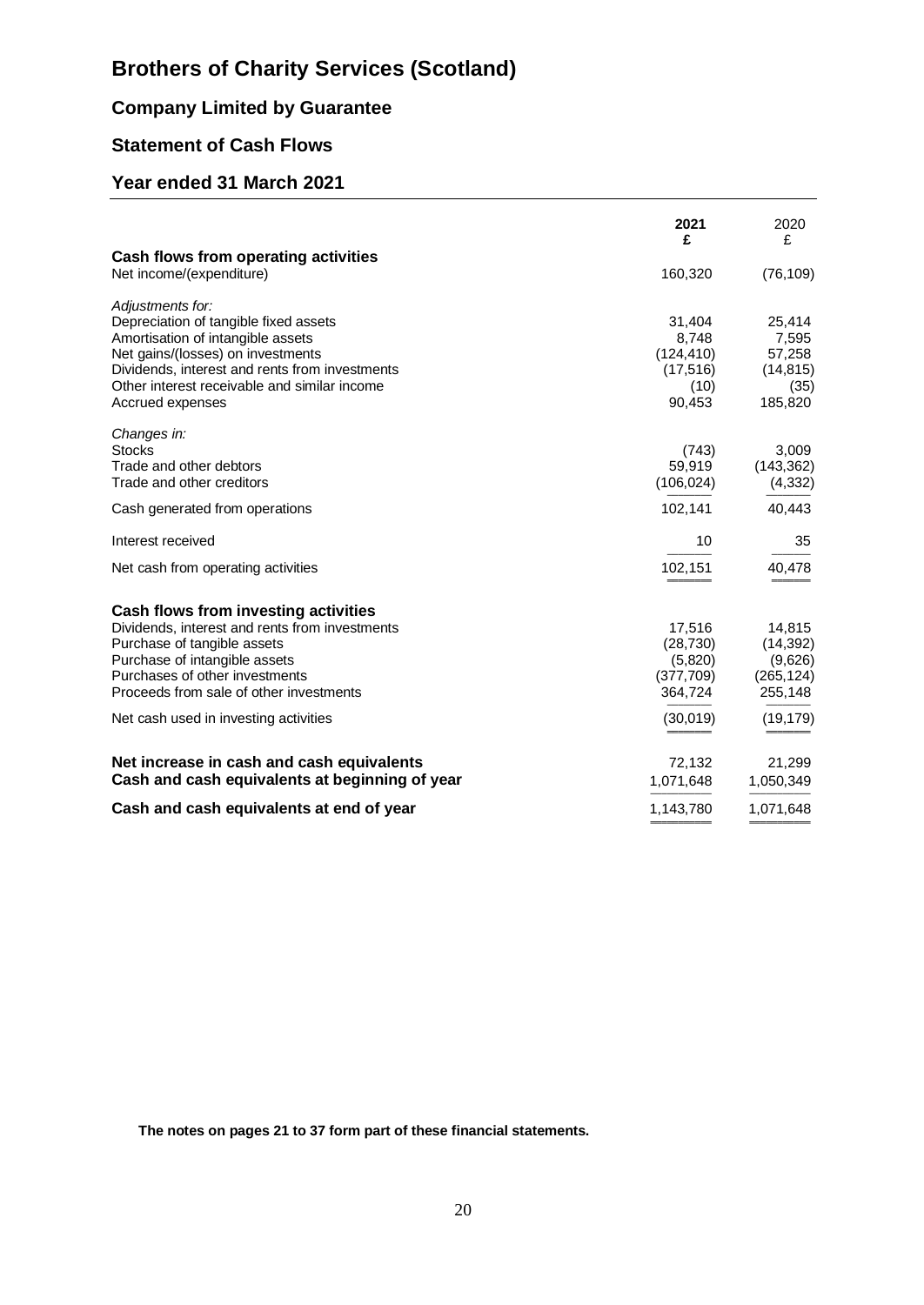# **Company Limited by Guarantee**

# **Notes to the Financial Statements**

### **Year ended 31 March 2021**

#### **1. General information**

The charity is a public benefit entity and a private company limited by guarantee, registered in Scotland and a registered charity in Scotland. The address of the registered office is Triest House, Bridge Street, Galashiels, TD1 1SW, Scotland.

#### **2. Statement of compliance**

These financial statements have been prepared in compliance with FRS 102, 'The Financial Reporting Standard applicable in the UK and the Republic of Ireland', the Statement of Recommended Practice applicable to charities preparing their accounts in accordance with the Financial Reporting Standard applicable in the UK and Republic of Ireland (FRS 102) (Charities SORP (FRS 102)) and the Companies Act 2006.

#### **3. Accounting policies**

#### **Basis of preparation**

The financial statements have been prepared in accordance with applicable accounting standards, Accounting and Reporting by Charities: Statement of Recommended Practice applicable to charities preparing their financial statements in accordance with the Financial Reporting Standard applicable in the UK and the Republic of Ireland (FRS 102) (effective 1 January 2019) - Charities SORP (FRS 102) (second addition - October 2019), the Charities Accounts (Scotland) Regulations 2006 (as amended) and the Companies Act 2006.

The charity meets the definition of a public benefit entity under FRS 102. Assets and Liabilities are initially recognised at historic cost or transaction value unless otherwise stated in the relevant accounting policy note(s). The financial statements are presented in Sterling £.

#### **Going concern**

The organisation has reserves of over £1.79m, which includes cash of £1.14m, investments of £0.85m, debtors of £0.25m. The organisation ended the year with an operating surplus of £0.035m. The trustees are of the view that the future plans of the organisation are sound and that the core efficiency and best value culture now active in the organisation has strengthen the long term future of the organisation. The trustees have reviewed and approved a budget and cash flow forecast based on prudent assumptions together with the strategy that is being developed and will come on stream in December 2021 for next four years. There are no reasons to believe that the organisation will not have sufficient funds to meet its working capital requirements for at least twelve months, from the date of approving these financial statements. The Board are of the opinion that it is appropriate for the financial statements to be prepared on a going concern basis. The trustees have assessed that the charity has adequate resources to meet the ongoing costs of the charity for a minimum of 12 months from the date of signing of the financial statements, and have taken into account in particular, the ongoing financial impact of Covid-19. Thus they continue to adopt the going concern basis of accounting in preparing these financial statements and are satisfied that no material uncertainties exist in respect of going concern.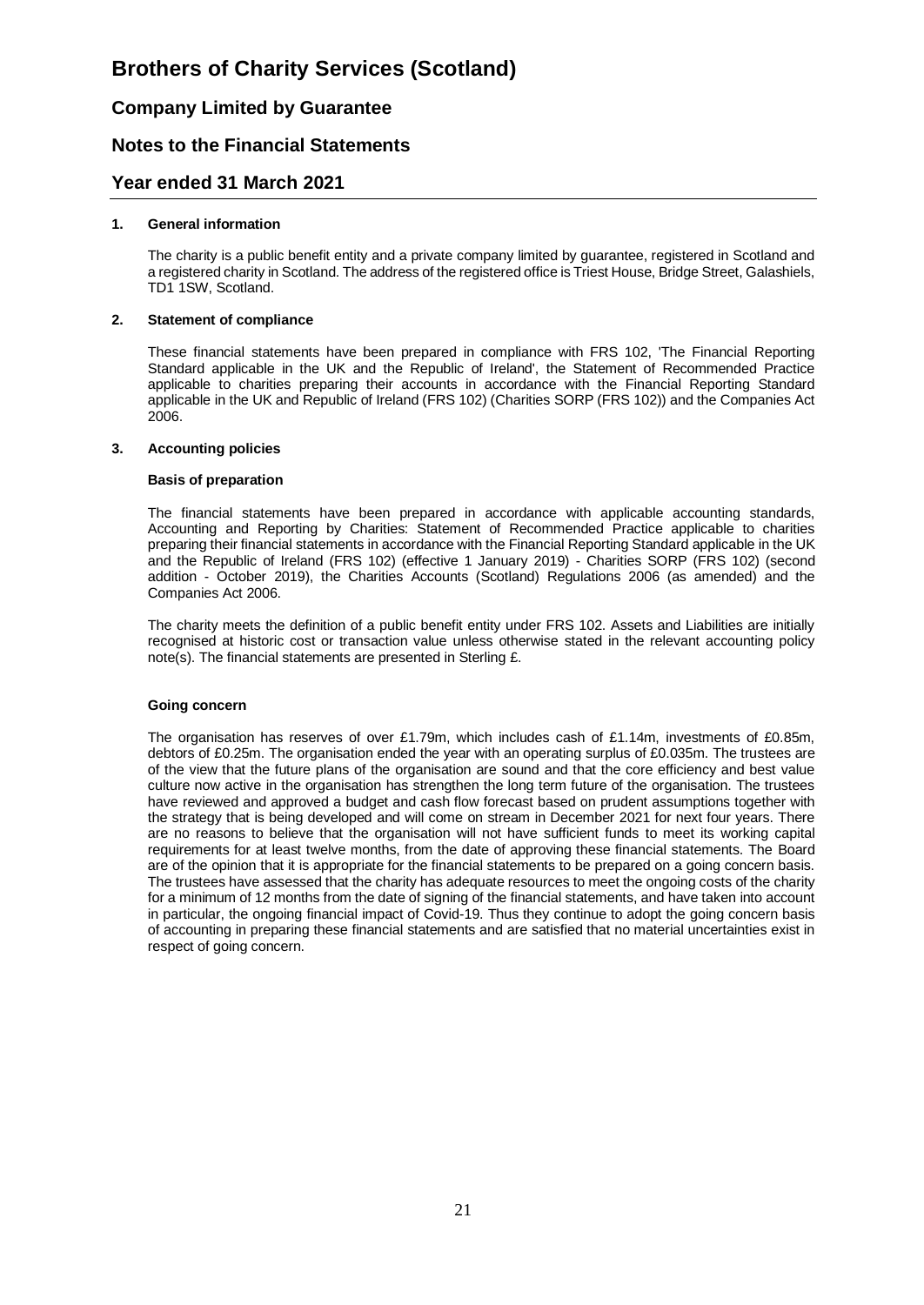# **Company Limited by Guarantee**

## **Notes to the Financial Statements** *(continued)*

### **Year ended 31 March 2021**

#### **3. Accounting policies** *(continued)*

#### **Judgements and key sources of estimation uncertainty**

In the application of the Charity's accounting policies, the Trustees and Senior Management are required to make judgements, estimates and assumptions about the carrying amounts of assets and liabilities that are not readily apparent from other sources. As the estimates and associated assumptions are based on historical experience and other factors that are considered to be relevant, actual results may differ from these estimates. These estimates and underlying assumptions are reviewed on an ongoing basis.

The estimates and assumptions that have a significant risk of causing material adjustment to the carrying amounts of assets and liabilities within the next financial year are addressed below.

#### Useful economic lives of tangible assets

The annual depreciation charge for tangible assets is sensitive to changes in the estimated useful economic lives and residual values of the assets. The useful economic lives and residual values are re-assessed annually. They are amended as necessary to reflect current estimates, based on technological advancement, future investments, economic utilisation and the physical condition of the assets. The carrying amounts of tangible assets are disclosed in note 20 to the financial statements.

#### **Fund accounting**

Unrestricted funds are funds which can be used in accordance with charitable mission, aims and objectives at the discretion of the trustees. Designated funds are unrestricted funds of the charity which the trustees have decided at their discretion to set aside to use for a specific purposes or projects. Restricted funds are subjected to restrictions on their expenditure declared by the donor. Expenditure incurred in line with donor restriction is charged against the specific fund along with related allocation of support costs.

The aim and use of each material designated and restricted fund is set out in the notes to the financial statements.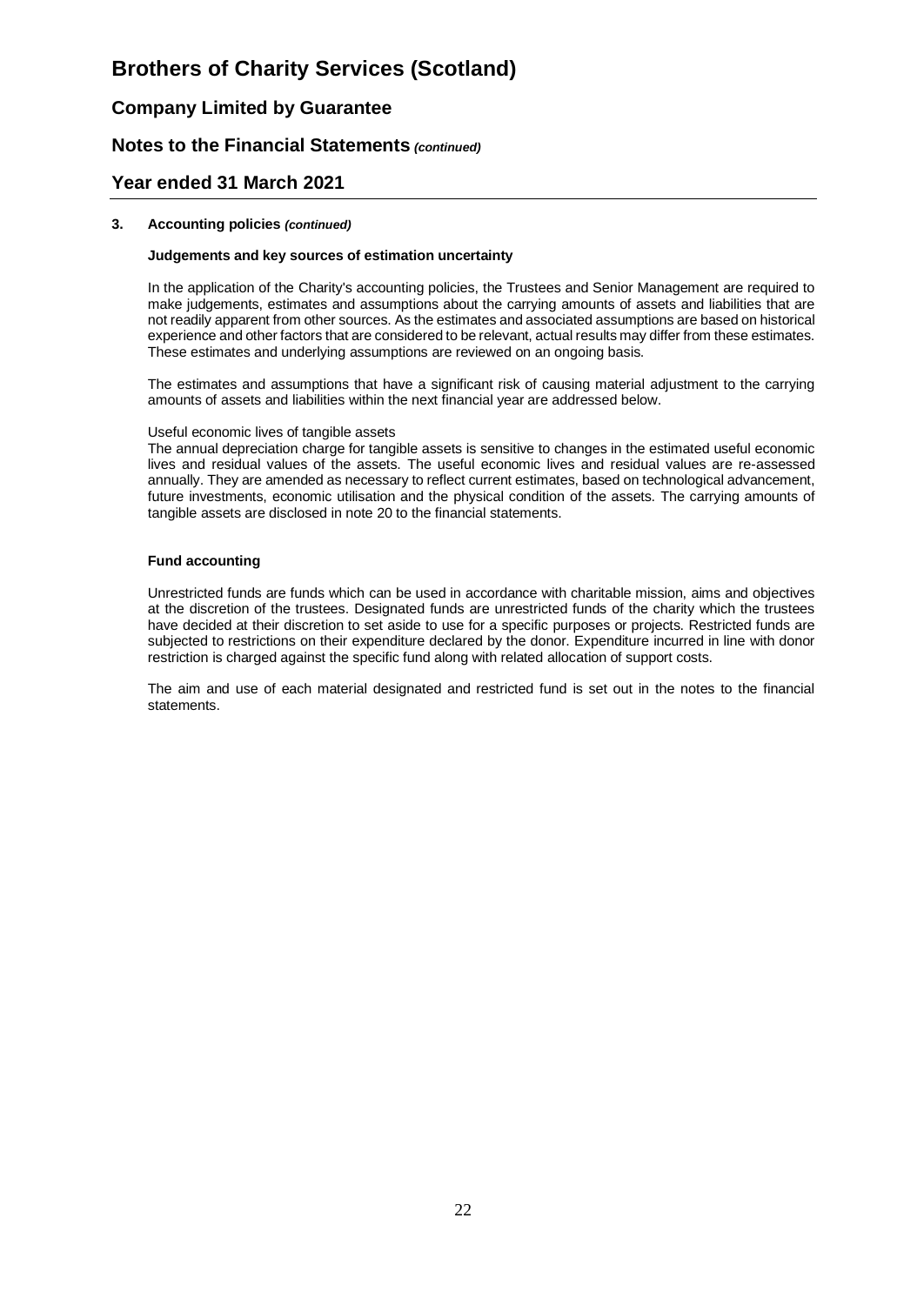## **Company Limited by Guarantee**

### **Notes to the Financial Statements** *(continued)*

### **Year ended 31 March 2021**

#### **3. Accounting policies** *(continued)*

#### **Incoming resources**

Income is recognised when the charity has entitlement to the funds, any performance conditions attached to the item(s) of income have been met, it is probable that the income will be received and the amount can be measured reliably. Income includes:

#### Services Income

Service income which is generated through the provision of services is recognised through the Statement of Financial Activities in the period in which the service is performed.

#### Statutory authority contracts and grants receivable

Statutory authority contracts and grants receivable are recognised in the Statement of Financial Activities when any conditions for receipt are met, unless they relate to a specified future period, in which case they are deferred. If any grant has been provided for a stated purpose, it is shown as a restricted fund. Grants received for capital expenditure are recognised in the Statement of Financial Activities and transferred to a restricted fund and subsequently released annually over the expected life of the relevant asset by equal instalments.

#### Donations, legacies and gifts

Donations, legacies and gifts are recognised when receivable. In the event that a donation is subject to fulfilling performance conditions before the charity is entitled to the funds, the income is deferred and not recognised until it is probable that those conditions will be fulfilled in the reporting period. Income from Gift Aid tax reclaims is recognised for any donations with relevant Gift Aid certificates recognised in income for the year. Any amounts of Gift Aid not received by the year-end are accounted for in income and accrued income in debtors. Statutory authority contracts and grants receivable

#### Trading income

Trading income represents the amounts receivable as sales from activities at our Working Together Social Enterprises and are recognised as incoming resources in the Statement of Financial Activities when the goods or services have been provided.

Investment income

Investment income is accounted for on an accruals basis.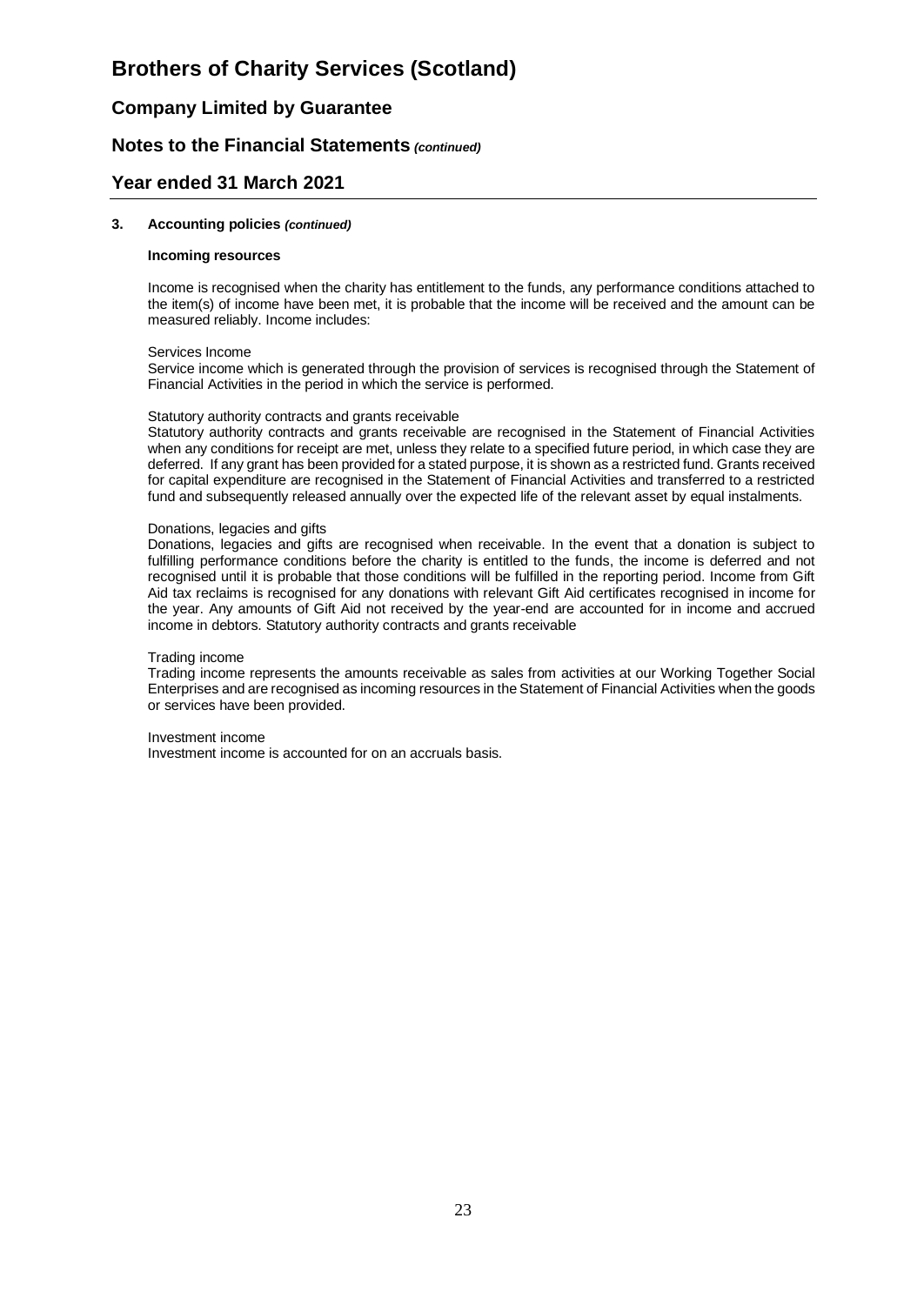## **Company Limited by Guarantee**

### **Notes to the Financial Statements** *(continued)*

### **Year ended 31 March 2021**

#### **3. Accounting policies** *(continued)*

#### **Resources expended**

Expenditure is recognised once there is a legal or constructive obligation to make a payment to a third party, it is probable that settlement will be required and the amount of the obligation can be measured reliably. All expenditure is accounted for on an accruals basis and is allocated directly or apportioned on the basis of ratios of activity or staffing numbers.

Charitable expenditure comprises those costs incurred by the charity on its activities and services.

Costs of trading activities comprises those costs incurred by the charity in carrying its activities at its Working Together Social Enterprises.

Governance costs are those costs incurred in connection with the compliance with constitutional and statutory requirements of the charity.

Support costs comprises those costs which are incurred directly in support of expenditure on the aims and mission of the charity. These include learning and development, human resources, IT, finance, legal and professional services, premises and office costs.

Support costs are allocated to each of the activities on one of the following bases: floor space, staffing numbers or income and activity levels depending on the nature of the support costs, to best allocate the costs to each attributable heading.

The charity is not registered for VAT and accordingly costs are stated inclusive of applicable VAT.

#### **Operating leases**

Operating leases are recognised as an expense over the lease term on a straight-line basis.

Benefits received and receivable as an incentive to sign an operating lease are recognised on a straight line basis over the period of the lease.

#### **Intangible assets**

Intangible assets that meet the required criteria for an intangible asset are capitalised where they have a value over £1,000, either individually or as part of a group.

#### **Amortisation**

Amortisation is calculated so as to write off the cost of an asset, less its estimated residual value, over the useful economic life of that asset.

IT software, consultancy and training 3 years

If there is an indication that there has been a significant change in amortisation rate, useful life or residual value of an intangible asset, the amortisation is revised prospectively to reflect the new estimates.

#### **Tangible assets**

Tangible assets costing more than £1,000, either individually or as part of a group, are capitalised at their cost when purchased.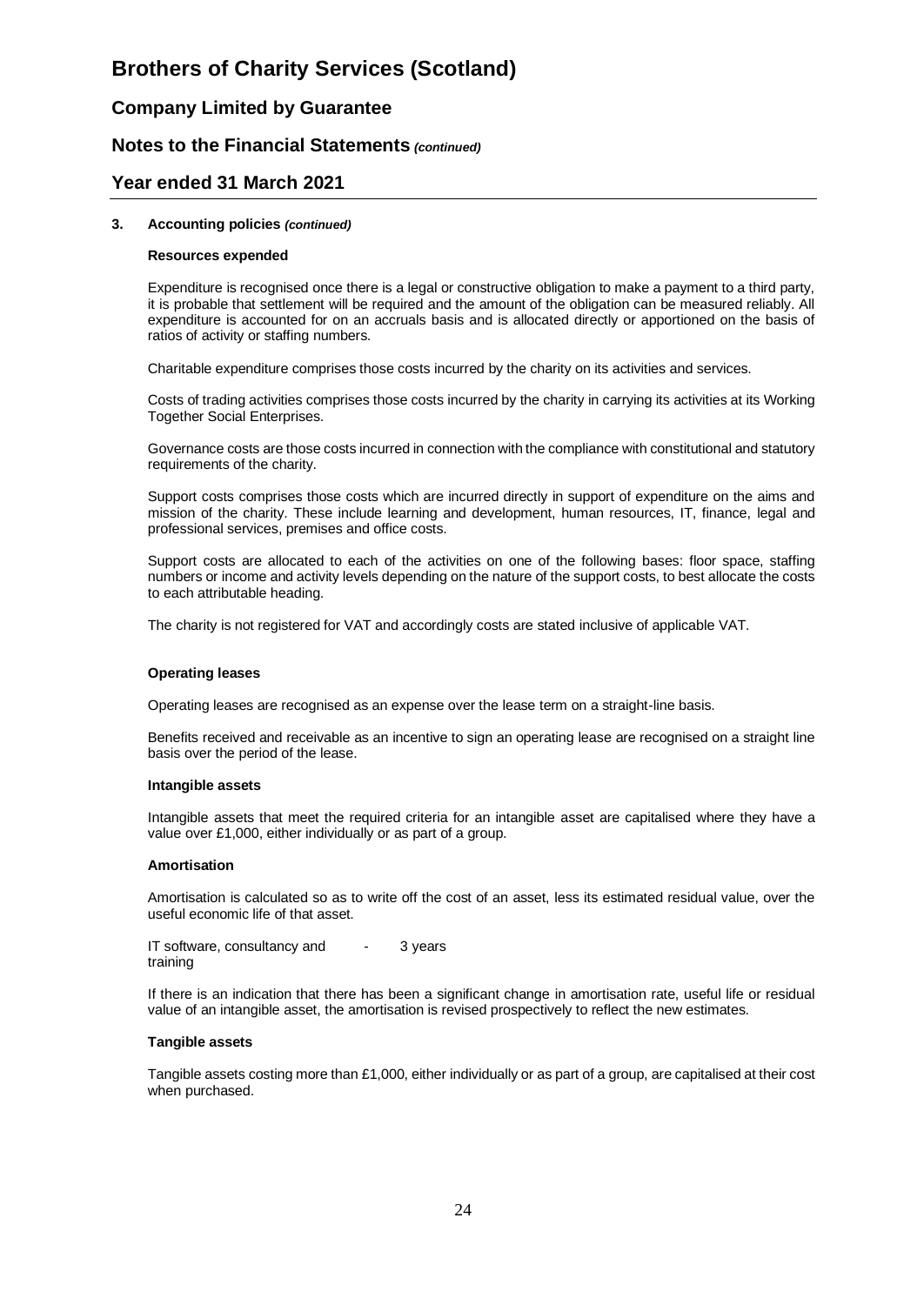## **Company Limited by Guarantee**

### **Notes to the Financial Statements** *(continued)*

### **Year ended 31 March 2021**

#### **3. Accounting policies** *(continued)*

#### **Depreciation**

Depreciation is provided to write off the cost less an estimated residual value, of all tangible assets evenly over their expected economic useful lives on a straight line basis.

| Tenants improvements    | $\overline{\phantom{0}}$ | 20 years |
|-------------------------|--------------------------|----------|
| Plant and machinery     | $\sim$                   | 7 years  |
| Motor vehicles          | $\blacksquare$           | 5 years  |
| IT equipment & software | $\sim$                   | 3 years  |

#### **Investments**

Investments are a form of basic financial instrument and are initially recognised at their transaction value and subsequently measured at their fair value as at the balance sheet date using closing quoted market price. The statement of financial activities includes the net gains and losses arising on revaluation and disposals in the year.

The charity does not acquire put options or derivatives or other complex financial instruments.

All gains and losses are taken to the Statement of Financial Activities as they arise. Realised gains and losses on investments are calculated as the difference between sales proceeds and their opening carrying value or their purchase value if acquired subsequent to the first day of the financial year. Unrealised gains and losses are calculated as the difference between the fair value at the year-end and their carrying value. Realised and unrealised investment gains and losses are combined in the Statement of Financial Activities.

The main form of financial risk faced by the charity is the volatility in equity markets and investment markets due to wider economic conditions, the attitude of investors to investment risk, and changes in sentiment concerning equities within particular sectors or sub sectors.

#### **Impairment of fixed assets**

A review for indicators of impairment is carried out at each reporting date, with the recoverable amount being estimated where such indicators exist. Where the carrying value exceeds the recoverable amount, the asset is impaired accordingly. Prior impairments are also reviewed for possible reversal at each reporting date.

For the purposes of impairment testing, when it is not possible to estimate the recoverable amount of an individual asset, an estimate is made of the recoverable amount of the cash-generating unit to which the asset belongs. The cash-generating unit is the smallest identifiable group of assets that includes the asset and generates cash inflows that largely independent of the cash inflows from other assets or groups of assets.

For impairment testing of goodwill, the goodwill acquired in a business combination is, from the acquisition date, allocated to each of the cash-generating units that are expected to benefit from the synergies of the combination, irrespective of whether other assets or liabilities of the charity are assigned to those units.

#### **Stocks**

Stock of finished goods and goods for resale are included at the lower of cost or net realisable value.

#### **Debtors**

Trade and other debtors are recognised at the settlement amount due after any trade discount offered. Prepayments are valued at the amount prepaid net of any trade discounts due. Accrued income and tax recoverable is included at the best estimate of the amounts receivable at the balance sheet date.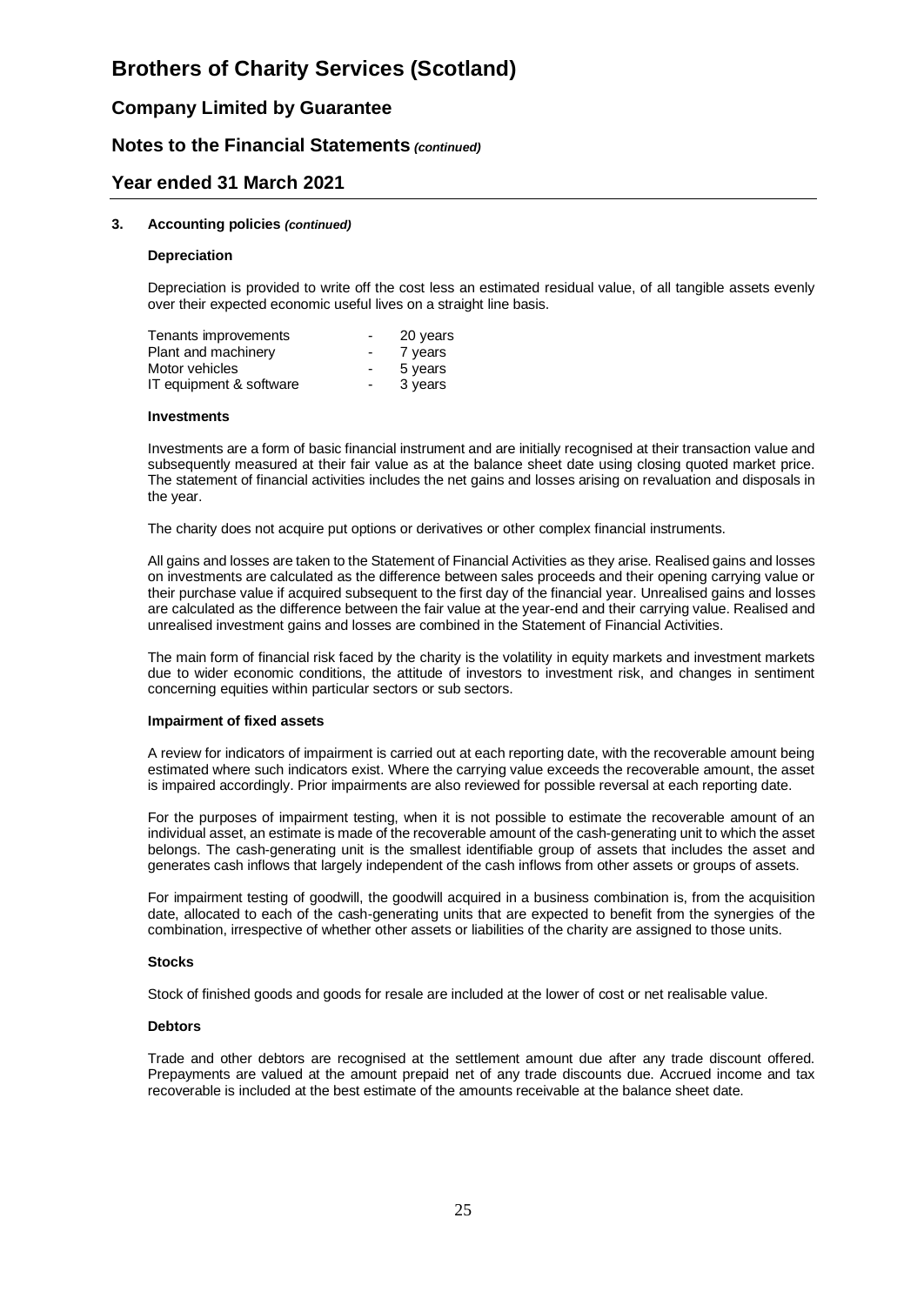## **Company Limited by Guarantee**

### **Notes to the Financial Statements** *(continued)*

### **Year ended 31 March 2021**

#### **3. Accounting policies** *(continued)*

#### **Financial instruments**

The charity only has financial assets and financial liabilities of a kind that qualify as basic financial instrument. Basic financial instruments are initially recognised at transaction value and subsequently measured at their settlement value.

#### **Cash at bank and in hand**

Cash at bank and in hand includes cash and short term highly liquid investments with a short maturity of three months or less from the date of acquisition or opening of the deposit or similar account.

#### **Defined contribution plans**

The charity contributes to personal pensions of staff both contractual and to meet auto enrolment requirements. The charity's contributions to the scheme and to the personal pensions are charges to the Statement of Financial Activities as they accrue.

#### **Creditors**

Creditors are recognised where the charity has a present obligation resulting from a past event that will probably result in the transfer of funds to a third party and the amount due to settle the obligation can be measured or estimate reliably. Creditors are normally recognised at their settlement amount after allowing for any trade discounts due.

#### **Taxation**

The company is recognised as a charity by HM Revenue & Customs and is exempt from Corporation tax. Accordingly, the company is potentially exempt from taxation in respect of income or capital gains received within categories covered by Pt. 11, Ch. 3 of the Corporation Tax Act 2010 or s.256 of the Taxation of Chargeable Gains Act 1992, to the extent that such income or gains are applied exclusively for charitable purposes.

#### **4. Limited by guarantee**

The charity is a company limited by guarantee and has no share capital. In the event of the charity being wound up, the liability in respect of the guarantee is limited to £1 per member of the charity.

#### **5. Donations and legacies**

|                                      | Unrestricted<br><b>Funds</b><br>£ | Restricted<br>Funds<br>£ | <b>Total Funds</b><br>2021<br>£ |
|--------------------------------------|-----------------------------------|--------------------------|---------------------------------|
| <b>Donations</b><br><b>Donations</b> | 20,100                            | 35                       | 20,135                          |
| <b>Grants</b><br>Grants receivable   | 20,100                            | 16,800<br>16,835         | 16,800<br>36,935<br>______      |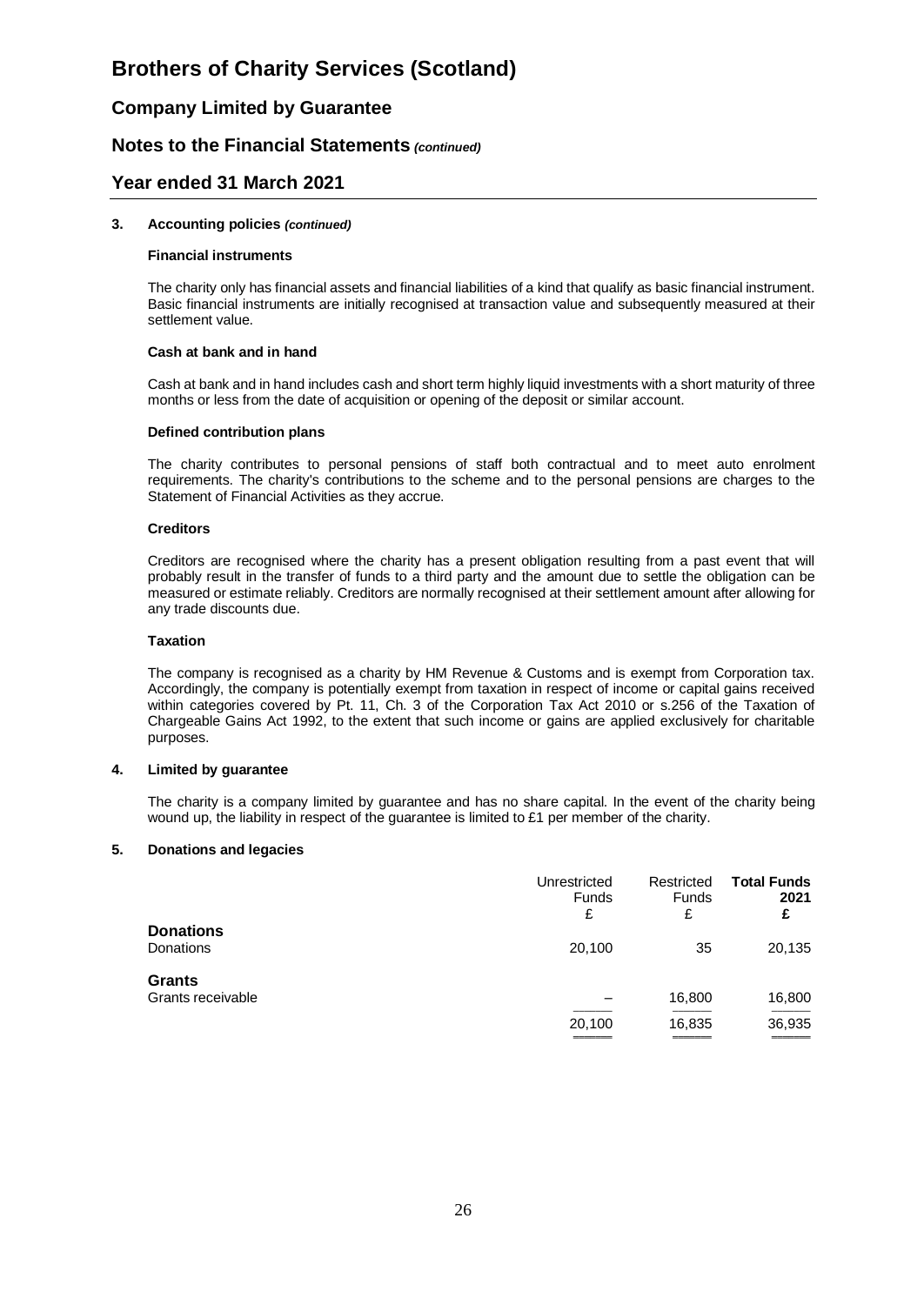# **Company Limited by Guarantee**

# **Notes to the Financial Statements** *(continued)*

# **Year ended 31 March 2021**

### **5. Donations and legacies** *(continued)*

|                                    | Unrestricted<br>Funds<br>£ | Restricted<br><b>Funds</b><br>£ | <b>Total Funds</b><br>2020<br>£ |
|------------------------------------|----------------------------|---------------------------------|---------------------------------|
| <b>Donations</b><br>Donations      | 27,310                     |                                 | 27,310                          |
| <b>Grants</b><br>Grants receivable | 27,310<br>_____            | 16,560<br>16,560                | 16,560<br>43,870<br>______      |

### **6. Charitable activities**

|                                        | Unrestricted<br>Funds | Restricted<br><b>Funds</b> | <b>Total Funds</b><br>2021 |
|----------------------------------------|-----------------------|----------------------------|----------------------------|
|                                        | £                     | £                          | £                          |
| Supported living services              | 5,552,917             |                            | 5,552,917                  |
| Care at home services                  | 407,249               |                            | 407,249                    |
| Care home services                     | 568,540               |                            | 568,540                    |
| Grants receivable - Social enterprises |                       | 86,726                     | 86,726                     |
| Rental income from office premises     | 14,954                |                            | 14,954                     |
|                                        | 6,543,660             | 86,726                     | 6,630,386                  |
|                                        | Unrestricted          | Restricted                 | <b>Total Funds</b>         |
|                                        | <b>Funds</b>          | Funds                      | 2020                       |
|                                        | £                     | £                          | £                          |
| Supported living services              | 5,180,279             |                            | 5,180,279                  |
| Care at home services                  | 403,124               |                            | 403,124                    |
| Care home services                     | 528,353               |                            | 528,353                    |
| Grants receivable - Social enterprises |                       | 116,246                    | 116,246                    |
| Rental income from office premises     | 14,954                |                            | 14,954                     |
|                                        |                       |                            |                            |

### **7. Other trading activities**

|                                                  | Unrestricted<br>Funds | <b>Total Funds</b><br>2021 | Unrestricted<br>Funds | <b>Total Funds</b><br>2020 |
|--------------------------------------------------|-----------------------|----------------------------|-----------------------|----------------------------|
|                                                  |                       |                            |                       |                            |
| 11.314<br>26,880<br>Social enterprises<br>11.314 |                       |                            |                       | 26,880<br>_____            |

6,126,710 116,246 6,242,956 ═══════════ ════════ ═══════════

#### **8. Investment income**

|                                | Unrestricted | <b>Total Funds</b> | Unrestricted | Total Funds |
|--------------------------------|--------------|--------------------|--------------|-------------|
|                                | <b>Funds</b> | 2021               | <b>Funds</b> | 2020        |
| Income from listed investments | 17.516       | 17.516             | 14.815       | 14.815      |
| Bank interest receivable       | 10           | 10                 | 35           | 35          |
|                                | 17.526       | 17.526             | 14.850       | 14,850      |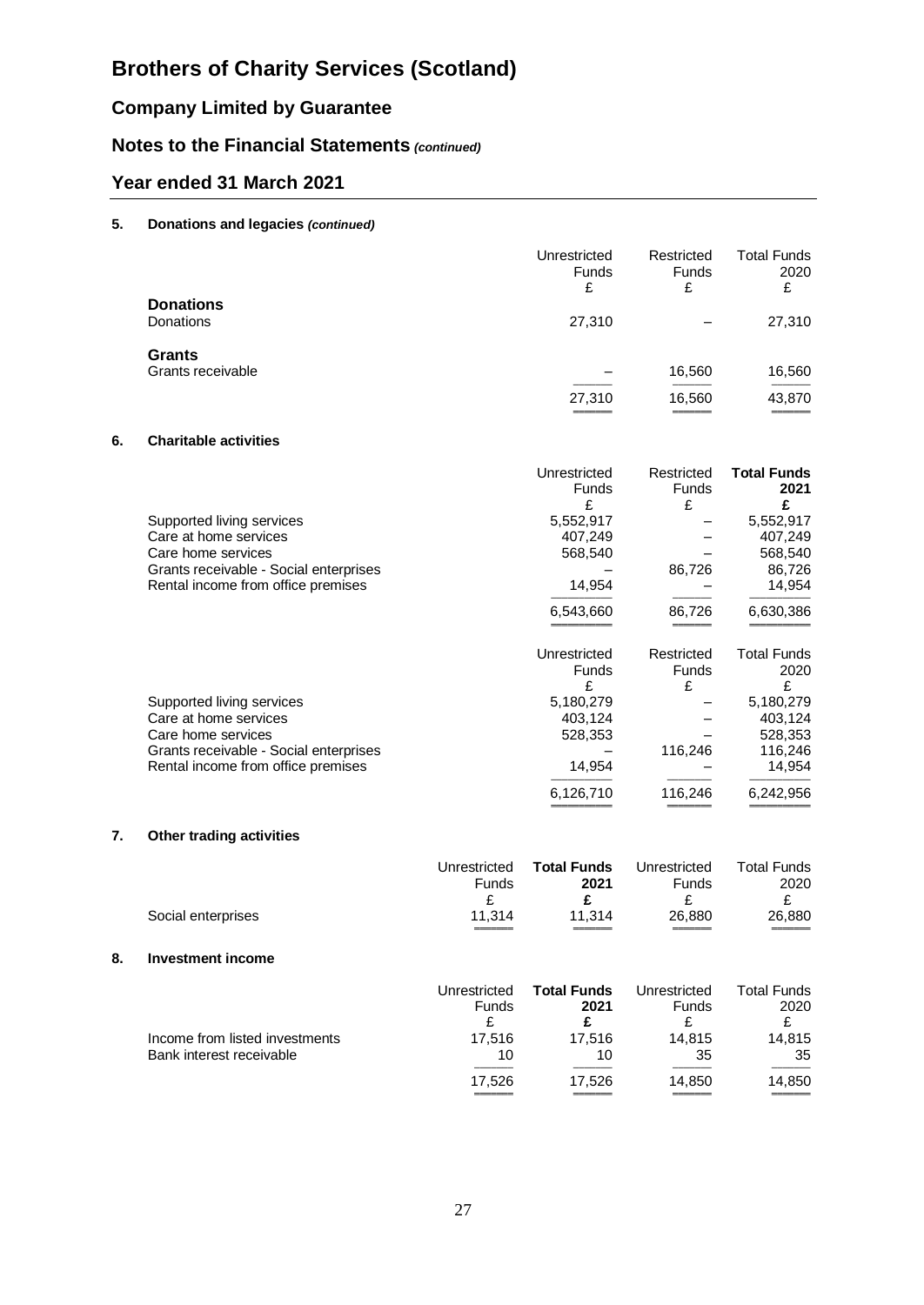# **Company Limited by Guarantee**

# **Notes to the Financial Statements** *(continued)*

# **Year ended 31 March 2021**

### **9. Other income**

|                               | Unrestricted<br><b>Funds</b><br>£ | Restricted<br><b>Funds</b><br>£ | <b>Total Funds</b><br>2021<br>£ |
|-------------------------------|-----------------------------------|---------------------------------|---------------------------------|
|                               | 576                               |                                 | 576                             |
| Housing management income     |                                   |                                 |                                 |
| Learning & development income |                                   |                                 |                                 |
| Sundry income                 |                                   |                                 |                                 |
| <b>CJRS</b>                   |                                   | 4,095                           | 4,095                           |
|                               | 576                               | 4,095                           | 4,671                           |
|                               |                                   |                                 |                                 |
|                               | Unrestricted                      | Restricted                      | <b>Total Funds</b>              |
|                               | <b>Funds</b>                      | <b>Funds</b>                    | 2020                            |
|                               | £                                 | £                               | £                               |
| Housing management income     | 494                               |                                 | 494                             |
| Learning & development income | 7,860                             |                                 | 7,860                           |
| Sundry income                 | 948                               |                                 | 948                             |
| <b>CJRS</b>                   |                                   |                                 |                                 |
|                               |                                   |                                 |                                 |
|                               | 9,302                             |                                 | 9,302                           |
|                               |                                   |                                 |                                 |

### **10. Investment management costs**

|                      | Unrestricted<br><b>Funds</b> | <b>Total Funds</b><br>2021 | Unrestricted<br>Funds | <b>Total Funds</b><br>2020 |
|----------------------|------------------------------|----------------------------|-----------------------|----------------------------|
|                      |                              |                            |                       |                            |
| Portfolio management | 4.523                        | 4.523                      | 4.847                 | 4.847                      |
|                      |                              |                            |                       |                            |

### **11. Expenditure on charitable activities by fund type**

|                           | Unrestricted | Restricted   | <b>Total Funds</b> |
|---------------------------|--------------|--------------|--------------------|
|                           | <b>Funds</b> | Funds        | 2021               |
|                           | £            | £            | £                  |
| Supported living services | 4,781,382    | 4,095        | 4,785,478          |
| Care at home services     | 367,959      |              | 367,959            |
| Care home services        | 555,628      | 571          | 556,199            |
| Social enterprises        | 113,665      | 92,360       | 206,025            |
| Support costs             | 732,199      | 12,540       | 744,738            |
|                           | 6,550,833    | 109,566      | 6,660,399          |
|                           | Unrestricted | Restricted   | <b>Total Funds</b> |
|                           | Funds        | <b>Funds</b> | 2020               |
|                           | £            | £            | £                  |
| Supported living services | 4,521,668    |              | 4,521,668          |
| Care at home services     | 364,660      |              | 364,660            |
| Care home services        | 538,237      | 571          | 538,808            |
| Social enterprises        | 91,907       | 123,874      | 215,781            |
| Support costs             | 698,499      | 12,446       | 710,945            |
|                           | 6,214,971    | 136,891      | 6,351,862          |
|                           |              |              |                    |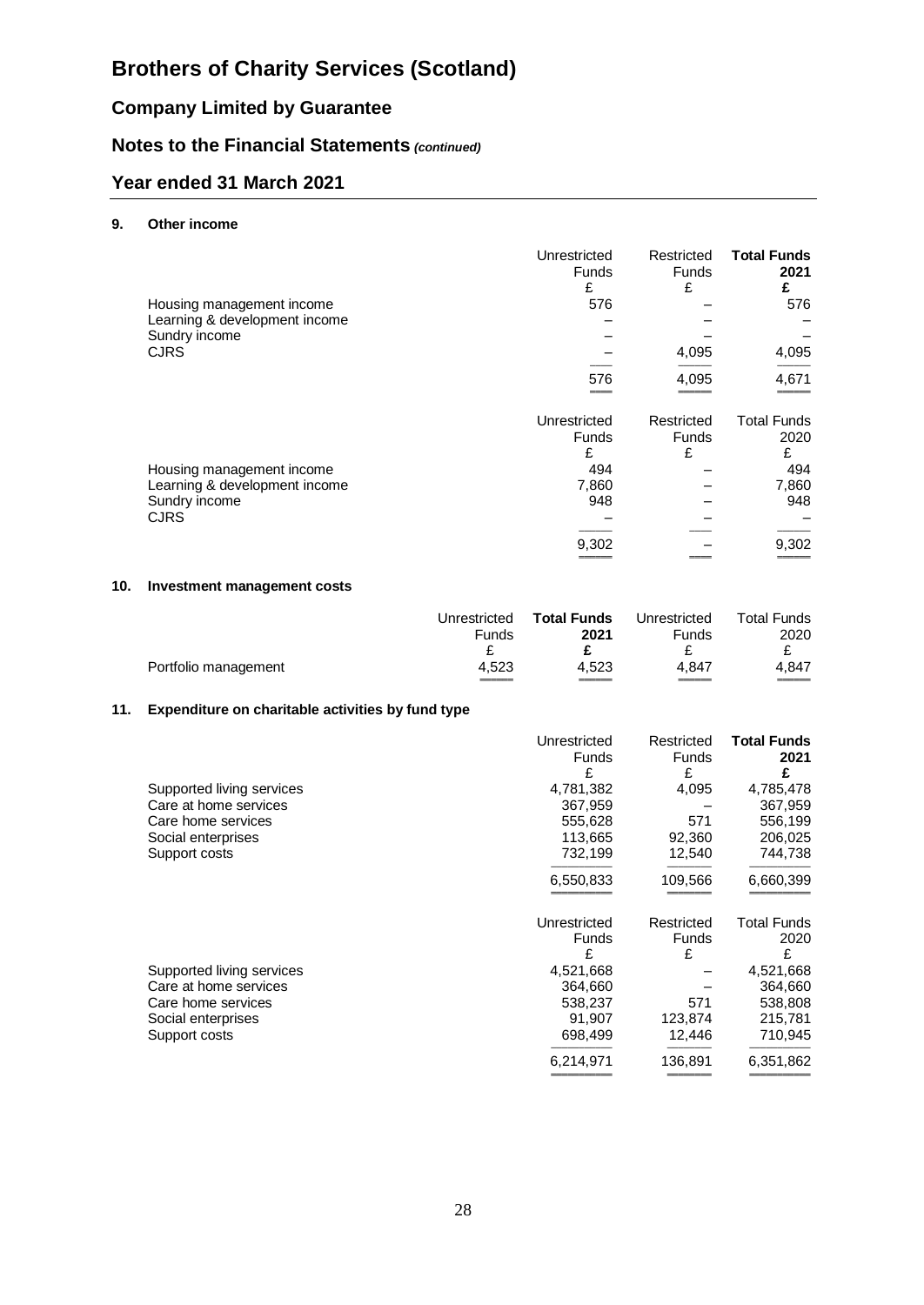# **Company Limited by Guarantee**

# **Notes to the Financial Statements** *(continued)*

# **Year ended 31 March 2021**

### **12. Expenditure on charitable activities by activity type**

|                           | Activities<br>undertaken |               | <b>Total funds</b> |                             |
|---------------------------|--------------------------|---------------|--------------------|-----------------------------|
|                           | directly                 | Support costs |                    | <b>2021 Total fund 2020</b> |
|                           |                          |               |                    |                             |
| Supported living services | 4,785,478                | 612.720       | 5,398,198          | 5,201,911                   |
| Care at home services     | 367,959                  | 44.985        | 412.944            | 364,660                     |
| Care home services        | 556.199                  | 62.801        | 619,000            | 538,808                     |
| Social enterprises        | 206,025                  | 11.493        | 217,518            | 215,781                     |
| Governance costs          |                          | 12.739        | 12.739             | 30.702                      |
|                           | 5,915,661                | 744,738       | 6,660,399          | 6,351,862                   |
|                           |                          |               |                    |                             |

### **13. Analysis of support costs**

|                     | Analysis of     | Analysis of            | Analysis of | Analysis of                                             |                   |                   |
|---------------------|-----------------|------------------------|-------------|---------------------------------------------------------|-------------------|-------------------|
|                     |                 |                        |             | support costs support costs support costs support costs |                   |                   |
|                     |                 | Supported Care at home | Care home   | Social                                                  |                   |                   |
|                     | living services | services               | services    | enterprises                                             | <b>Total 2021</b> | <b>Total 2020</b> |
|                     | £               | £                      | £           | £                                                       | £                 | £                 |
| Staff costs         | 370,177         | 27,178                 | 37,942      | 7,077                                                   | 442,374           | 416,146           |
| Governance costs    | 10,837          | 792                    | 1,110       |                                                         | 12,739            | 14,546            |
| Agency costs        | 7,265           | 533                    | 745         |                                                         | 8,543             | 1,830             |
| Training costs      | 19,615          | 1,440                  | 2,011       | 368                                                     | 23,434            | 32,823            |
| Rent, heat, light & |                 |                        |             |                                                         |                   |                   |
| water               | 42,172          | 3,096                  | 4,322       | 791                                                     | 50,381            | 48,575            |
| Repairs &           |                 |                        |             |                                                         |                   |                   |
| maintenance         | 15,544          | 1,141                  | 1,593       | 292                                                     | 18,570            | 17,972            |
| Insurances          | 36,059          | 2,648                  | 3,696       | 676                                                     | 43,079            | 36,161            |
| Computer software   |                 |                        |             |                                                         |                   |                   |
| licences & support  | 39,557          | 2,904                  | 4,054       | 742                                                     | 47,257            | 25,675            |
| Telephone           | 4,394           | 323                    | 450         | 82                                                      | 5,249             | 3,331             |
| Office costs        | 25,656          | 1,884                  | 2,630       | 484                                                     | 30,654            | 18,092            |
| Legal &             |                 |                        |             |                                                         |                   |                   |
| professional fees   | 36,400          | 2,672                  | 3,730       | 683                                                     | 43,485            | 32,737            |
| Depreciation        | 15,881          | 1,166                  | 1,628       | 298                                                     | 18,973            | 16,010            |
|                     | 623,557         | 45,777                 | 63,911      | 11,493                                                  | 744,738           | 663,898           |
|                     |                 |                        |             |                                                         |                   |                   |

### **14. Net gains/(losses) on investments**

|                                      | Unrestricted | <b>Total Funds</b> | Unrestricted | <b>Total Funds</b> |
|--------------------------------------|--------------|--------------------|--------------|--------------------|
|                                      | <b>Funds</b> | 2021               | Funds        | 2020               |
|                                      |              |                    |              |                    |
| Gains/(losses) on listed investments | 124.410      | 124.410            | (57.258)     | (57, 258)          |

### **15. Net income/(expenditure)**

Net income/(expenditure) is stated after charging/(crediting):

| There in looking/respection.org/ is stated after critical unity/referent light. |        |        |
|---------------------------------------------------------------------------------|--------|--------|
|                                                                                 | 2021   | 2020   |
|                                                                                 |        |        |
| Amortisation of intangible assets                                               | 8.748  | 7.595  |
| Depreciation of tangible fixed assets                                           | 31.404 | 25.414 |
|                                                                                 |        |        |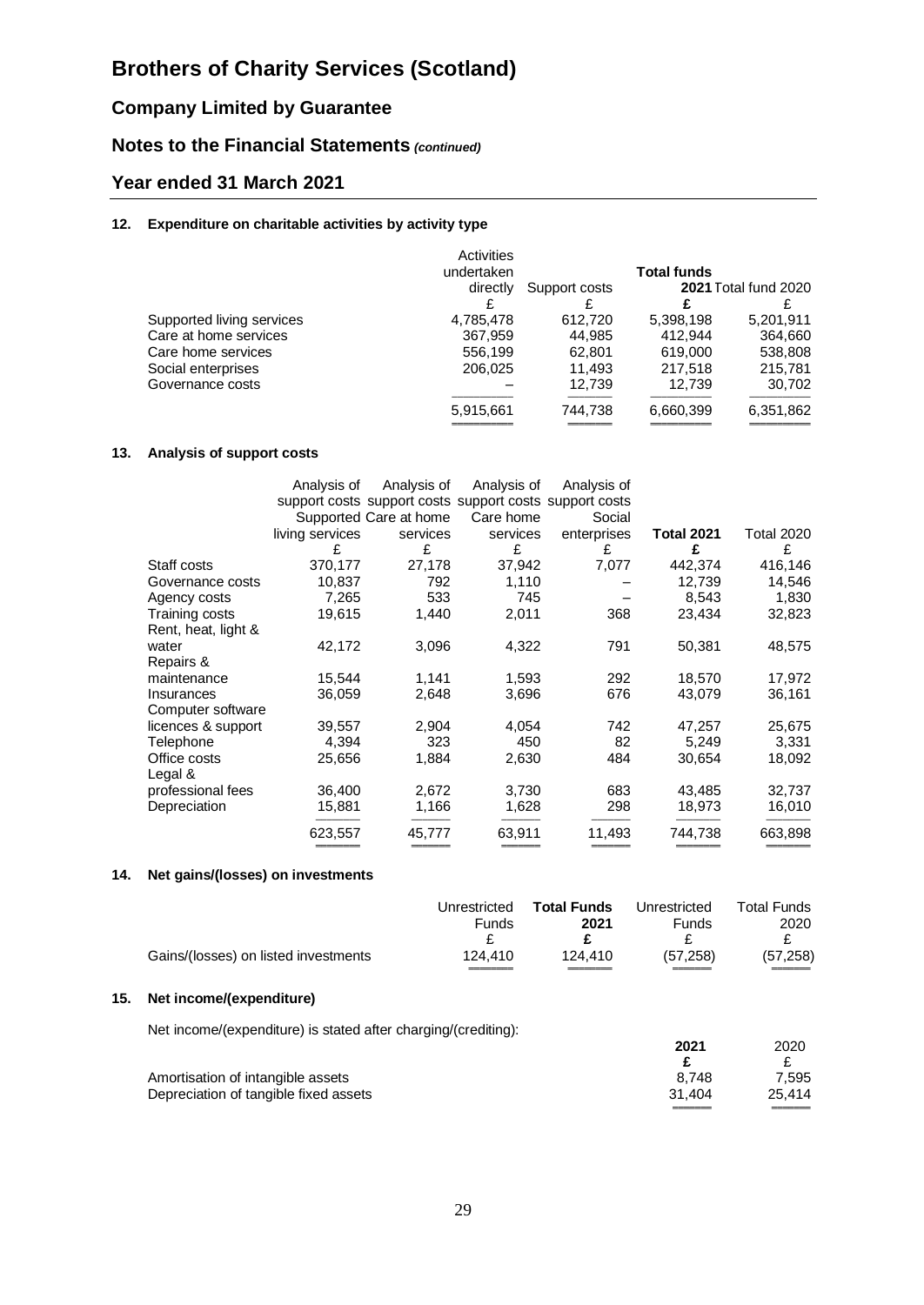# **Company Limited by Guarantee**

## **Notes to the Financial Statements** *(continued)*

# **Year ended 31 March 2021**

#### **16. Auditors remuneration**

|                                                        | 2021  | 2020   |
|--------------------------------------------------------|-------|--------|
|                                                        |       |        |
| Fees payable for the audit of the financial statements | 9.967 | 10.000 |

#### **17. Staff costs**

The total staff costs and employee benefits for the reporting period are analysed as follows:

|                                         | 2021      | 2020      |
|-----------------------------------------|-----------|-----------|
|                                         |           |           |
| Wages and salaries                      | 5.264.509 | 5.118.090 |
| Social security costs                   | 426.794   | 386,058   |
| Employer contributions to pension plans | 189.255   | 243.346   |
|                                         | 5,880,558 | 5.747.494 |
|                                         |           |           |

The above wages & salaries costs include £44,447, (2020 - £111,770) in respect of agency staff costs.

The average head count of employees during the year was 253 (2020: 263). The average number of full-time equivalent employees during the year is analysed as follows:

|                                   | 2021 | 2020 |
|-----------------------------------|------|------|
|                                   | No.  | No.  |
| Care services                     | 237  | 246  |
| Central services, L&D, management | 16   | 17   |
|                                   |      |      |
|                                   | 253  | 263  |
|                                   | ___  | ___  |

The number of employees whose remuneration for the year fell within the following bands, were:

|                    | 2021 | 2020                     |
|--------------------|------|--------------------------|
|                    | No.  | No.                      |
| £80,000 to £89,999 |      | $\overline{\phantom{0}}$ |
|                    | $=$  | $\qquad \qquad =$        |
|                    |      |                          |

#### **Key Management Personnel**

Key management personnel include all persons that have authority and responsibility for planning, directing and controlling the activities of the charity. The total compensation paid to key management personnel for services provided to the charity was £302,834 (2020: £266,227).

#### **18. Trustee remuneration and expenses**

The charity trustees were not paid or received any other benefits from employment with the organisation in the year (2020 - £nil) neither were they reimbursed expenses during the year (2020 - £nil).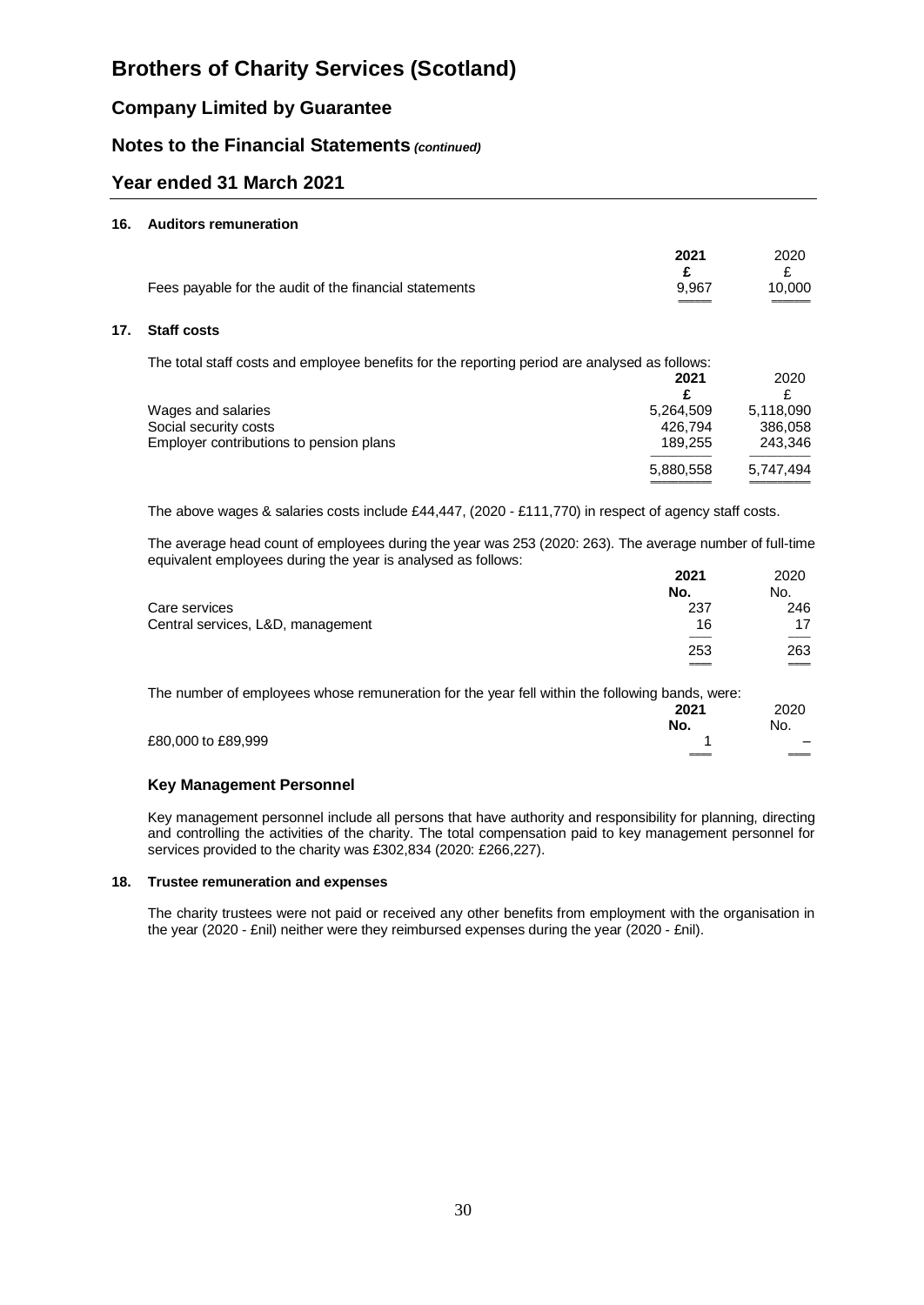# **Company Limited by Guarantee**

# **Notes to the Financial Statements** *(continued)*

# **Year ended 31 March 2021**

### **19. Intangible assets**

|                                                        | IT software,<br>consultancy,<br>training<br>£ |
|--------------------------------------------------------|-----------------------------------------------|
| Cost<br>At 1 April 2020                                | 73,658                                        |
| Additions                                              | 5,820                                         |
| At 31 March 2021                                       | 79,478                                        |
| Amortisation<br>At 1 April 2020<br>Charge for the year | 60,686<br>8,748                               |
| At 31 March 2021                                       | 69,434                                        |
| <b>Carrying amount</b><br>At 31 March 2021             | 10,044                                        |
| At 31 March 2020                                       | 12,972                                        |

### **20. Tangible fixed assets**

|                              | Freehold<br>property<br>£ | Plant and<br>machinery<br>£ | Motor<br>vehicles IT equipment<br>£ | £                | <b>Total</b><br>£ |
|------------------------------|---------------------------|-----------------------------|-------------------------------------|------------------|-------------------|
| Cost                         |                           |                             |                                     |                  |                   |
| At 1 April 2020<br>Additions | 40,356                    | 115,841<br>10,108           | 49,975                              | 74,685<br>18,622 | 280,857<br>28,730 |
| At 31 March 2021             | 40.356                    | 125.949                     | 49.975                              | 93.307           | 309,587           |
| <b>Depreciation</b>          |                           |                             |                                     |                  |                   |
| At 1 April 2020              | 6,521                     | 68,820                      | 42,469                              | 59,885           | 177,695           |
| Charge for the year          | 2,023                     | 11,615                      | 5,001                               | 12,765           | 31,404            |
| At 31 March 2021             | 8,544                     | 80.435                      | 47,470                              | 72.650           | 209.099           |
| <b>Carrying amount</b>       |                           |                             |                                     |                  |                   |
| At 31 March 2021             | 31,812                    | 45,514                      | 2,505                               | 20,657           | 100,488           |
| At 31 March 2020             | 33,835                    | 47.021                      | 7,506                               | 14,800           | 103,162           |
|                              |                           |                             |                                     |                  |                   |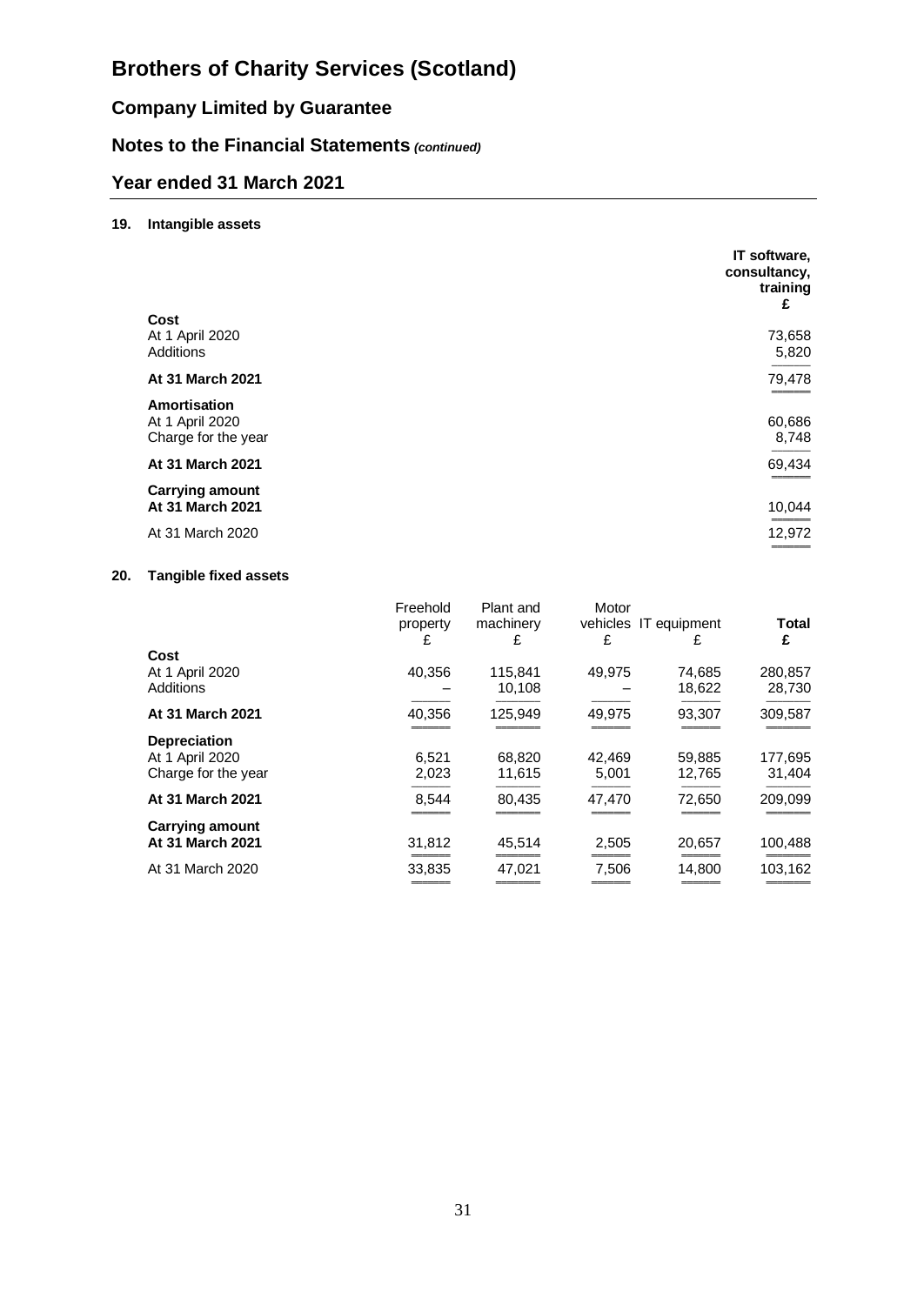# **Company Limited by Guarantee**

## **Notes to the Financial Statements** *(continued)*

## **Year ended 31 March 2021**

#### **21. Investments**

|                                                        | Cash or cash<br>equivalents | Listed<br>investments | Total     |
|--------------------------------------------------------|-----------------------------|-----------------------|-----------|
|                                                        | £                           | £                     | £         |
| Cost or valuation                                      |                             |                       |           |
| At 1 April 2020                                        | 36,344                      | 684,743               | 721,087   |
| Additions                                              |                             | 377.709               | 377,709   |
| <b>Disposals</b>                                       | (14,706)                    | (350,018)             | (364,724) |
| Gains/losses on disposal and revaluation               |                             | 124,410               | 124,410   |
| At 31 March 2021                                       | 21,638                      | 836.844               | 858,482   |
| <b>Impairment</b><br>At 1 April 2020 and 31 March 2021 |                             |                       |           |
| <b>Carrying amount</b>                                 |                             |                       |           |
| At 31 March 2021                                       | 21.638                      | 836.844               | 858,482   |
| At 31 March 2020                                       | 36.344                      | 684.743               | 721,087   |
|                                                        |                             |                       |           |

All investments shown above are held at valuation. The split between unrealised gains/losses is as follows, unrealised gains/losses £79,698 and realised gains/losses £44,712.

#### **Financial assets held at fair value**

All investments are carried at their fair value. Investments in equities and fixed interest securities are traded in quoted public markets, primarily the London Stock Exchange. Holdings in common investment funds, unit trusts and open ended investment companies are at the bid price. The basis of fair value for quoted investments is equivalent to the market value, using the bid price. Asset additions and disposals are recognised at the date of trade cost, that is their transaction value.

#### **22. Stocks**

|     | Finished goods and goods for resale            | 2021<br>£<br>1,134 | 2020<br>£<br>391 |
|-----|------------------------------------------------|--------------------|------------------|
| 23. | <b>Debtors</b>                                 |                    |                  |
|     |                                                | 2021               | 2020<br>£        |
|     | Trade debtors                                  | 153,579            | 168,963          |
|     | Prepayments and accrued income                 | 85,729             | 97,402           |
|     | Other debtors                                  | 18,122             | 61,130           |
|     |                                                | 257,430            | 327,495          |
| 24. | Creditors: amounts falling due within one year |                    |                  |

|                                 | 2021    | 2020    |
|---------------------------------|---------|---------|
|                                 |         | £       |
| Trade creditors                 | 8.999   | 22,155  |
| Accruals and deferred income    | 451,655 | 393,696 |
| Social security and other taxes | 29.434  | 113,983 |
| Other creditors                 | 83,678  | 69,649  |
|                                 | 573,766 | 599,483 |
|                                 |         |         |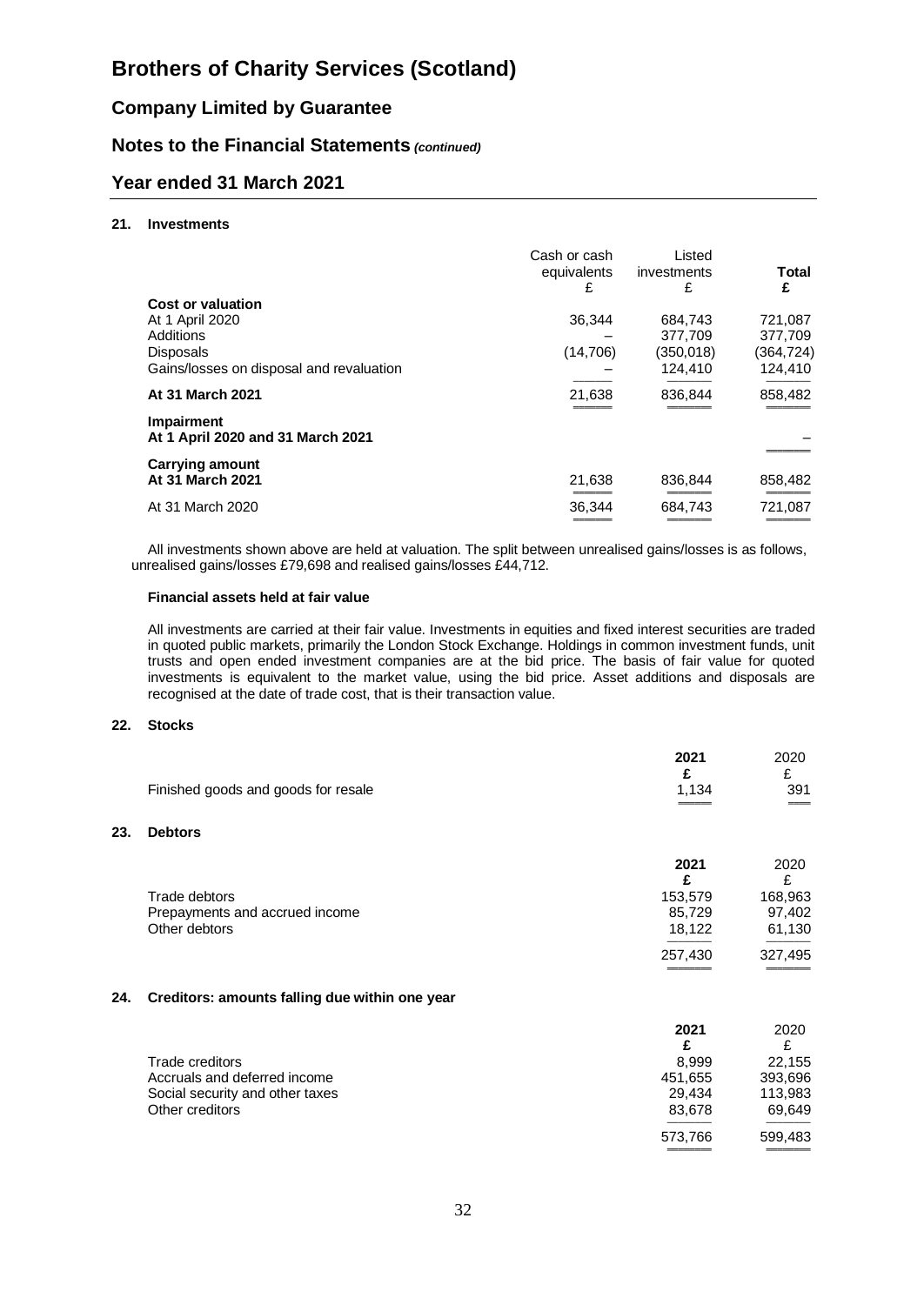## **Company Limited by Guarantee**

### **Notes to the Financial Statements** *(continued)*

### **Year ended 31 March 2021**

#### **25. Deferred income**

|                 | 2021           | 2020              |
|-----------------|----------------|-------------------|
| At 1 April 2020 | 5,834<br>_____ | 28,182<br>_______ |

#### **26. Pensions and other post retirement benefits**

#### **Defined contribution plans**

The amount recognised in income or expenditure as an expense in relation to defined contribution plans was £189,255 (2020: £243,346).

The Charity contributes to a personal pension plan for the benefits of employees. The assets of the scheme are held separately from those of the charity. Contributions payable by the Charity amounted to £189,255 (2020 - £243,346). Amounts totalling £28,410 (2020 - £23,391) were included in other creditors of which £11,912 (2020 - £14,665) is the charity's contribution.

#### **27. Analysis of charitable funds**

#### **Unrestricted funds**

|                              | At 1 Apr 2020 | Income<br>£ | Expenditure   | Transters<br>£ | Gains and<br>losses<br>£ | At<br>31 Mar 2021<br>£ |
|------------------------------|---------------|-------------|---------------|----------------|--------------------------|------------------------|
| General funds<br>Donations & | 934.358       | 6,573,176   | (6, 555, 356) | (18, 722)      | 124,410                  | 1,057,866              |
| legacies fund                | 163,314       | 20,000      |               |                |                          | 183,314                |
| Contingencies fund           | 500,635       |             |               | 18,722         |                          | 519,357                |
|                              | 1,598,307     | 6,593,176   | (6, 555, 356) |                | 124,410                  | 1,760,537              |
|                              | At 1 Apr 2019 | Income      | Expenditure   | Transfers      | Gains and<br>losses      | At<br>31 Mar 2020      |
| General funds<br>Donations & | 1,526,791     | 6,177,742   | (6,217,713)   | (495, 204)     | (57, 258)                | 934,358                |
| legacies fund                | 138,109       | 27,310      | (2, 105)      |                |                          | 163,314                |
| Contingencies fund           |               |             |               | 500,635        |                          | 500,635                |
|                              | 1,664,900     | 6,205,052   | (6, 219, 818) | 5,431          | (57, 258)                | 1,598,307              |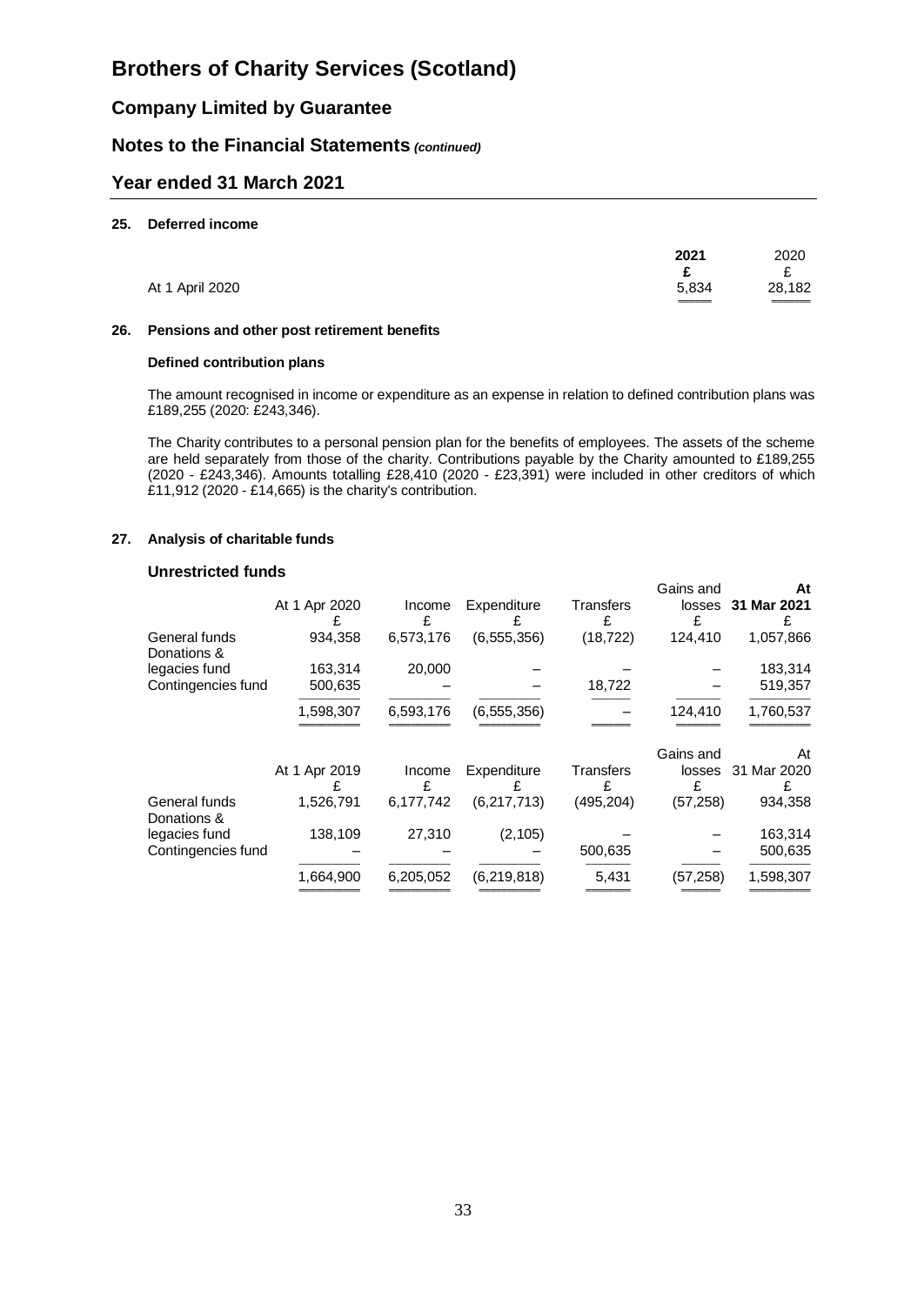# **Company Limited by Guarantee**

## **Notes to the Financial Statements** *(continued)*

### **Year ended 31 March 2021**

#### **27. Analysis of charitable funds** *(continued)*

#### Designated Funds

#### Donations & legacies fund

This fund has been ring-fence as designated by the Board of Trustees and is to be used at their discretion to fund projects that would improve the quality or efficiency of the services we provided to the individuals we support. In the year an unrestricted donation of donation was received from a donor who has made similar donations in the past and this amount has been allocated to this fund. No amounts were expended from the fund in the current year.

#### Contingencies Fund

The contingencies fund represent an amount ring-fenced by the Board of Trustees to cover additional costs resulting from emergencies. The fund is subject to annual revaluation based on a percentage of the redundancy costs should the charity cease operations, the transfer of £18,722 represent the adjustment required to maintain the required balance at the yearend date.

#### **Restricted funds**

|                                                | At 1 Apr 2020 | Income<br>£ | Expenditure | Transfers<br>£ | Gains and<br>losses<br>£ | At<br>31 Mar 2021<br>£ |
|------------------------------------------------|---------------|-------------|-------------|----------------|--------------------------|------------------------|
| <b>WTSE Donations</b><br><b>WTSE GW Grants</b> | 2,676         | 4,130       | (4,095)     |                |                          | 2,711                  |
| motor vehicles<br><b>WTSE Leader</b>           | 7,499         |             | (5,000)     |                |                          | 2,499                  |
| Grant cafe<br>Care Home                        | 10,833        |             | (634)       |                |                          | 10,199                 |
| Specialist bed                                 | 2,474         |             | (571)       |                |                          | 1,903                  |
| <b>L&amp;D Grants</b>                          | 15,483        | 16,800      | (12,540)    |                |                          | 19,743                 |
| <b>WTSE SBC Grant</b><br><b>WTSE YS</b>        |               | 55,337      | (55, 337)   |                |                          |                        |
| <b>Community Fund</b><br><b>WTSE The</b>       |               | 13,889      | (13, 889)   |                |                          |                        |
| <b>Robertson Trust</b>                         |               | 17,500      | (17,500)    |                |                          |                        |
|                                                | 38,965        | 107,656     | (109,566)   |                |                          | 37,055                 |

|                        | At 1 Apr 2019 | Income<br>£ | Expenditure<br>£ | Transfers<br>£ | Gains and<br>losses<br>£ | At<br>31 Mar 2020 |
|------------------------|---------------|-------------|------------------|----------------|--------------------------|-------------------|
| <b>WTSE Donations</b>  | 4,134         |             | (1,458)          |                |                          | £<br>2,676        |
| <b>WTSE GW Grants</b>  |               |             |                  |                |                          |                   |
| motor vehicles         | 13,196        |             | (5,697)          |                |                          | 7,499             |
| <b>WTSE Leader</b>     |               |             |                  |                |                          |                   |
| Grant cafe             | 11,306        |             | (473)            |                |                          | 10,833            |
| Care Home              |               |             |                  |                |                          |                   |
| Specialist bed         | 3,045         |             | (571)            |                |                          | 2,474             |
| <b>L&amp;D Grants</b>  | 16,800        | 16,560      | (12, 446)        | (5, 431)       |                          | 15,483            |
| <b>WTSE SBC Grant</b>  |               | 55,337      | (55,337)         |                |                          |                   |
| <b>WTSE YS</b>         |               |             |                  |                |                          |                   |
| <b>Community Fund</b>  |               | 49,242      | (49,242)         |                |                          |                   |
| <b>WTSE The</b>        |               |             |                  |                |                          |                   |
| <b>Robertson Trust</b> |               | 11,667      | (11,667)         |                |                          |                   |
|                        | 48,481        | 132,806     | (136, 891)       | (5,431)        |                          | 38,965            |
|                        |               |             |                  |                |                          |                   |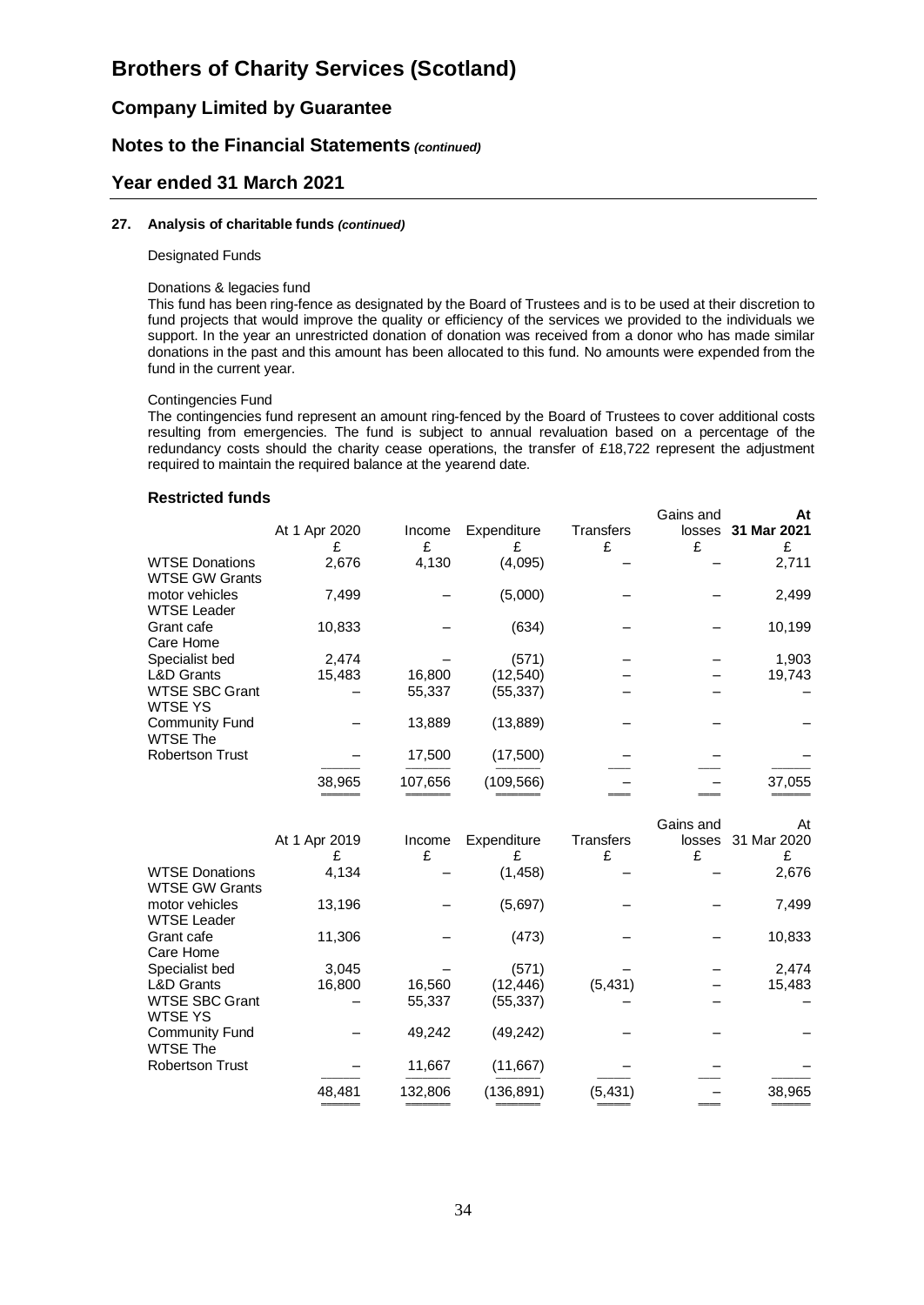## **Company Limited by Guarantee**

### **Notes to the Financial Statements** *(continued)*

### **Year ended 31 March 2021**

#### **27. Analysis of charitable funds** *(continued)*

Restricted Funds - Working Together Social Enterprises (WTSE)

#### WTSE Donations

This fund is comprised of donations received over the years to support the operations of our social enterprises, £35, (2020 - £nil). In the year £nil, (2020 - £1,458) was expended in line with this purpose.

#### WTSE - Motor vehicles

A grant of £25,000 for the purchase of a pick-up vehicle for the Social Enterprises Green Works team was received during the 2016/17 financial year. The cost of this vehicle has been capitalised and included in our fixed assets. The vehicle is being depreciated over a five-year period on a straight line basis and the expenditure of £5,000 reflects the 2020/21 depreciation charge. A grant of £10,000 for the purchase of a van for the Social Enterprises Green Works team was received during the 2014/15 financial year. The cost of this van has been capitalised and included in our fixed assets. The van is depreciated over a five-year period on a straight line basis. The fund was fully expended in July 2019.

#### WTSE - Leader Grant

A Leader Fund Grant of £12,573 was received in 2017/18 financial year as a contribution towards the setup costs of the Whistlestop café at our Social Enterprises with the charity providing match funding. The setup cost for fixtures, fittings and equipment have been capitalised and included in our fixed assets. The costs of setup are depreciated over a 20-year term on a straight line basis and the expenditure of £634 represents the depreciation charge for the year.

#### WTSE - SBC Grant

Scottish Borders Council (SBC) awarded an annual grant of £55,337 towards the cost of operating our Social Enterprises in April 2018 and this grant has been fully expended in the year.

#### WTSE - Young Start Community Fund

Yong Start Community Fund awarded a 12 month grant of £33,333 towards the costs of operating our Social Enterprises in September 2019. The income and expenditure are the pro rata element of this grant. The grant was fully expended in the year.

#### WTSE - The Robertson Trust

The Robertson Trust awarded a grant of £52,500 towards the costs of operating our Social Enterprises in August 2019. The grant is payable in three equal instalments annually of £17,500 over the period 1 August 2019 to 31 July 2022. The charity provided match funding in line with the conditions of award of the grant. The income for the year of £17,500 was fully expended in line with the conditions of the grant.

#### Restricted Funds

#### Care Home Specialist bed Grant

A grant of £4,000 was received in the 2016/17 financial year to part fund the purchase of a specialist respite bed for our Care Home. The cost of the specialist bed has been capitalised and included in our fixed assets. The cost of the specialist bed is being depreciated over a seven-year term on a straight line basis and the expenditure of £571 relates to the depreciation charge for the year.

#### Learning & Development Grants (L&D)

A grant of £16,800 was received in the year from the Flexible Workforce Development Fund and is to be used to fund training courses to support staff knowledge and skills development. A balance of £15,483 was remaining from the previous year's grant and £12,540 of this has been expended in the year. At 31 March 2021 a balance of £19,743 remains of the funding and agreement has been received with the providers of the grant for this amount to be carried forward and utilised against learning and development courses in the 2021/2022 year.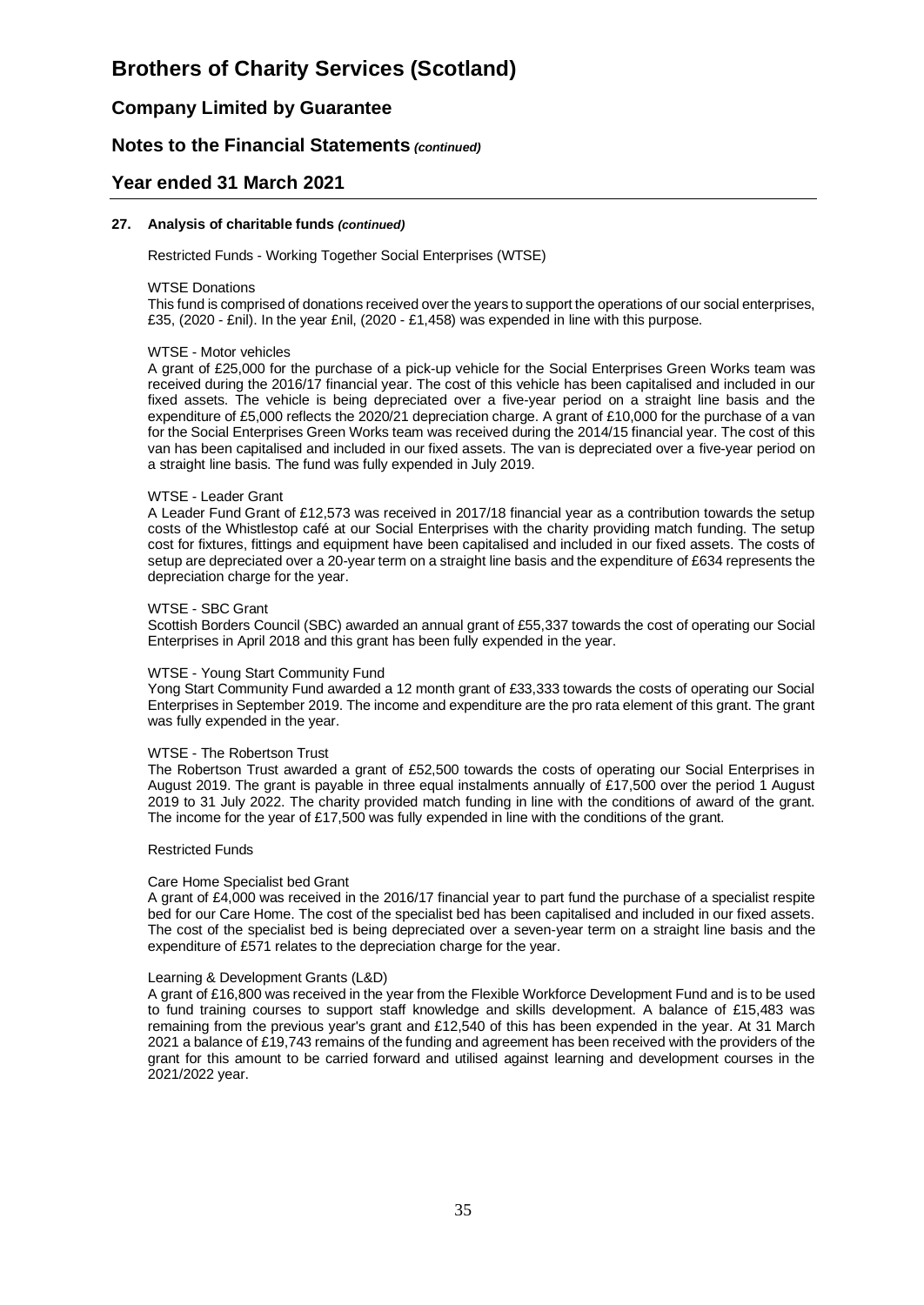# **Company Limited by Guarantee**

## **Notes to the Financial Statements** *(continued)*

## **Year ended 31 March 2021**

#### **28. Analysis of net assets between funds**

|                            | Unrestricted | Restricted | <b>Total Funds</b> |
|----------------------------|--------------|------------|--------------------|
|                            | Funds        | Funds      | 2021               |
|                            | £            | £          | £                  |
| Intangible assets          | 10,044       |            | 10,044             |
| Tangible fixed assets      | 85,887       | 14,601     | 100,488            |
| Investments                | 858,482      |            | 858,482            |
| <b>Current assets</b>      | 1,379,890    | 22,454     | 1,402,344          |
| Creditors less than 1 year | (573,766)    |            | (573,766)          |
| <b>Net assets</b>          | 1,760,537    | 37,055     | 1,797,592          |
|                            | Unrestricted | Restricted | Total Funds        |
|                            | Funds        | Funds      | 2020               |
|                            | £            | £          | £                  |
| Intangible assets          | 12,972       |            | 12,972             |
| Tangible fixed assets      | 82,356       | 20,806     | 103,162            |
| Investments                | 721,087      |            | 721,087            |
| <b>Current assets</b>      | 1,381,375    | 18,159     | 1,399,534          |
| Creditors less than 1 year | (599,483)    |            | (599,483)          |
| <b>Net assets</b>          | 1,598,307    | 38,965     | 1,637,272          |
|                            |              |            |                    |

#### **29. Funds received as agent or held as custodian trustee**

The charity held funds in trust on behalf of service users which amounted to £3,307 (2020-£4,005) at the year end. These balances are kept separate from the funds held by the organisation and controls are in place to ensure the safe custody of funds.

In addition, third party accounts with the Royal Bank of Scotland are held in the organisation's name in respect of service users for who the organisation acts as corporate appointee. The total amount held in these accounts at 31 March 2021 was £519,662 (2020-£678,612. The Royal Bank of Scotland now have a client deposit manager account in operation which allows the organisation to manage service users' funds with the account being held in the service users' name, all new corporate appointee funds are held in the new accounts and the bank are progressing with transfer of existing accounts to this format.

#### **30. Analysis of changes in net debt**

|                          | At 1 Apr 2020 Cash flows At 31 Mar 2021 | $\mathbf{F}$ | $\mathbf{E}$ |
|--------------------------|-----------------------------------------|--------------|--------------|
| Cash at bank and in hand | 1.071.648                               | 72.132       | 1.143.780    |

#### **31. Operating lease commitments**

The total future minimum lease payments under non-cancellable operating leases are as follows:

|                                              | 2021    | 2020    |
|----------------------------------------------|---------|---------|
|                                              |         |         |
| Not later than 1 year                        | 67.200  | 67.200  |
| Later than 1 year and not later than 5 years | 268,800 | 268,800 |
| Later than 5 years                           | 59.100  | 126,300 |
|                                              | 395,100 | 462,300 |

═══════════════════════════════════